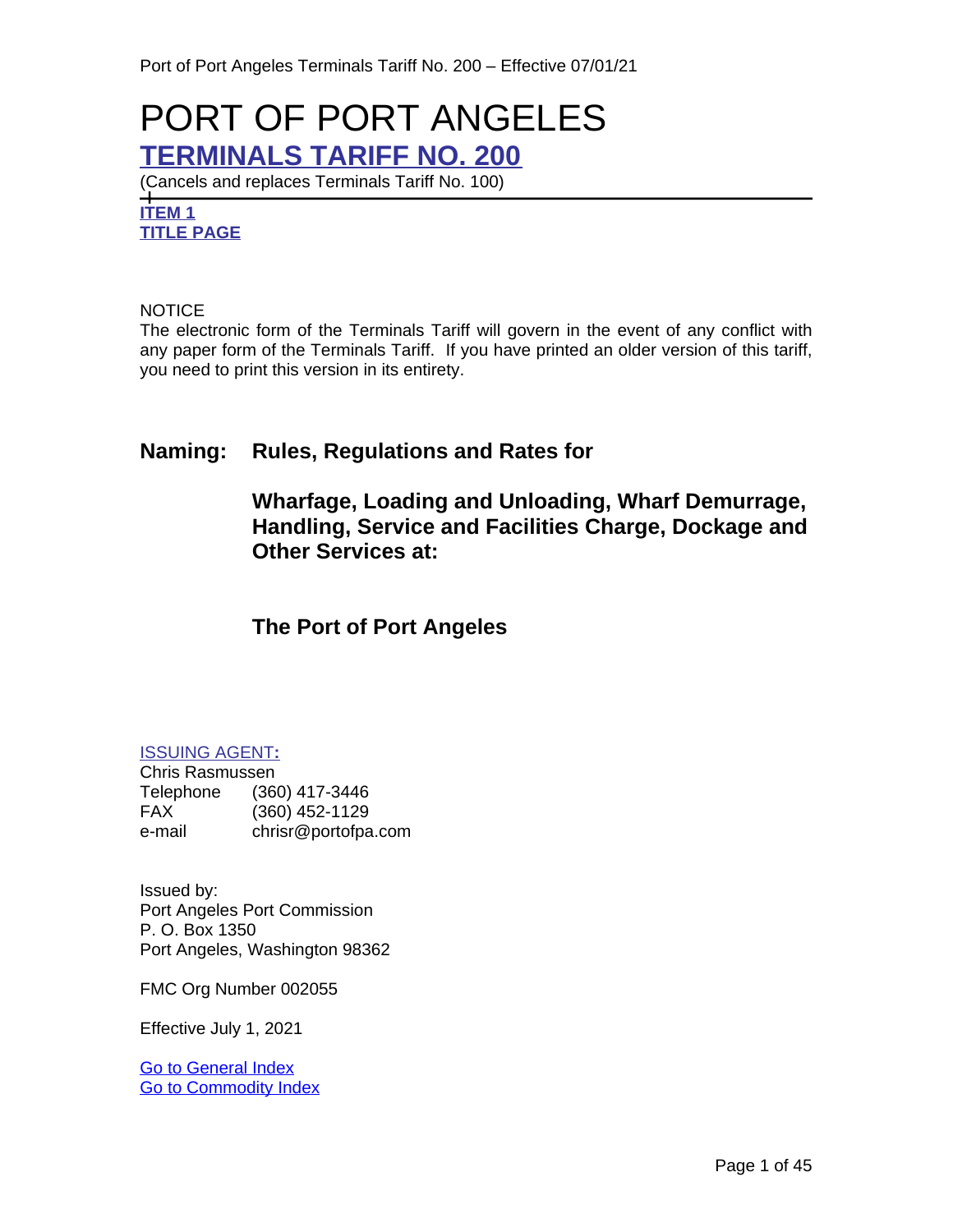# **ITEM 2 TABLE OF CONTENTS**

# **SUBJECT**

| General Rules and Regulations and Vessel Berth Reservation Section 1 |  |
|----------------------------------------------------------------------|--|
|                                                                      |  |
|                                                                      |  |
|                                                                      |  |

# **ITEM 15**

<span id="page-1-1"></span><span id="page-1-0"></span>

| <b>ABBREVIATIONS</b> |                                |
|----------------------|--------------------------------|
| \$                   | -Dollars                       |
| %                    | -Per Centum                    |
| BBL                  | -Barrel                        |
| ВM                   | -Board Measure                 |
|                      | Cu. Ft. - Cubic Foot or Feet   |
|                      | Cu. T. -Cubic Ton (40 Cu. Ft.) |
| <b>FMC</b>           | -Federal Maritime Commission   |
| ft.                  | -Foot                          |
|                      | Hdlg. -Handling                |
| KD                   | -Knock Down                    |
| Lbs.                 | -Pounds                        |
| Ldg.                 | -Loading                       |
| LOA                  | -Length-over-all               |
| M                    | -Thousand                      |
|                      | Meas. - Measurement            |
|                      | Misc. - Miscellaneous          |
| NOS                  | -Not Otherwise Specified       |
| Sec.                 | -Section                       |
| Stor.                | -Storage                       |
| SU                   | -Set Up                        |
| Sq. Ft.              | -Square Foot                   |
| Unl.                 | -Unloading                     |
| Viz.                 | -Specifically                  |
| Wfg.                 | -Wharfage                      |
| Wt.                  | -Weight                        |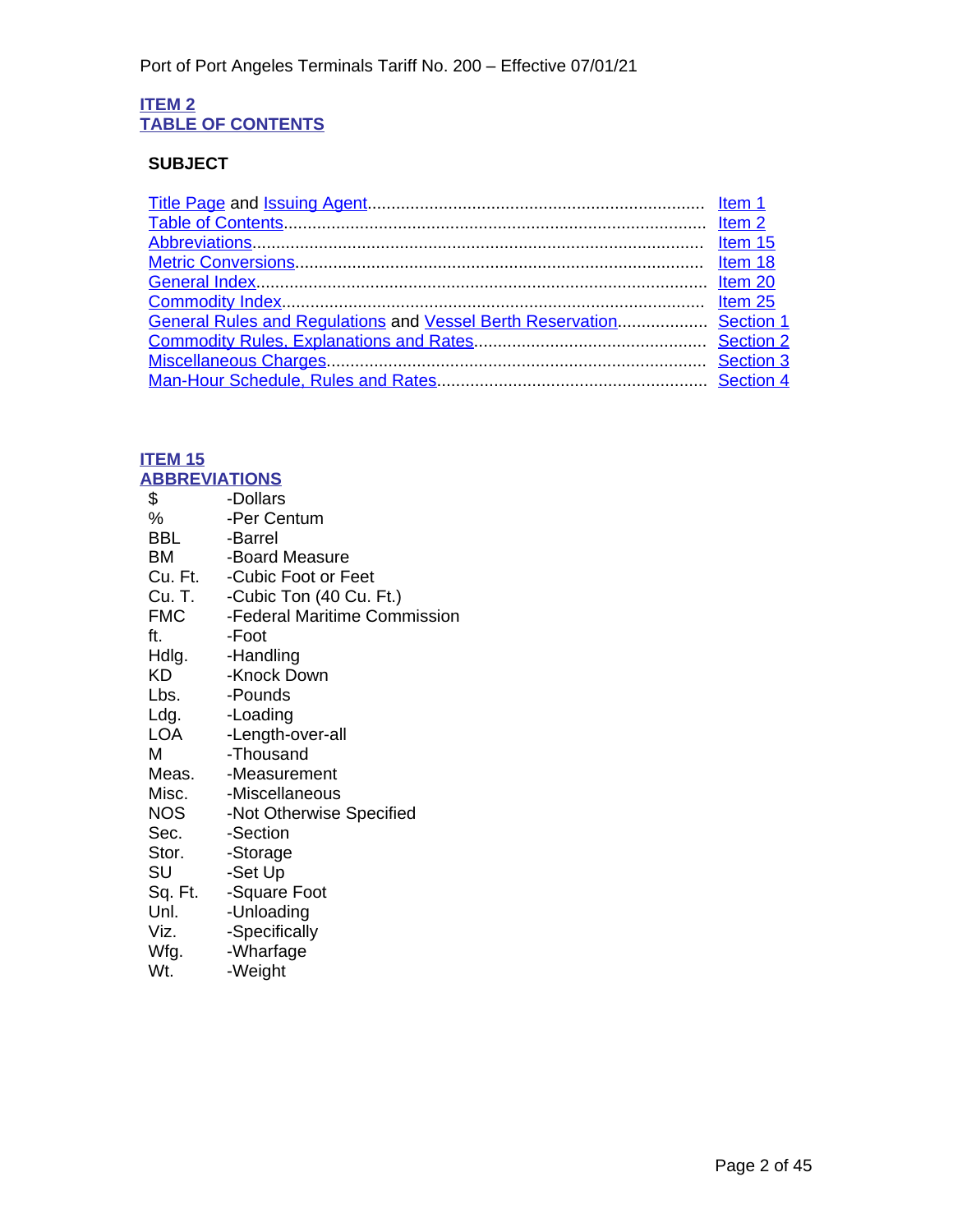### <span id="page-2-1"></span>**ITEM 18 METRIC CONVERSIONS**

<span id="page-2-0"></span>Metric Conversion factors to be employed in determination of charges assessed under this tariff are as follows:

- Measure Measure Metric Equivalent 1 lb. .4536 Kilogram 1 Ton of 2000 lbs. 907.2 Kilogram<br>1 Inch 2.54 Centimeter 1 Foot .3048 Meters 1 Yard .9144 Meters
- 1 Kilogram 2.2046 lbs. 1 Centimeter .3937 inches 1 Meter 39.37 inches

2.54 Centimeter 1 Cubic Foot .02272 Cubic Meters 113.27 Cubic Meters

Measure **English Equivalent** 1000 Kilograms 2204.6 lbs. or 1.1023 Short Tons 1 Cubic Meter 35.314 Cubic Feet

## Metric Conversion Table

To Find Given Given Multiply

Measurement Tons (40 cubic feet)

MFBMs (ft. BM in thousands)

Metric Tons Short Tons Short Tons Short Tons by 0.907 Short Tons Metric Tons Metric Tons by 1.102 **Measurement Tons** (40 cubic feet)

> MFBMs (ft. BM in thousands)

Metric Tons Long Tons Long Tons by 1.016 Long Tons Metric Tons Metric Tons by 0.984 Kilograms **Pounds** Pounds **Pounds Pounds Pounds Pounds by 0.4536** Pounds<br>Cubic Meters **Example 2.2046**<br>Cubic Meters **Measurement Tons** Measurement Tons Measurement Tons by 1.133 Cubic Meters Cubic Meters by 0.883

MFBMs by 2.36

Cubic Meters Cubic Meters by 0.424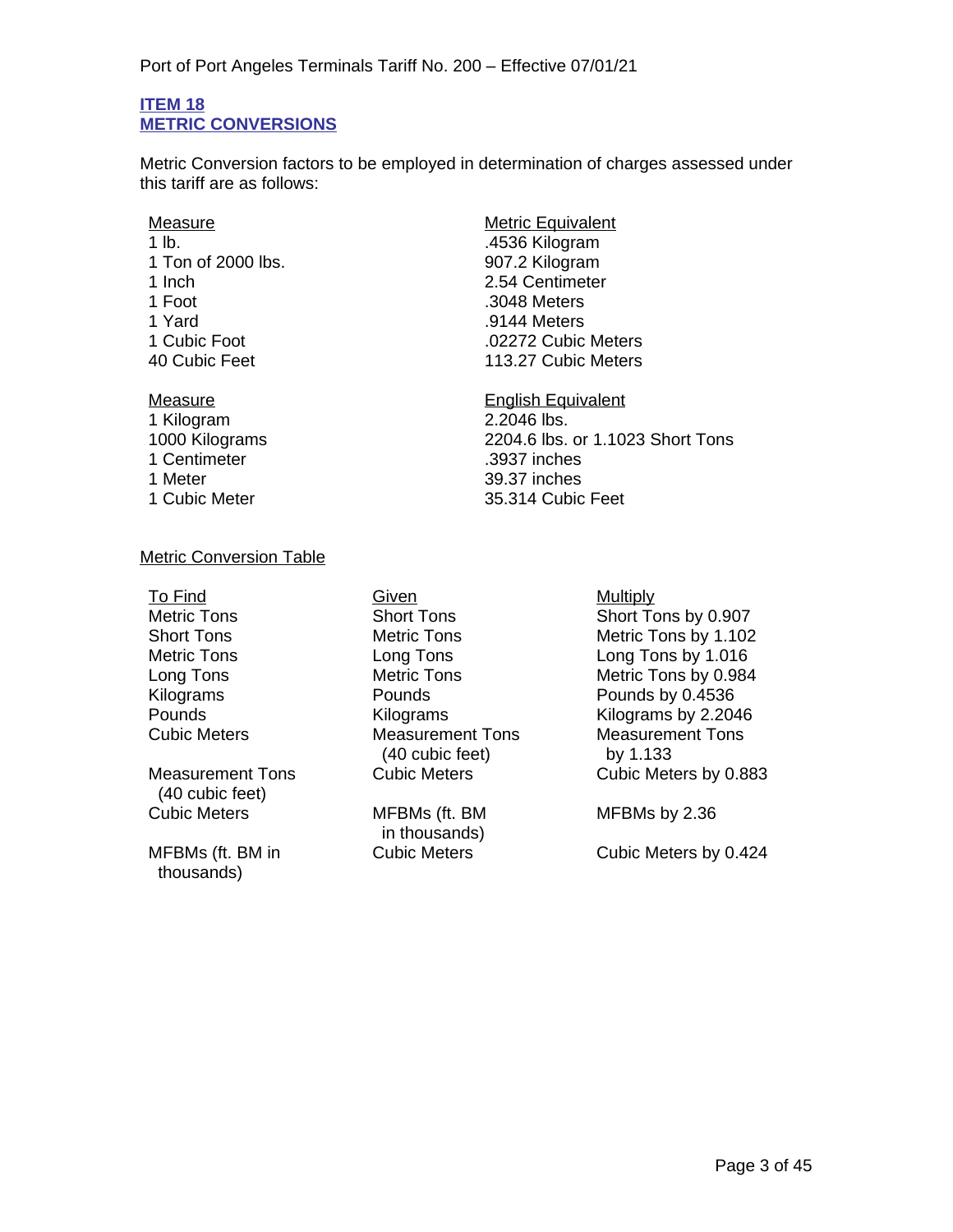#### <span id="page-3-1"></span><span id="page-3-0"></span>**ITEM 20 GENERAL INDEX**

# **SECTION ONE – GENERAL RULES AND REGULATIONS**

# **ITEM**

|                                                                 | 101(B)           |
|-----------------------------------------------------------------|------------------|
|                                                                 | 101(C)           |
|                                                                 | 101(D)           |
|                                                                 | 101(E)           |
| RIGHTS OF OPERATION AND AGREEMENT RESERVED                      | <u>102</u>       |
|                                                                 | 102(A)           |
|                                                                 |                  |
|                                                                 | <u>102(C)</u>    |
|                                                                 |                  |
|                                                                 | 103(A)           |
|                                                                 | 103(B)           |
|                                                                 | 103(C)           |
|                                                                 |                  |
| ACCEPTANCE, RETENTION AND DELIVERY OF FREIGHT 105               |                  |
|                                                                 |                  |
| RIGHT TO REMOVE, REPILE, TRANSFER OR WAREHOUSE                  | 105(B)           |
|                                                                 |                  |
|                                                                 | 105(C)           |
|                                                                 | 105(D)           |
|                                                                 | 105(E)           |
|                                                                 | 105(F)           |
| RECEIPT OR DELIVERY OF FREIGHT DURING OTHER THAN                |                  |
|                                                                 | 106              |
|                                                                 |                  |
|                                                                 |                  |
|                                                                 | 107(B)           |
|                                                                 | <b>108</b>       |
|                                                                 | 108(A)           |
| SUPPLEMENT TO APPLICATION FOR VESSEL BERTH                      | 108(B)           |
| <b>RESERVATION</b>                                              |                  |
|                                                                 |                  |
|                                                                 |                  |
|                                                                 |                  |
|                                                                 |                  |
|                                                                 | <u>109(B)</u>    |
|                                                                 | <u>110</u>       |
| VESSELS REQUIRED TO OBTAIN ASSIGNEMENTS                         | 110(A)           |
| BERTH ASSIGNMENT CONDITIONAL ELECTRICITY ASSIGNMENT CONDITIONAL | 110(B)           |
|                                                                 | <u>111</u>       |
|                                                                 | 111(A)           |
|                                                                 | 111(B)           |
|                                                                 | <u>112</u>       |
|                                                                 | 113              |
|                                                                 | 113(A)<br>113(B) |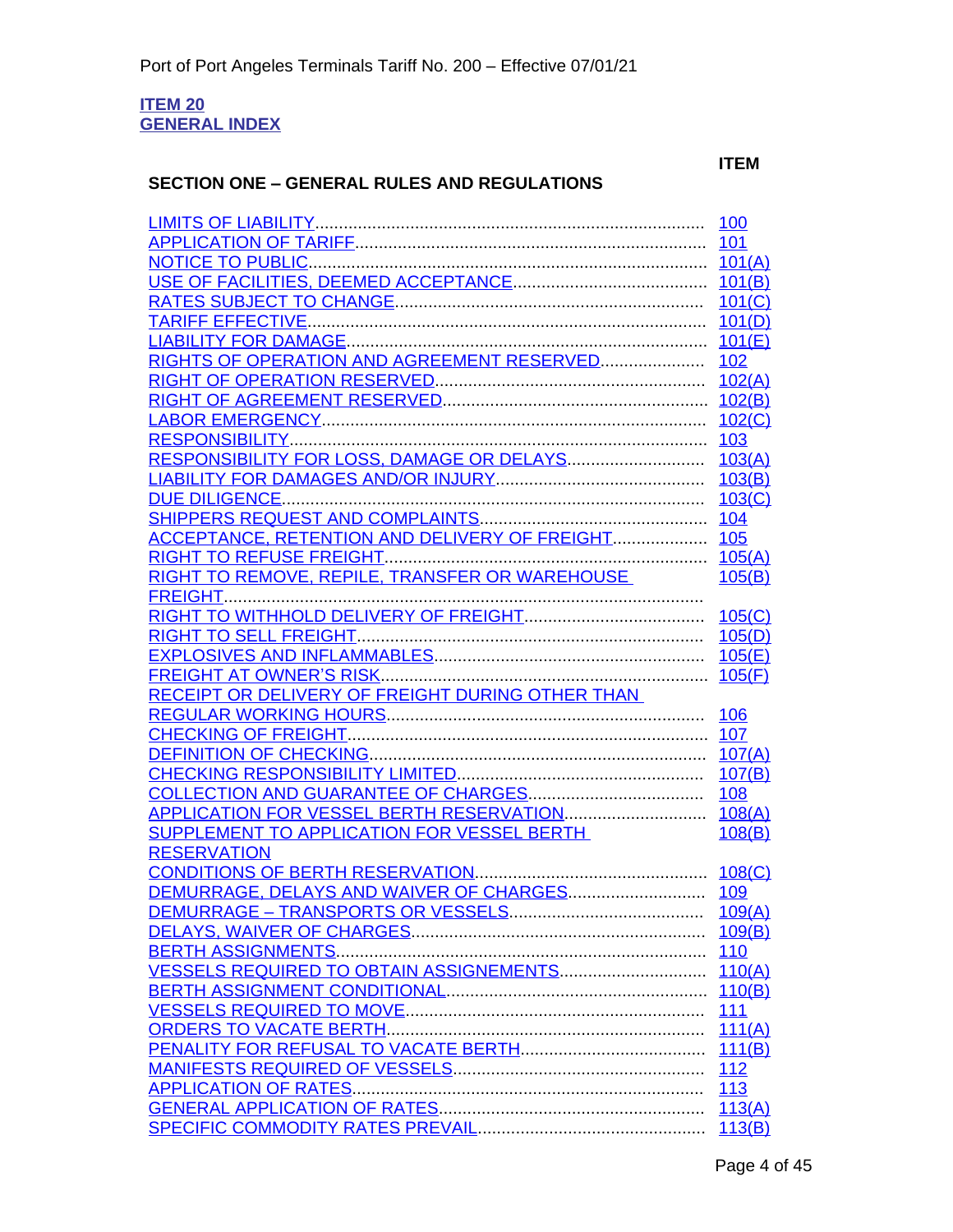| Port of Port Angeles Terminals Tariff No. 200 - Effective 07/01/21 |            |
|--------------------------------------------------------------------|------------|
|                                                                    |            |
|                                                                    | 114(A)     |
|                                                                    |            |
|                                                                    | 114(B)     |
|                                                                    |            |
|                                                                    | 114(D)     |
|                                                                    | 114(E)     |
|                                                                    | 115        |
| STEVEDORE ACCESS TO AND OPERTIONS ON PROPERTY OF THE               |            |
| PORT.                                                              | 116        |
|                                                                    | 116(A)     |
| COMPLIANCE WITH FIRE AND SAFETY PRECAUTIONS 116(B)                 |            |
| STEVEDORE AND PORT INDEPENDENT CONTRACTORS                         | 116(C)     |
| STEVEDORE SHALL INSURE EFFICIENT AND EXPEDITIOUS                   |            |
|                                                                    | 116(D)     |
| PORT SHALL SUPPLY EQUIPMENT, FACILITIES AND SERVICE                | 116(E)     |
|                                                                    | 116(F)     |
|                                                                    | 116(G)     |
|                                                                    | 116(H)     |
|                                                                    | 116(1)     |
|                                                                    | 120        |
|                                                                    | 125        |
| STORAGE, STAGING AND ASSEMBLING OF NON-CARGO                       |            |
|                                                                    | <b>126</b> |
|                                                                    |            |

## **SECTION TWO – COMMODITY RULES, EXPLANATIONS AND RATES**

| <b>WHARFAGE</b>                                            | 201           |
|------------------------------------------------------------|---------------|
|                                                            | 201(A)        |
|                                                            |               |
|                                                            | 201(C)        |
|                                                            | 201(D)        |
|                                                            | 201(E)        |
|                                                            | 202           |
|                                                            | 202(A)        |
| BLOCKING, UNBLOCKING, CLEANING TRANSPORTS                  | 202(B)        |
|                                                            | <u>202(C)</u> |
| EXCEPTION-APPLICATION OF MAN-HOUR RATES ON LOADING         |               |
|                                                            | 202(D)        |
| MINIMUM CHARGE FOR LOADING AND UNLOADING                   | 202(E)        |
| <b>HANDLING</b>                                            | 203           |
|                                                            | 203(A)        |
|                                                            | 203(B)        |
| DIRECT TRANSFER - BETWEEN TRANSPORTS AND VESSELS           | 203(C)        |
| EXCEPTION-APPLICATION OF MAN-HOUR RATES ON HANDLING 203(D) |               |
|                                                            | 203(E)        |
|                                                            | 204           |
|                                                            | 204(A)        |
|                                                            | <u>204(B)</u> |
|                                                            |               |
|                                                            | 205           |
| <b>FREE TIME.</b>                                          | 206           |
|                                                            | 206(A)        |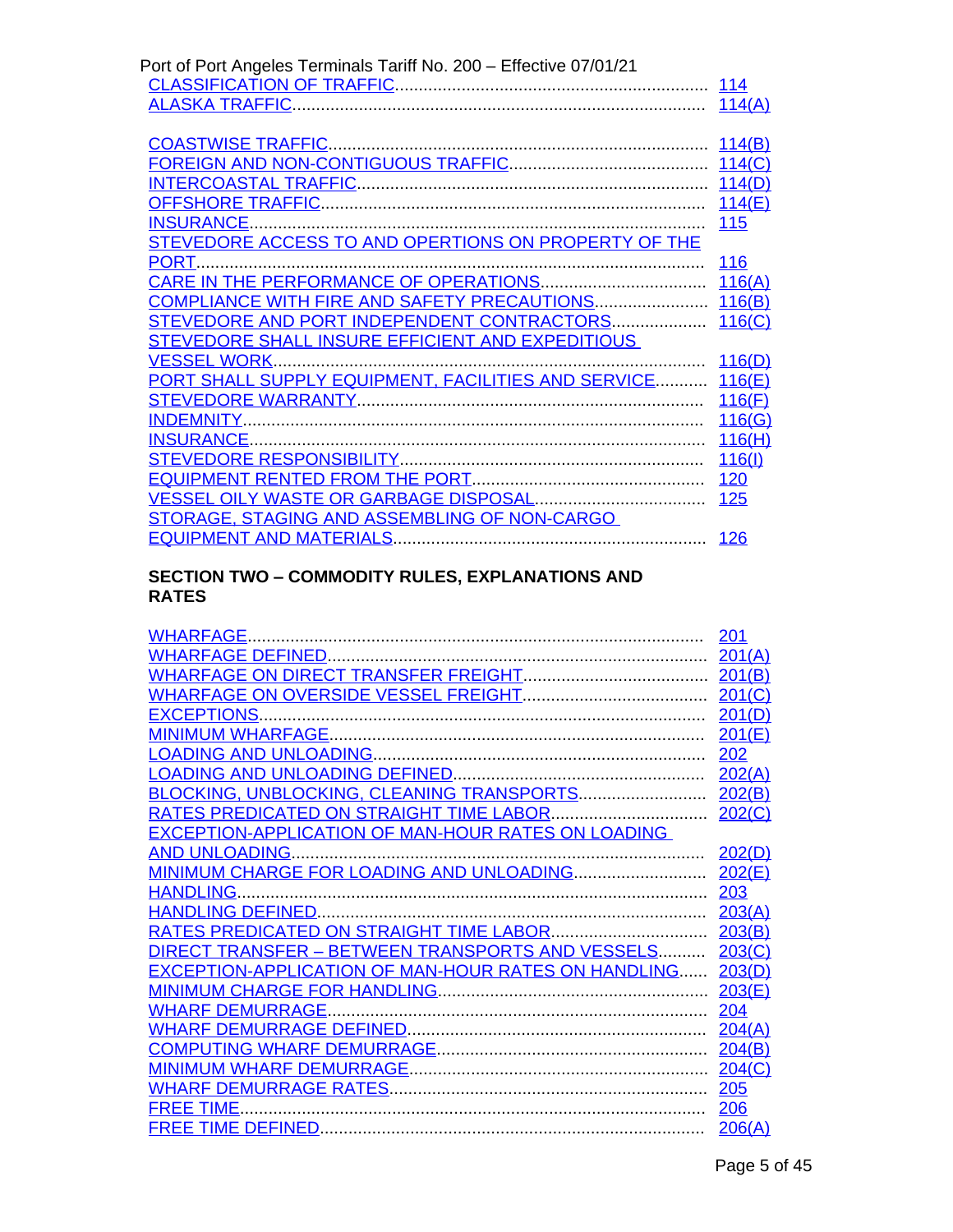| Port of Port Angeles Terminals Tariff No. 200 - Effective 07/01/21 |  |
|--------------------------------------------------------------------|--|
|                                                                    |  |
|                                                                    |  |
|                                                                    |  |
|                                                                    |  |
|                                                                    |  |
|                                                                    |  |
|                                                                    |  |

# **SECTION THREE – MISCELLANEOUS CHARGES**

|                                                      | 301    |
|------------------------------------------------------|--------|
|                                                      | 301(A) |
|                                                      | 301(B) |
|                                                      |        |
| CONTROL OF VESSELS NOT LOADING OR DISCHARGING 301(D) |        |
|                                                      | 301(E) |
|                                                      |        |
|                                                      |        |
|                                                      | 302    |
|                                                      | 302(A) |
|                                                      | 302(B) |
|                                                      | 303    |
|                                                      | 304    |
|                                                      |        |
|                                                      | 308    |
|                                                      | 309    |
|                                                      | 310    |
|                                                      |        |
|                                                      |        |
|                                                      |        |
|                                                      |        |
|                                                      | 325    |
|                                                      |        |
|                                                      | 326    |

# **SECTION FOUR – MAN-HOUR SCHEDULE, RULES AND RATES**

| SERVICES REQUIRING LABOR FOR A MINIMUM NUMBER OF   | 401<br>401(C) |
|----------------------------------------------------|---------------|
| <b>HOURS</b>                                       |               |
| SCHEDULE OF MAN-HOUR RATES FOR DIRECT TRANSFER LOG |               |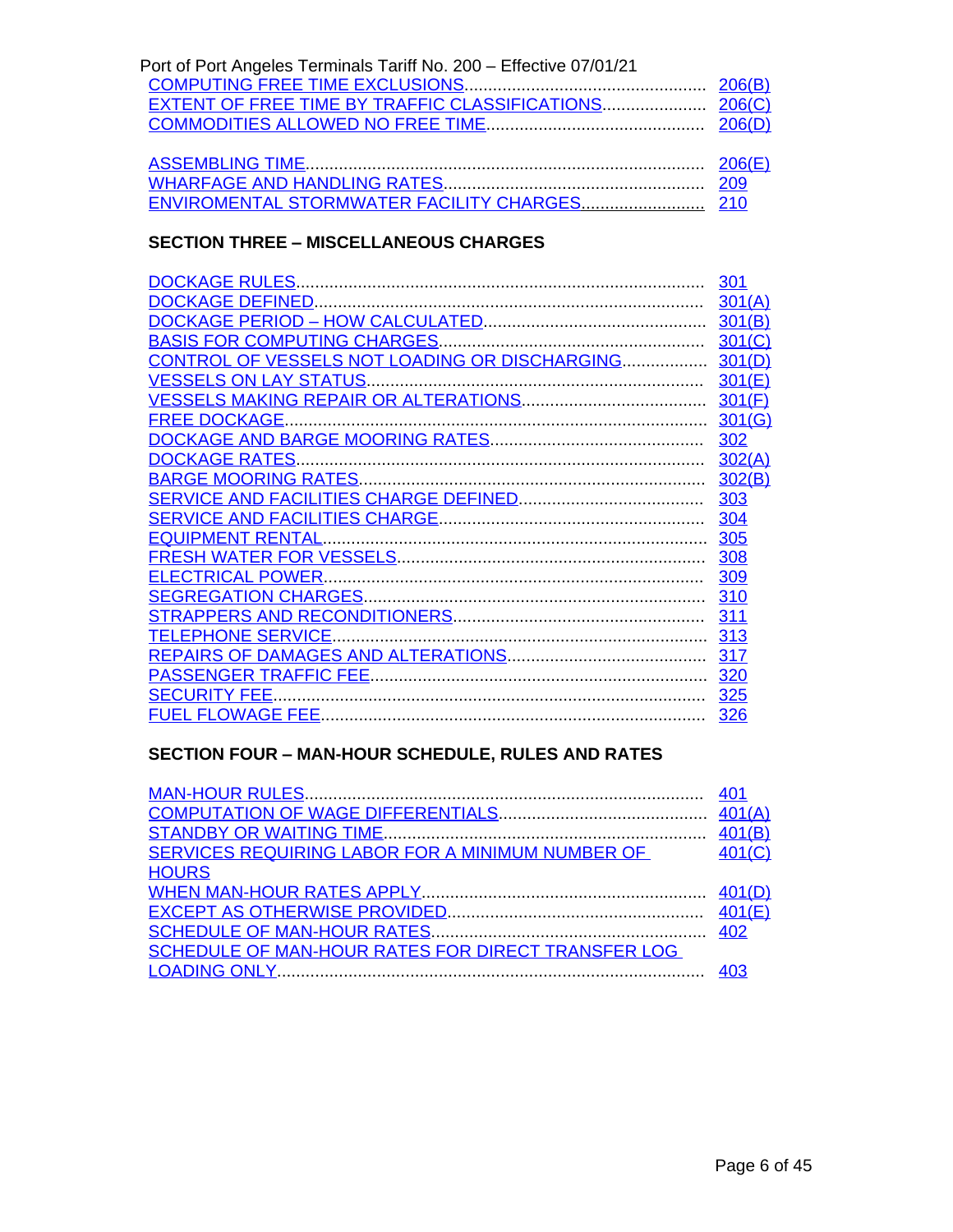<span id="page-6-1"></span>**ITEM 25 COMMODITY INDEX**

# <span id="page-6-0"></span>[A](#page-6-2) [B](#page-6-3) [C](#page-6-4) [D](#page-6-5) [E](#page-6-6) [F](#page-6-7) [G](#page-6-8) [H](#page-6-9) [I](#page-6-10) [J](#page-6-11) [K](#page-6-12) [L](#page-6-13) [M](#page-6-14) [N](#page-7-0) [O](#page-7-1) [P](#page-7-2) [Q](#page-7-3) [R](#page-7-4) [S](#page-7-5) [T](#page-7-6) [U](#page-7-7) [V](#page-7-8) [W](#page-7-9) [X](#page-7-10) [Y](#page-7-11) [Z](#page-7-12)

<span id="page-6-2"></span>

| A |  |
|---|--|
|   |  |
|   |  |
|   |  |

# **[B](#page-31-1)**

<span id="page-6-3"></span>

| - |  |
|---|--|
|   |  |
|   |  |

# **C**

<span id="page-6-4"></span>No commodities listed

**D**

<span id="page-6-5"></span>No commodities listed

<span id="page-6-6"></span>

| <b>EXPLOSIVES, INFLAMMABLES - WHARFAGE AND HANDLING 230</b> |  |
|-------------------------------------------------------------|--|

<span id="page-6-7"></span>

# **G**

<span id="page-6-8"></span>No commodities listed

<span id="page-6-9"></span>**H** No commodities listed

<span id="page-6-10"></span>**I** No commodities listed

<span id="page-6-11"></span>**J** No commodities listed

# **K**

<span id="page-6-12"></span>No commodities listed

# **L**

<span id="page-6-14"></span><span id="page-6-13"></span>

| LIGHTWEIGHT PAPER PRODUCTS - WHARFAGE AND HANDLING 266 |  |
|--------------------------------------------------------|--|
| LOGS, BOLTS, CANTS, PEELERS, SOFTWOOD - WHARFAGE AND   |  |
|                                                        |  |
| LUMBER AND LUMBER PRODUCTS - SERVICE AND FACILITIES    |  |
|                                                        |  |
| LUMBER, SOFTWOOD, ROUGH OR SURFACED NOS - WHARFAGE     |  |
|                                                        |  |
|                                                        |  |
| M                                                      |  |
|                                                        |  |

**ITEM**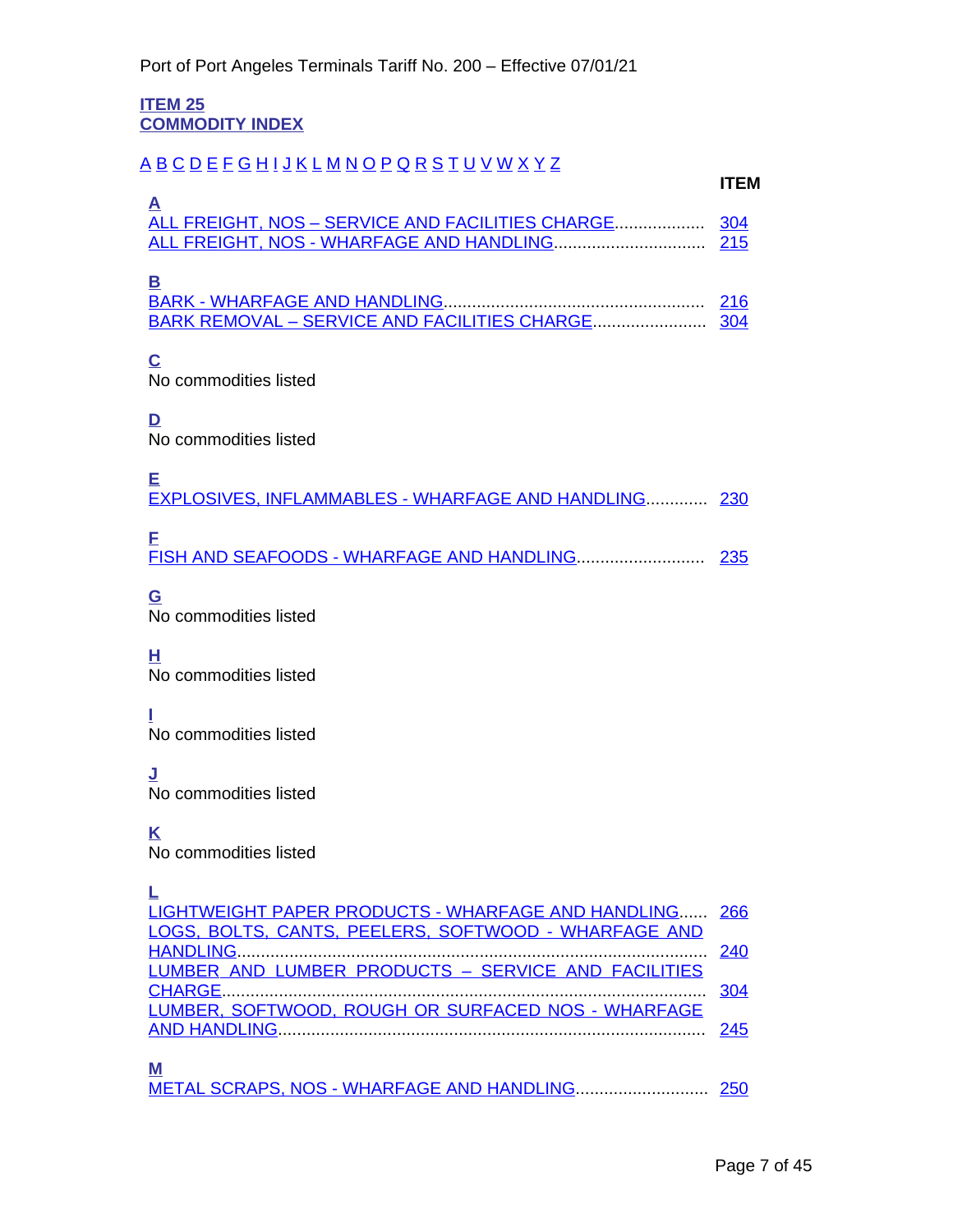# <span id="page-7-0"></span>**N**

No commodities listed

<span id="page-7-1"></span>

| $\tilde{\phantom{a}}$ |  |
|-----------------------|--|
| P                     |  |
|                       |  |
|                       |  |
|                       |  |

<span id="page-7-2"></span>

# **Q**

<span id="page-7-3"></span>No commodities listed

# **R**

<span id="page-7-4"></span>No commodities listed

# **S**

<span id="page-7-5"></span>

| SOFTWOOD LOGS, PILING AND POLES - SERVICE AND FACILITIES |  |
|----------------------------------------------------------|--|
|                                                          |  |

# **T**

<span id="page-7-6"></span>No commodities listed

# **U**

<span id="page-7-7"></span>No commodities listed

# **V**

<span id="page-7-8"></span>No commodities listed

# **W**

<span id="page-7-9"></span>**WOOD CHIPS, SAWDUST AND WOOD BIOMASS (GREEN)** [242](#page-32-9)

<span id="page-7-10"></span>**X** No commodities listed

# **Y**

<span id="page-7-11"></span>No commodities listed

# **Z**

<span id="page-7-12"></span> $\overline{N}$  No commodities listed

Return to Top of Commodity Index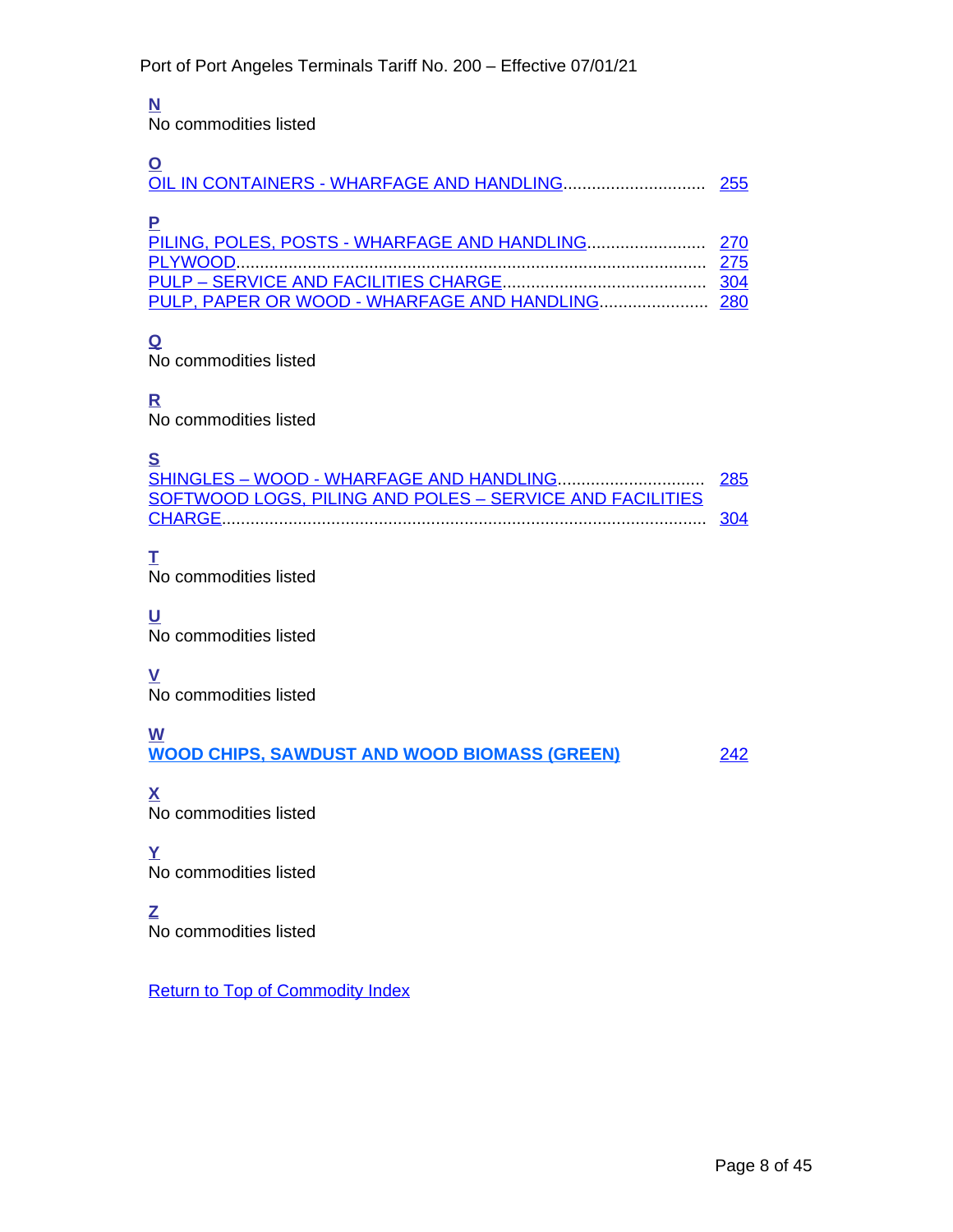## <span id="page-8-1"></span><span id="page-8-0"></span>**SECTION ONE – GENERAL RULES AND REGULATIONS**

## <span id="page-8-3"></span><span id="page-8-2"></span>**ITEM 100 LIMITS OF LIABILITY**

No provision contained in this tariff shall limit or relieve the Port of Port Angeles from liability for its own negligence nor require any person, vessel, or lessee to indemnify or hold harmless the Port of Port Angeles from liability for its own negligence.

# <span id="page-8-5"></span><span id="page-8-4"></span>**ITEM 101 APPLICATION OF TARIFF**

#### <span id="page-8-6"></span>**(A) NOTICE TO PUBLIC**

This tariff is published and filed as required by law and is, therefore, notice that the rates, rules and charges apply to all traffic without specific notice, quotation or arrangement.

## <span id="page-8-7"></span>**(B) USE OF FACILITIES, DEEMED ACCEPTANCE**

Use of wharves or facilities shall be deemed an acceptance of this tariff and the terms and conditions named herein.

## <span id="page-8-8"></span>**(C) RATES SUBJECT TO CHANGE**

The rates named in this tariff are based upon ordinary traffic and labor conditions. If and when these conditions change because of demand of labor for increased wages, strikes, congestion, or other causes not reasonably within the control of the Port of Port Angeles resulting in an increase cost of service, the rates are subject to change, on or after effective date filed with the F.M.C. or the charge for service may be assessed on the Man-Hour basis as provided in [Item 402.](#page-43-1)

#### <span id="page-8-9"></span>**(D) TARIFF EFFECTIVE**

The rates, charges, rules and regulations named in this tariff additions, revisions or supplements thereto, shall apply on all freight received at terminal on or after effective date of this tariff or effective dates of additions, revisions or supplements thereto, provided, however, that when terminal charges have been prepaid at point of origin, at the terminal tariff rates in effect on date of shipping, such rates prevail even though the shipment is received at destination after effective date of the new tariff, revisions or supplements. Unless otherwise specified, all transit freight received at the terminal and undelivered prior to effective dates of tariff, revisions or supplements thereto, shall be charged the rates in effect on the date such freight was received until entire lot or shipment has been withdrawn.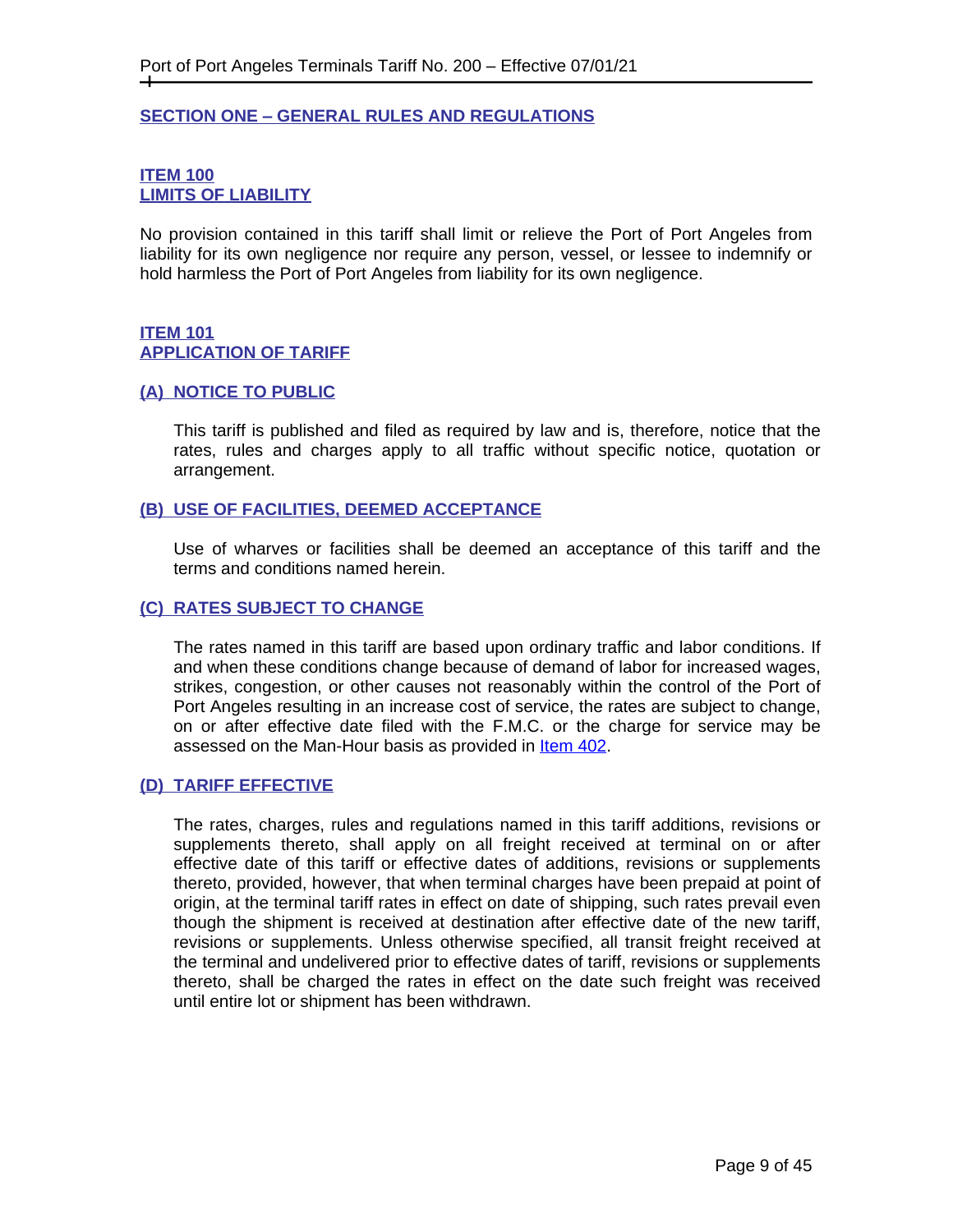#### <span id="page-9-0"></span>**(E) LIABILITY FOR DAMAGE**

The vessel assumes liability for damage caused to port facilities by the vessel. Should unusual structures exist, it is the vessel's responsibility to make the necessary arrangements to protect the dock against damage by them.

#### <span id="page-9-2"></span><span id="page-9-1"></span>**ITEM 102 RIGHTS OF OPERATION AND AGREEMENT RESERVED**

#### <span id="page-9-3"></span>**(A) RIGHT OF OPERATION RESERVED**

Right is reserved by the Port of Port Angeles to furnish all equipment, supplies and materials and to perform all services in connection with the operation of their facilities under rates and conditions named herein.

#### <span id="page-9-4"></span>**(B) RIGHT OF AGREEMENT RESERVED**

Right is reserved by the Port of Port Angeles to enter into agreements with carriers, shippers, consignees and/or their agents concerning rates and services providing such agreements are consistent with existing local, state and national law governing the civil and business relation of all parties concerned.

## <span id="page-9-5"></span>**(C) LABOR EMERGENCY**

When by reason of strike, boycott, walkout or other condition affecting longshore labor supply or port ability to provide, or permit, necessary functions of labor in connection with the receipt and delivery of cargo on a port wide basis, the Executive Director may declare a period of "Labor Emergency" to exist.

During the period of Labor Emergency, the duration of which shall be fixed by the Executive Director in recognition of the nature of the emergency encountered, the congestion of facilities, duration of labor disruption, accumulation of cargo involved and other similar factors, Free Time (See [Item 206](#page-29-2)) may be extended, Demurrage Charges (See *[Item 109](#page-17-1)*) may be waived. Subject to Notes 1, 2 and 3.

- Note 1: The duration of the Labor Emergency in no case may exceed a period concurrent with the period of actual work stoppage and five work days after.
- Note 2: Cargo of Free Time shall obtain an extension of that Free Time period equal to the duration of the Labor Emergency.
- Note 3: Cargo on Demurrage at the onset of the period of Labor Emergency shall be relieved of the payment of demurrage charges during the period of Labor Emergency and shall instead be assessed Storage Charges for that period. Demurrage status shall be restored with the expiration of the Labor Emergency.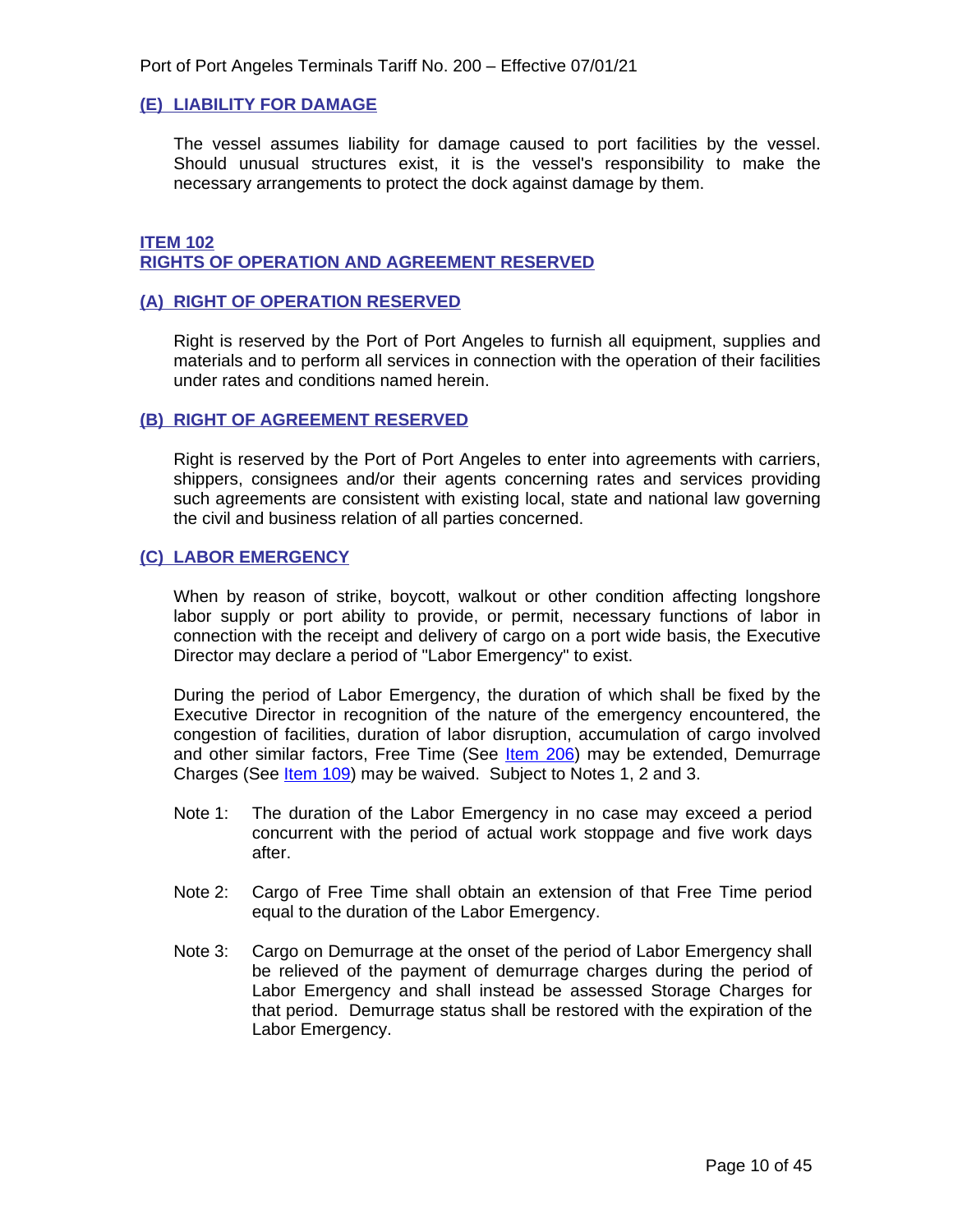## <span id="page-10-1"></span><span id="page-10-0"></span>**ITEM 103 RESPONSIBILITY**

## <span id="page-10-2"></span>**(A) RESPONSIBILITY FOR LOSS, DAMAGE OR DELAYS**

The Port of Port Angeles will not be responsible for any loss or damage, caused by fire, frost, heating, dampness, leakage, the elements, evaporation, natural shrinkage, wastage or decay, animals, rats, mice or other rodents, moths, weevils, or other insects, leakage or discharge from sprinkler fire protection systems, collapse of building or equipment, or by floats, logs or piling required in breasting vessels away from wharf; nor will it be answerable for any loss, damage or delay arising from insufficient notification or from war, insurrection, shortage of labor, combination, riots, or strikes or any persons in its employ or in the service of others or for any consequences arising therefrom, except to the extent that any of the aforesaid loss or damage results from negligent acts or omission of the Port, its employees or agents, (Subject to [Item 100](#page-17-5) herein.)

## <span id="page-10-3"></span>**(B) LIABILITY FOR DAMAGES AND/OR INJURY**

If and when others than the Port of Port Angeles are permitted to perform services on the wharves or premises of the terminal company, they shall be liable for the injury of persons in their employ and shall also be held accountable for malicious acts or thefts by themselves or persons in their employ.

The provisions of this item are applicable to all persons, corporations, associations and the like who in any manner come upon or use the terminal facilities, except to agents or employees of the Port. All such person, corporations, associations and the like shall be strictly liable and responsible for damage to property or for damage or injury to, or for the death of, any person or persons, which may be caused or occasioned by any act or omission of such persons or the acts or omissions of their agents or employees. All such persons who come upon or use the terminal facilities shall be deemed to have irrevocably agreed to indemnify Port of Port Angeles for any such loss or damage to persons or property for which a claim is or may be made against the Port, and all such persons shall save and hold the Port harmless from any and all such liability, together with all costs and expenses incurred by the Port in investigating or defending claims therefore, including, but not limited to, court costs, experts fees and attorneys fees.

The indemnification, hold harmless, and non-liability provisions of this section do not apply to losses, damages, or injuries to the extent such losses, damages, or injuries are occasioned by any acts or omission of the Port, its employees or agents.

# <span id="page-10-4"></span>**(C) DUE DILIGENCE**

The Port will not be responsible for any loss damage or delay of merchandise which may arise from any cause beyond its direct authority and control, nor for any cause except for want of due diligence of the Port. (Subject to **Item 100** herein.)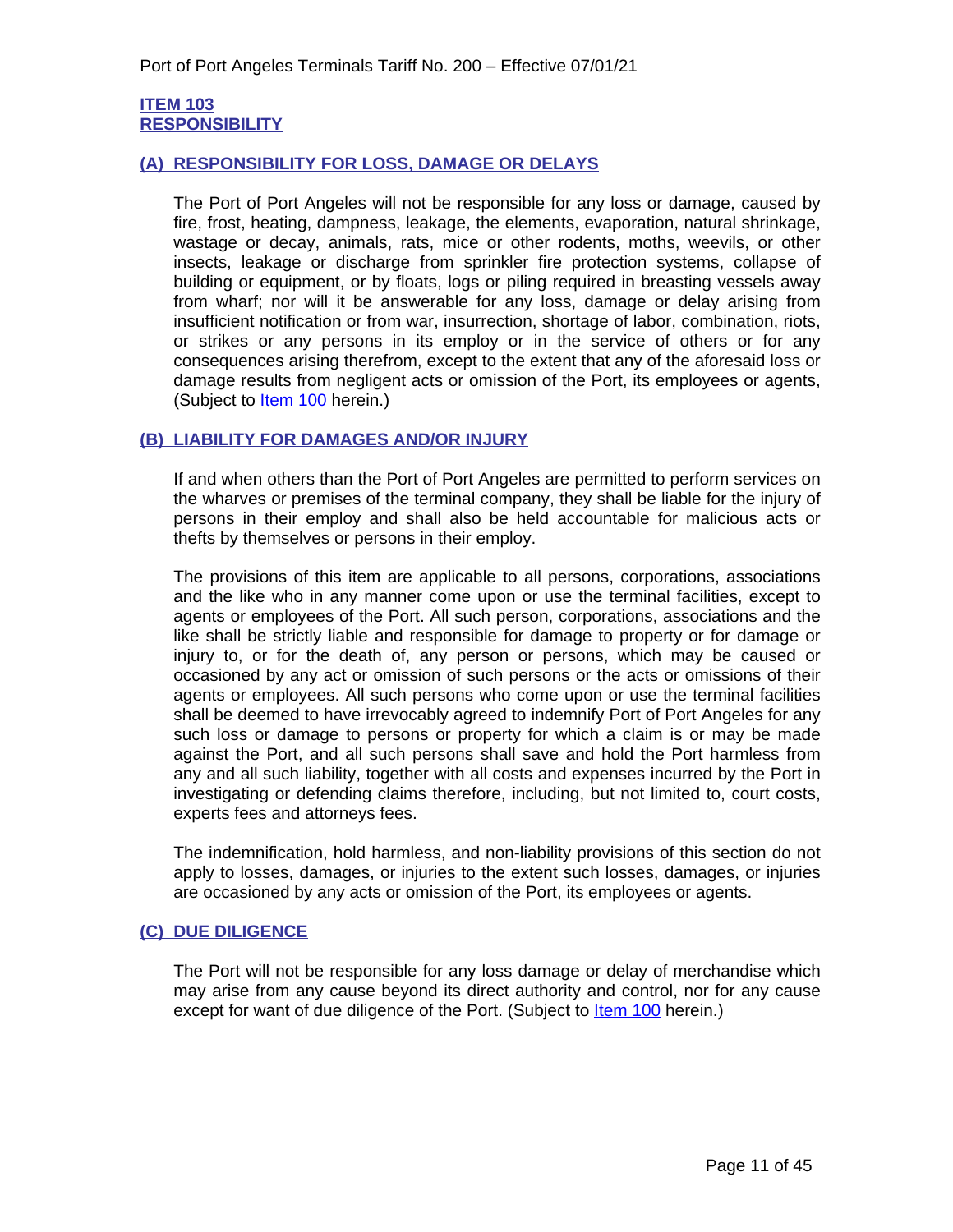<span id="page-11-1"></span><span id="page-11-0"></span>**ITEM 104 SHIPPERS REQUESTS AND COMPLAINTS**

Any interested party may initiate requests or complaints on matters relating to rates, charges, rules and regulations contained in this tariff by filing a statement fully documenting the request or complaint with the Executive Officer, Northwest Marine Terminal Association, Inc., P. O. Box 1970, Shelton, Washington, 98584.

## <span id="page-11-3"></span><span id="page-11-2"></span>**ITEM 105 ACCEPTANCE, RETENTION AND DELIVERY OF FREIGHT**

# <span id="page-11-4"></span>**(A) RIGHT TO REFUSE FREIGHT**

Right is reserved by the Port of Port Angeles, without responsibility for demurrage, loss or damage attaching, to refuse to accept, receive or unload or to permit vessels to discharge freight for which previous arrangement for space, receiving, unloading, or handling have not been made by shipper, consignee or carrier. Freight deemed offensive, perishable, or hazardous, or freight not packed in containers suitable to standing ordinary handling incident to its transportation can also be refused under these provisions.

# <span id="page-11-5"></span>**(B) RIGHT TO REMOVE, REPILE, TRANSFER OR WAREHOUSE FREIGHT**

Hazardous or offensive freight which, by its nature, is liable to damage other freight, is subject to immediate removal either from the wharf or wharf premises with all expense and risk of loss or damage for the account of owner, shipper or consignee.

Freight remaining on wharf or wharf premises after expiration of free time, as defined herein, and freight shut out at clearance of vessel may be piled or repiled to make space, transferred to other locations or receptacles within the wharf premises, or removed to public or private warehouse with all expense and risk of loss or damage for account of owner, shipper, consignee, or carrier as responsibility may appear. (Subject to **Item 100** herein.)

# <span id="page-11-6"></span>**(C) RIGHT TO WITHHOLD DELIVERY OF FREIGHT**

Right is reserved to withhold delivery of freight until all accrued charges and advances against said freight have been paid in full.

#### <span id="page-11-7"></span>**(D) RIGHT TO SELL FREIGHT**

Freight on which unpaid terminal charges have been accrued may be sold to satisfy such charges and costs. Freight of a perishable nature or of a nature liable to damage other freight may be sold at public or private sale without advertising, provided owner has been given reasonable notice to pay charges and to remove said freight and has neglected or failed to comply.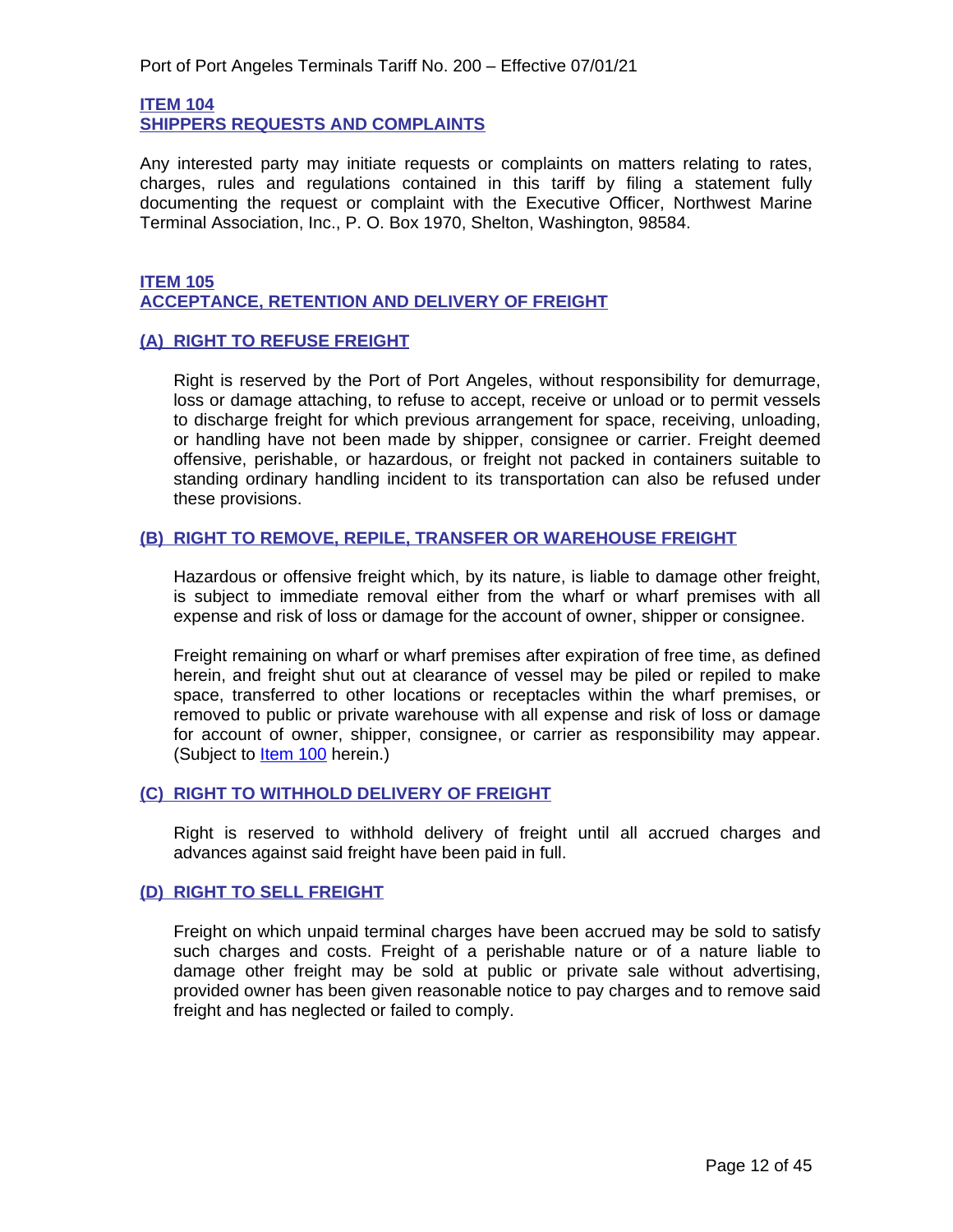### <span id="page-12-0"></span>**(E) EXPLOSIVES AND INFLAMMABLES**

Explosives and hazardous or highly inflammable commodities or material may only be handled over, or received on, the facilities of the Port of Port Angeles by special arrangement with, and at the option of the Port of Port Angeles and subject to Federal, State and City rules and regulations.

#### <span id="page-12-1"></span>**(F) FREIGHT AT OWNER'S RISK**

Owner, shipper, consignee, or carrier as responsibility may appear shall assume all risk of loss or damage to glass, liquids and fragile articles, freight on open ground or open wharf, log or lumber rafts, and all water craft, if and when permitted by terminal operator to be moored in slips, at moorage dolphins, at wharves, or alongside vessels except to extent such losses or damages are occasioned by any acts or omission of the Port, its employees or agents. (Subject to [Item 100](#page-17-5) herein.)

#### <span id="page-12-3"></span><span id="page-12-2"></span>**ITEM 106 RECEIPT OR DELIVERY OF FREIGHT DURING OTHER THAN REGULAR WORKING HOURS**

Unless otherwise excepted, prior arrangements must be made with the Port of Port Angeles when freight is to be received from, or delivered to, trucks, drays or water carriers on Saturdays, Sundays, holidays or during hours when, under working rules governing labor, the payment of overtime to checkers is necessitated.

Checking from trucks during overtime hours when freight is received from or delivered to trucks during hours when the payment of overtime is necessitated and the terminal is required to check same or to furnish receipts for the freight, the full time, including standby time, of checker employed to receive or deliver such freight, shall be charged against the truck company, its owners or operators. This rate will be charged in accordance with the rates provided for under Man-Hour Schedule, [Item 402 and](#page-43-1) [403.](#page-44-0)

## <span id="page-12-5"></span><span id="page-12-4"></span>**[ITEM 107](#page-44-0) [CHECKING OF FREIGHT](#page-44-0)**

#### <span id="page-12-6"></span>**[\(A\) DEFINITION OF CHECKING](#page-44-0)**

Checking means the service of counting and checking cargo against [appropriate](#page-44-0) [documents](#page-44-0) for the account of the cargo or the vessel, or other person requesting [same.](#page-44-0)

#### <span id="page-12-7"></span>**[\(B\) CHECKING RESPONSIBILITY LIMITED](#page-44-0)**

- [1.](#page-44-0) [I](#page-44-0)n [performing](#page-44-0) the service of checking, the Port of Port Angeles will accept no [responsibility](#page-44-0) for concealed damage nor for the condition of contents of [containers, whether or not receipts so state.](#page-44-0)
- [2. E](#page-44-0)xcept when freight is accepted for storage and is transferred to [designated](#page-44-0) storage [locations,](#page-44-0) freight from vessels will only be accepted for delivery, and [receipts for such freight will only be issued, subject to outturn at delivery.](#page-44-0)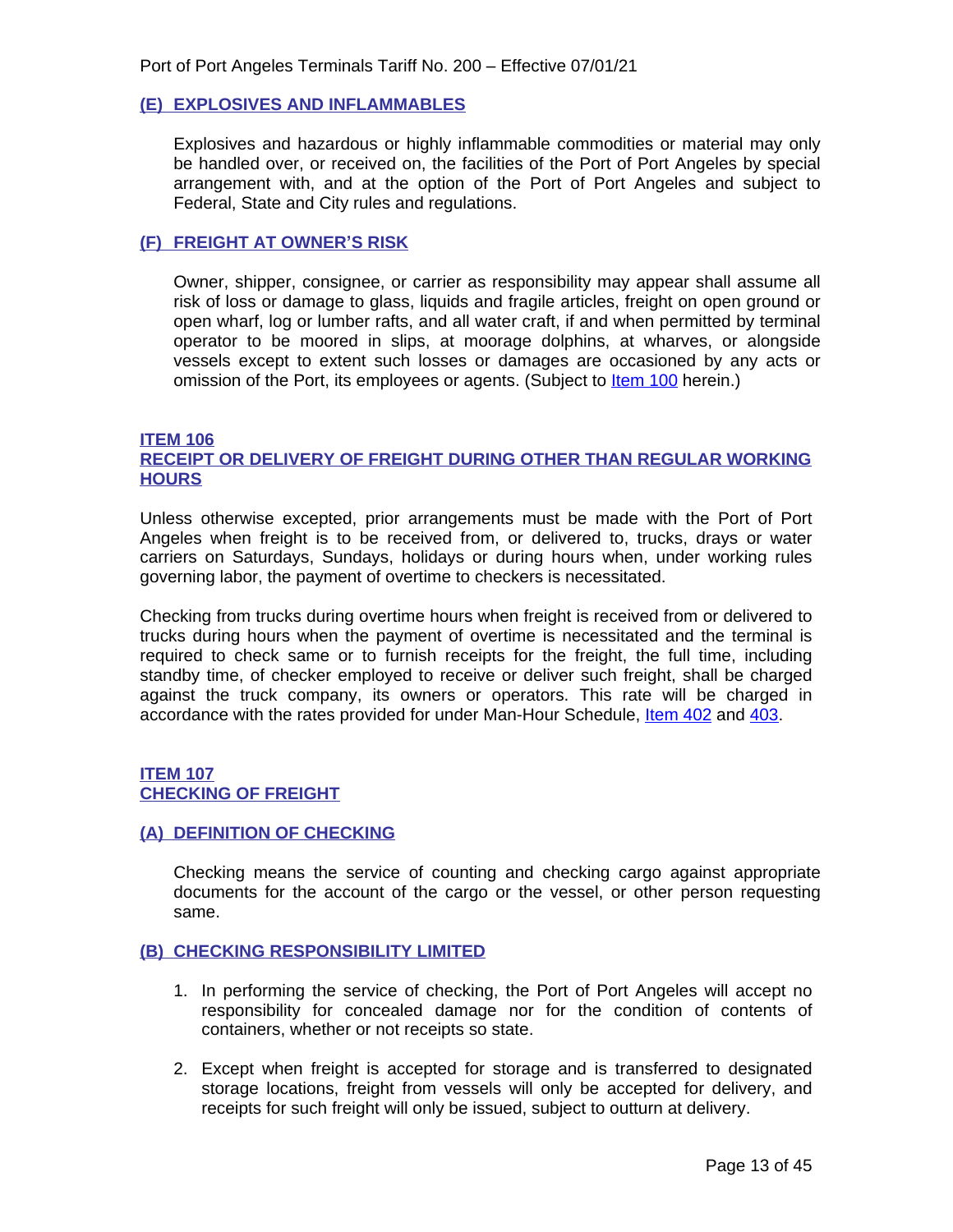## <span id="page-13-2"></span><span id="page-13-1"></span>**ITEM 108 COLLECTION AND GUARANTEE OF CHARGES AND VESSEL BERTH RESERVATION**

Use of Port facilities or service is conditioned upon satisfactory assurance to the Port by the customer that applicable charges will be paid when due. All charges are due and payable as they accrue or on completion of service or use.

Payment terms are cash unless the Port customer, prior to the use of Port facilities or service, has established credit worthiness acceptable to the Port, and has been relieved of cash payment requirement by the Port.

The Port may require payment of charges in advance, as follows:

- 1. By the vessel, its owners or agents before vessel is assigned a berth and commences its loading or unloading operations. (Conditions, imposed by the Port, for waiver of cash in advance requirements, are specified in "Conditions of Berth Reservation" - which is incorporated into this tariff under **Item 108(C)**.
- [2.](#page-16-0) By the owner, shipper, or [consignee](#page-16-0) before cargo leaves the custody of the [terminal.](#page-16-0)
- [3.](#page-16-0) For all charges on perishable cargo or cargo of doubtful value and [household](#page-16-0) [goods.](#page-16-0)

<span id="page-13-0"></span>[All estimates of Port charges are subject to approval and/or adjustment by the Port.](#page-16-0)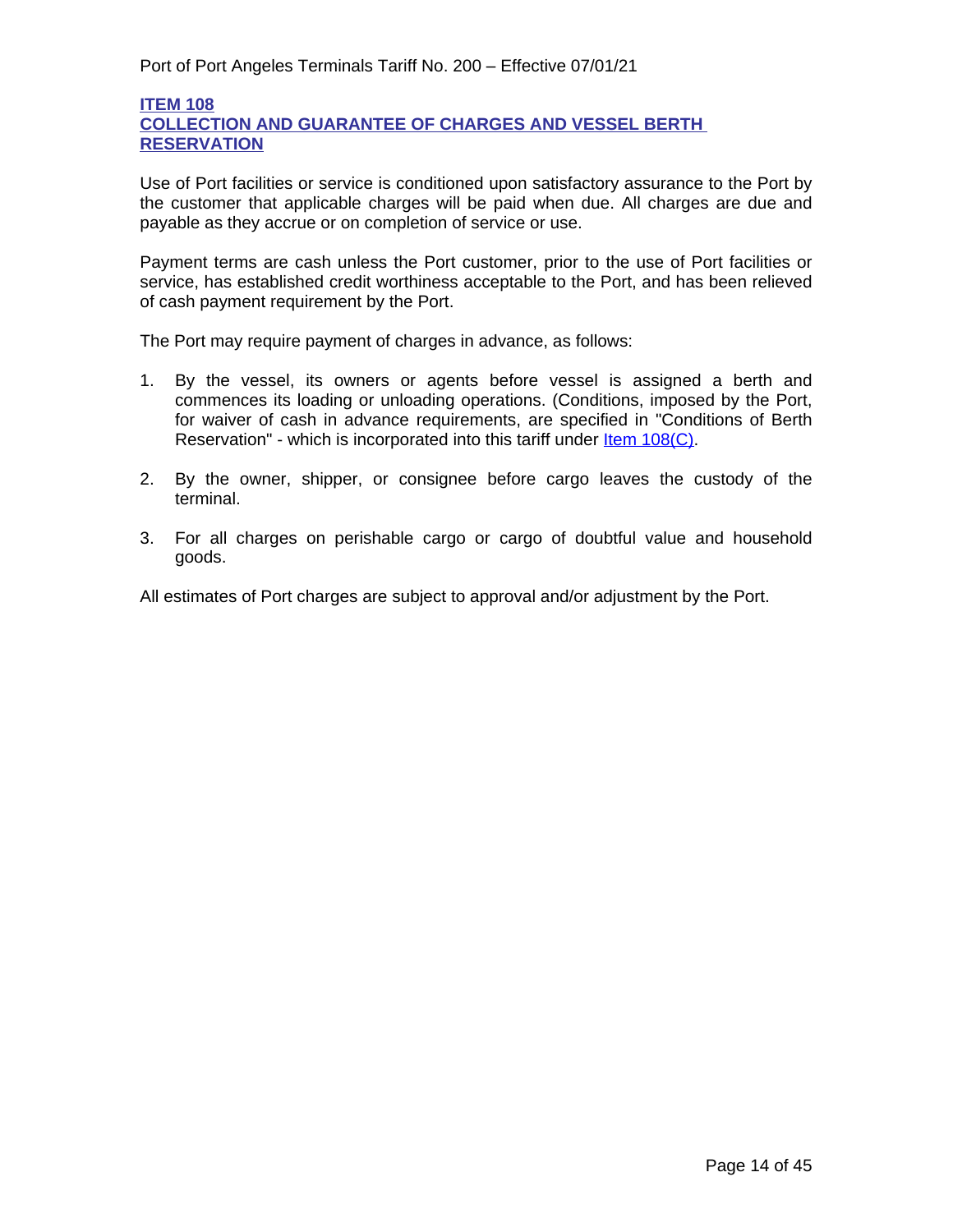# <span id="page-14-0"></span>**ITEM 108(A)**

| <b>PORT OF PORT ANGELES</b><br><b>APPLICATION FOR VESSEL BERTH RESERVATION</b> (See Notes and Conditions)                                                                                                                                                                                                                                      |                                          |     |            |            |  |
|------------------------------------------------------------------------------------------------------------------------------------------------------------------------------------------------------------------------------------------------------------------------------------------------------------------------------------------------|------------------------------------------|-----|------------|------------|--|
| Reservation of a Berth is Requested at the Port of Port Angeles                                                                                                                                                                                                                                                                                |                                          |     |            |            |  |
|                                                                                                                                                                                                                                                                                                                                                |                                          |     |            | Date       |  |
| Vessel                                                                                                                                                                                                                                                                                                                                         | Voyage No.                               | LOA | <b>ETA</b> | <b>ETD</b> |  |
| Vessel Owner/Line                                                                                                                                                                                                                                                                                                                              | <b>Berth Desired</b>                     |     |            |            |  |
| <b>Vessel Charterer</b>                                                                                                                                                                                                                                                                                                                        |                                          |     |            |            |  |
| To Load (Commodity Type and Amount)                                                                                                                                                                                                                                                                                                            | To Discharge (Commodity Type and Amount) |     |            |            |  |
| Terms of Affreightment<br>Terms of Affreightment                                                                                                                                                                                                                                                                                               |                                          |     |            |            |  |
| <b>Agency Firm</b>                                                                                                                                                                                                                                                                                                                             | Authorized Individual                    |     |            |            |  |
| <b>NOTES AND CONDITIONS</b><br>Application for reservation of vessel berth and vessel berthing is subject to Regulations,<br>Rules and Terms of the Port tariff and to the timely filing of the Statement of Financial<br>Responsibility provided and incorporated herewith as Supplement to this Application for<br>Vessel Berth Reservation. |                                          |     |            |            |  |

| FOR PORT USE ONLY                                   |             |  |
|-----------------------------------------------------|-------------|--|
| Application Received By:                            | Time/Date:  |  |
| Application Approved By:                            | Time/Date:  |  |
| Berth Assigned:                                     | Vessel ETA: |  |
| Special Crane or Cargo Handling Equipment Required: |             |  |
|                                                     |             |  |
|                                                     |             |  |
|                                                     |             |  |
|                                                     |             |  |
|                                                     |             |  |
|                                                     |             |  |
|                                                     |             |  |
|                                                     |             |  |
|                                                     |             |  |
|                                                     |             |  |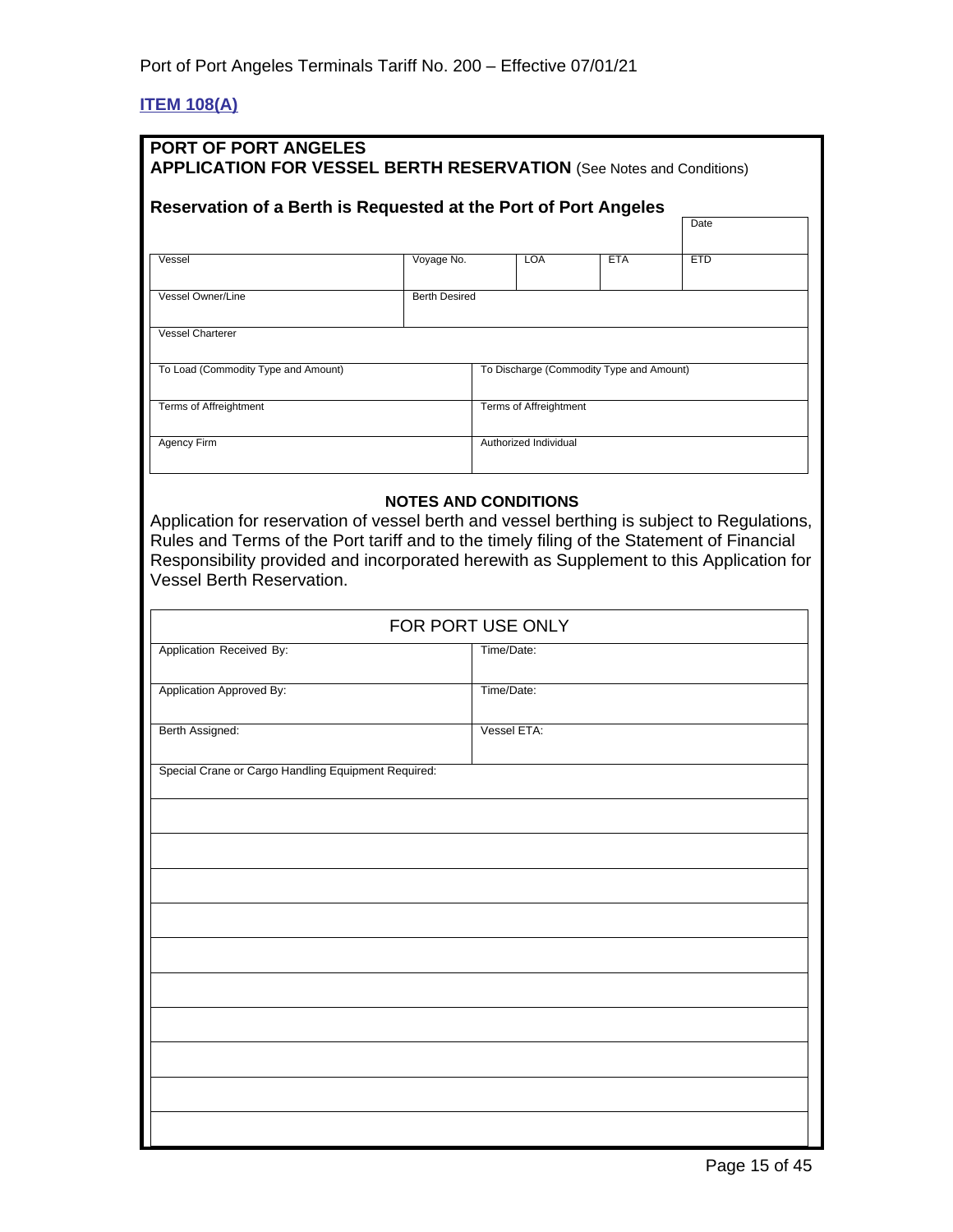# <span id="page-15-0"></span>**ITEM 108(B)**

| PORT OF PORT ANGELES<br>SUPPLEMENT TO APPLICATION FOR VESSEL BERTH RESERVATION                                                                                                                                                                                                                                                                                                                                                                                                                                                                                                                                                                                                                                                                                                              |                        |                          |                                          |                 |  |                            |
|---------------------------------------------------------------------------------------------------------------------------------------------------------------------------------------------------------------------------------------------------------------------------------------------------------------------------------------------------------------------------------------------------------------------------------------------------------------------------------------------------------------------------------------------------------------------------------------------------------------------------------------------------------------------------------------------------------------------------------------------------------------------------------------------|------------------------|--------------------------|------------------------------------------|-----------------|--|----------------------------|
|                                                                                                                                                                                                                                                                                                                                                                                                                                                                                                                                                                                                                                                                                                                                                                                             |                        |                          |                                          |                 |  | Date                       |
| Vessel                                                                                                                                                                                                                                                                                                                                                                                                                                                                                                                                                                                                                                                                                                                                                                                      | Voyage No.             |                          | <b>LOA</b>                               | <b>ETA</b>      |  | <b>ETD</b>                 |
| Vessel Owner/Line                                                                                                                                                                                                                                                                                                                                                                                                                                                                                                                                                                                                                                                                                                                                                                           | <b>Berth Desired</b>   |                          |                                          |                 |  |                            |
|                                                                                                                                                                                                                                                                                                                                                                                                                                                                                                                                                                                                                                                                                                                                                                                             |                        |                          |                                          |                 |  |                            |
| <b>Vessel Charterer</b>                                                                                                                                                                                                                                                                                                                                                                                                                                                                                                                                                                                                                                                                                                                                                                     |                        |                          |                                          |                 |  |                            |
| To Load (Commodity Type and Amount)                                                                                                                                                                                                                                                                                                                                                                                                                                                                                                                                                                                                                                                                                                                                                         |                        |                          | To Discharge (Commodity Type and Amount) |                 |  |                            |
| <b>Terms of Affreightment</b>                                                                                                                                                                                                                                                                                                                                                                                                                                                                                                                                                                                                                                                                                                                                                               |                        |                          | <b>Terms of Affreightment</b>            |                 |  |                            |
| <b>Agency Firm</b>                                                                                                                                                                                                                                                                                                                                                                                                                                                                                                                                                                                                                                                                                                                                                                          |                        |                          | Authorized Individual                    |                 |  |                            |
| Note: Separate submissions of this document are required when the vessel affreightment for part of the<br>cargo differs from the terms of the affreightment for any other part of the cargo.<br><b>Category of Port Changes</b>                                                                                                                                                                                                                                                                                                                                                                                                                                                                                                                                                             |                        | <b>Party Responsible</b> | <b>Estimated</b>                         |                 |  | For Port/Dock Operator Use |
|                                                                                                                                                                                                                                                                                                                                                                                                                                                                                                                                                                                                                                                                                                                                                                                             |                        | for Payment              | <b>Dollar Amount</b>                     |                 |  |                            |
| Dockage<br>1.<br>2.<br>Wharfage                                                                                                                                                                                                                                                                                                                                                                                                                                                                                                                                                                                                                                                                                                                                                             |                        |                          |                                          |                 |  |                            |
| 3.<br>Service and Facility Charge                                                                                                                                                                                                                                                                                                                                                                                                                                                                                                                                                                                                                                                                                                                                                           |                        |                          |                                          |                 |  |                            |
| Handling<br>4.                                                                                                                                                                                                                                                                                                                                                                                                                                                                                                                                                                                                                                                                                                                                                                              |                        |                          |                                          |                 |  |                            |
| Misc. (Water, Electricity, Etc.)<br>5.                                                                                                                                                                                                                                                                                                                                                                                                                                                                                                                                                                                                                                                                                                                                                      |                        |                          |                                          |                 |  |                            |
| 6.<br><b>Security Fee</b>                                                                                                                                                                                                                                                                                                                                                                                                                                                                                                                                                                                                                                                                                                                                                                   |                        |                          |                                          |                 |  |                            |
| Total Estimated Charges: \$                                                                                                                                                                                                                                                                                                                                                                                                                                                                                                                                                                                                                                                                                                                                                                 |                        |                          |                                          |                 |  |                            |
| Pursuant to the instructions set forth in Conditions of Berth Reservation, the undersigned hereby seeks the<br>arrangement of berthing facilities on behalf of the above-named vessels, and attests to the accuracy of the<br>information provided to the extent set forth in Paragraph C.<br>Date:<br>(Berth Agent)                                                                                                                                                                                                                                                                                                                                                                                                                                                                        |                        |                          |                                          | (As Agent Only) |  |                            |
| <b>Acceptance of Financially Responsibility for Payment</b><br>In connection with the Application for Vessel Berth Reservations dated<br>20<br>the undersigned hereby accepts responsibility, on its own behalf, for payment of the port charges listed<br>under the line items as designated below which correspond with those designated in the above<br>Supplement to Application for Vessel Berth Reservation, in a maximum amount not to exceed 125 percent<br>(125%) of the aggregate estimated dollar amount shown above for the relevant line items, or 125 percent<br>(125%) of such other sum as the Port, after review and revision of such estimates, has provided to the<br>undersigned in writing, in which latter case a copy of such writing is physically attached hereto. |                        |                          |                                          |                 |  |                            |
| Category of Port Charges Line item(s) No.                                                                                                                                                                                                                                                                                                                                                                                                                                                                                                                                                                                                                                                                                                                                                   |                        |                          |                                          |                 |  | For Port/Dock Operator Use |
| (Name of Company)                                                                                                                                                                                                                                                                                                                                                                                                                                                                                                                                                                                                                                                                                                                                                                           | (Authorized Signature) |                          |                                          |                 |  |                            |
| Category of Port Charges Line item(s) No.                                                                                                                                                                                                                                                                                                                                                                                                                                                                                                                                                                                                                                                                                                                                                   |                        |                          |                                          |                 |  |                            |
| (Name of Company)                                                                                                                                                                                                                                                                                                                                                                                                                                                                                                                                                                                                                                                                                                                                                                           | (Authorized Signature) |                          |                                          |                 |  |                            |
| Category of Port Charges Line item(s) No.                                                                                                                                                                                                                                                                                                                                                                                                                                                                                                                                                                                                                                                                                                                                                   |                        |                          |                                          |                 |  |                            |
| (Name of Company)                                                                                                                                                                                                                                                                                                                                                                                                                                                                                                                                                                                                                                                                                                                                                                           | (Authorized Signature) |                          |                                          |                 |  |                            |
| Note: Pursuant to Port of Port Angeles Tariff Rule No. 108, in all instances where the "Party Responsible<br>for Payment" listed above has not established credit worthiness with the Port and where responsibility for<br>port charges has not been accepted by another credit worthy entity, the Port shall require payment of cash<br>in advance or posting of acceptable security prior to vessel berthing.                                                                                                                                                                                                                                                                                                                                                                             |                        |                          |                                          |                 |  |                            |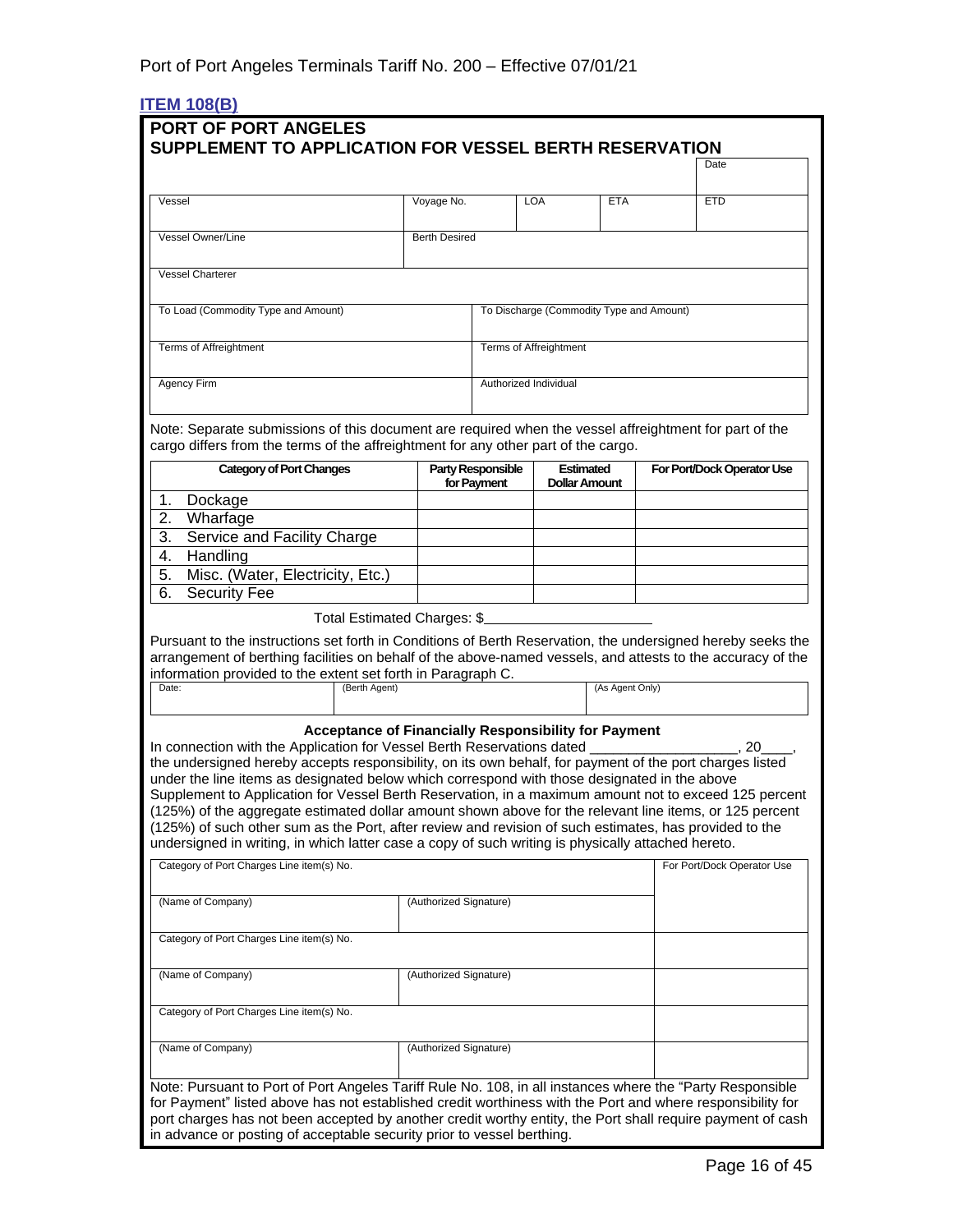# <span id="page-16-0"></span>**ITEM 108(C)**

## **PORT OF PORT ANGELES CONDITIONS OF VESSEL BERTH RESERVATION**

In accordance with Federal Maritime Commission Docket 83-48, Alaska Maritime Agencies, Inc., et al v. Port of Anacortes, et al, and Tariff Rule 108 in the Port of Port Angeles Terminals Tariff No. 200, all applications for vessel berth reservation shall be made in the form specified by the Port, and will require the timely filing of the financial responsibility information shown on the Supplement To Application for Vessel Berth Reservation, completed in accordance with and otherwise governed by, the terms and conditions set forth below:

- A. Except where and to the extent waived pursuant to paragraph B below, terms of payment for all acceptable Port charges shall be cash in advance. A cash deposit or acceptable security in an amount equal to 125% of the estimated applicable charges will be required to be posted with the Port, six days prior to the vessel's scheduled arrival, or at such other time as may be authorized or directed by the Port, but in all cases in advance of actual services rendered. In any case in which a cash deposit has been posted, any excess thereof, after satisfaction of all applicable port charges, shall be promptly refunded by the Port to the party posting same.
- B. The Port may waive the requirement of cash in advance as to all or any category or categories of its anticipated port charges when the party responsible for such charges has been identified by the berthing agent to the satisfaction of the Port, and:
	- 1. That party responsible has established credit worthiness acceptable to the Port; or
	- 2. Adequate security, acceptable to the Port, in an amount equal to 125% of the applicable estimated port charges, has been posted; or
	- 3. The agent requesting the berth, or another entity, in each case acceptable to the Port as credit worthy, has personally accepted financial responsibility for the applicable charges.
- C. The vessel agent or other person requesting reservation of a berth ("berthing agent") shall, as part of the berth reservation process, provide to the extent of his knowledge all information called for on the Supplement to Application for Vessel Berth Reservation respecting the vessel, its estimated arrival and departure, amount(s) and type(s) of cargo to be loaded/discharged, and estimate of amount of each category of port charges, as enumerated, and party responsible for thereof. The submission of this form, signed by the berthing agent, shall constitute the berthing agent's attestation as to the accuracy of information therein supplied, based upon and to the extent of information made available to the berthing agent at the time of submission; and the berthing agent shall be held personally liable to the Port for any financial loss suffered by the Port as a result of the agent's failure so to report accurately.
- D. Should the berthing agent, subsequent to submission of this form, receive information which materially differs from the information previously provided, and which information the agent reasonably believes is not equally known the Port, it shall immediately notify the Port and, as if requested by the Port, promptly file an amended Supplement to Application for Vessel Berth Reservation with the Port.
- E. All estimates of port charges are subject to approval and/or adjustment by the Port.
- F. The Port shall, promptly after receipt of this form, advise the berthing agent as to (1) its approval or adjusted estimate of port charges, and (2) whether posting of cash or security is required for any one or more categories of such charges and the amount thereof.
- G. In addition to the terms for berth reservation and establishment of financial responsibility set forth herein, requests for berth reservations and assignments of berths shall otherwise be in accordance with all local rules and regulations established by the Port.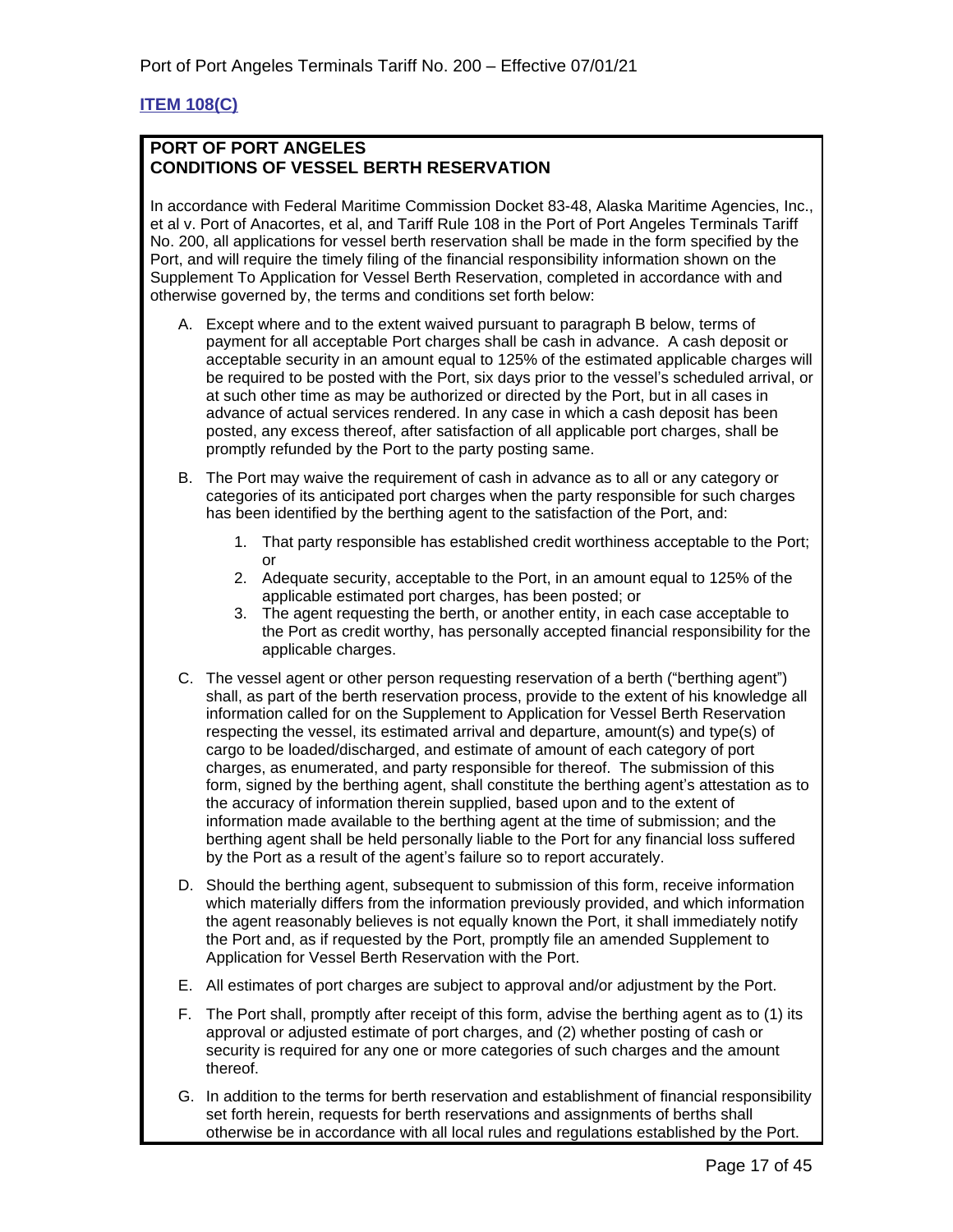# <span id="page-17-1"></span><span id="page-17-0"></span>**ITEM 109 DEMURRAGE, DELAYS AND WAIVER OF CHARGES**

## <span id="page-17-2"></span>**(A) DEMURRAGE – TRANSPORTS OR VESSELS**

In furnishing the service of ordering, billing out, loading or unloading cars, or of handling to and from vessels, no responsibility for any demurrage whatsoever on either cars or vessels will be assumed by the Port of Port Angeles. (Subject to Item 100 herein)

## <span id="page-17-3"></span>**(B) DELAYS, WAIVER OF CHARGES**

Delays in loading, receiving, delivering, or handling freight arising from combinations, riots, or strikes of any persons in the employ of the Port of Port Angeles or in the services of other or arising from any other cause not reasonably within control of the Port of Port Angeles, will not entitle the owners, shippers, consignees, or carriers of the freight to waiver of wharf demurrage or any other terminal charges or expenses that may be incurred.

## <span id="page-17-5"></span><span id="page-17-4"></span>**ITEM 110 BERTH ASSIGNMENTS**

## <span id="page-17-6"></span>**(A) VESSELS REQUIRED TO OBTAIN ASSIGNMENTS**

No vessel will be permitted to berth at a facility of the Port of Port Angeles without having first made assignment and without such an assignment having been granted. Applications for berth assignment must specify arrival and departure times and dates and the nature and quantity of the freight to be loaded or discharged.

#### <span id="page-17-7"></span>**(B) BERTH ASSIGNMENT CONDITIONAL**

Berth assignments made by the Port of Port Angeles are subject to alteration and revocation in the following conditions:

- 1. Any vessel assigned a berth for any other purpose than to load or discharge cargo may be ordered to vacate such berth when the Port, at its sole discretion, determines the berth is required for the use of a vessel desiring to load or discharge cargo.
- 2. Any vessel on berth to load or discharge cargo which, for any reason, experiences a delay in such operations may be ordered to vacate the berth when the Port, at its sole discretion, determines congestion or excessive operational cost is threatened by reason of delay and may be reduced or avoided by the use of the berth of another vessel which is capable of cargo loading or discharge at the berth.
- 3. Whenever the Port deems a danger of congestion exists any vessel on berth may be required to work cargo around-the-clock or at overtime expense. Should any vessel refuse to comply the Port may order the vessel to vacate the berth.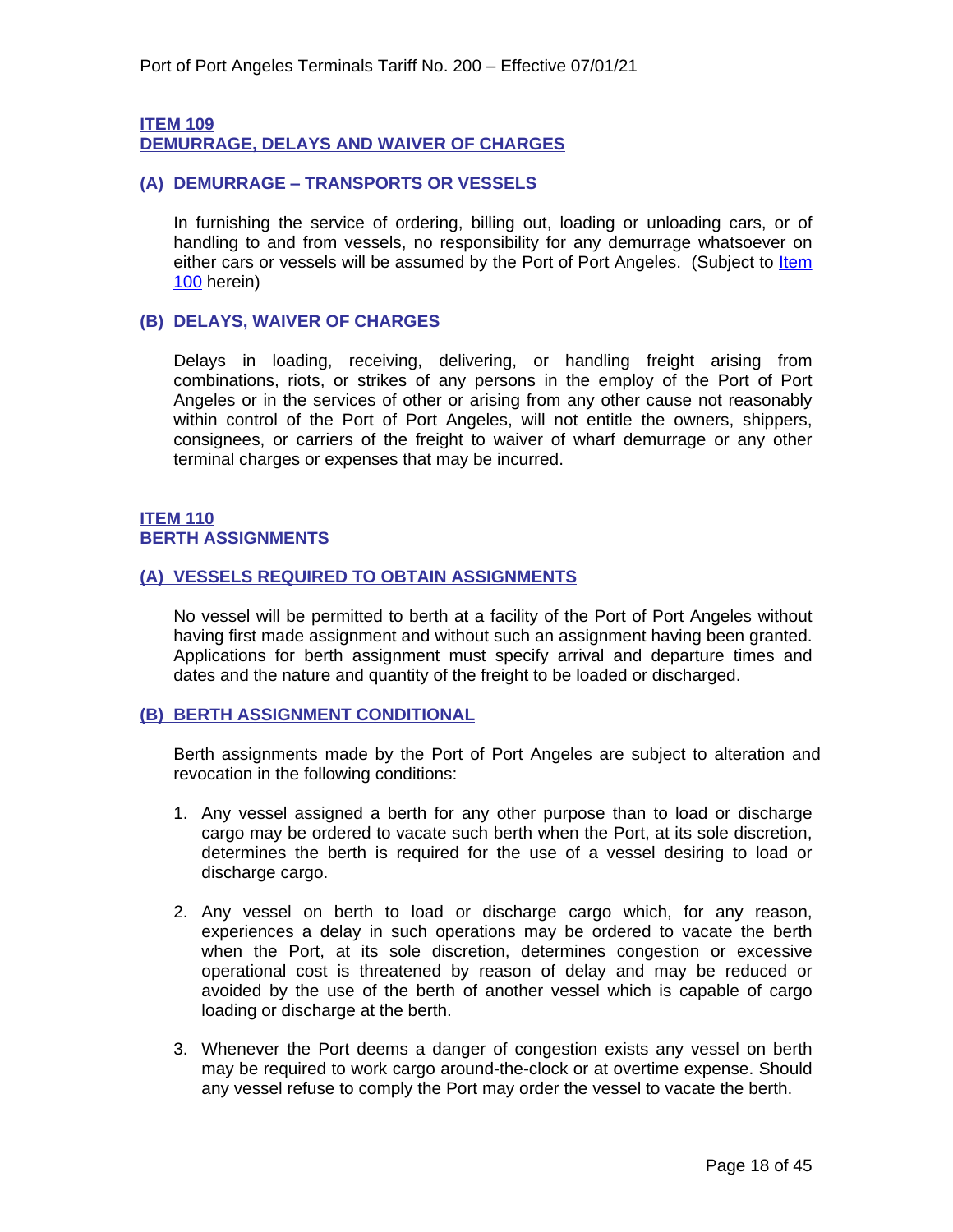Port of Port Angeles Terminals Tariff No. 200 – Effective 07/01/21

4. Whenever any vessel occupies a berth provided with special purpose equipment or facilities which are not required to facilitate the cargo operations of such vessel the Port may, when faced with an urgent need to employ such equipment or facilities in connection with a cargo movement fitted to their use, may require the vessel on berth to work around-the-clock or at overtime expense to clear the berth as soon as possible or order the vessel to vacate the berth.

Any vessel ordered to vacate a berth in such circumstances will be assigned another berth if a satisfactory alternate is available or shall be permitted to return to the original berth immediately after the second vessel has completed cargo operations or has vacated the berth for any other reason, provided the conditions which caused the original issuance of the order to vacate are deemed by the Port to exist not longer.

All costs of extra or overtime labor, pilotage, shifting, tug-hire, linesman or those of any description rising from the requirements of the Port under these rules shall be for the vessels account.

# <span id="page-18-1"></span><span id="page-18-0"></span>**ITEM 111 VESSELS REQUIRED TO MOVE**

# <span id="page-18-2"></span>**(A) ORDERS TO VACATE BERTH**

Order to vacate a berth shall provide the vessel with a reasonable period in which to comply. In no case shall such orders require a vessel to vacate in less than 12 hours from the time the order is issued and tendered to the vessel.

# <span id="page-18-3"></span>**(B) PENALTY FOR REFUSAL TO VACATE BERTH**

Whenever an order to vacate a berth is made by the Port under these rules and said order if refused or not complied with in the time specified, the Port may assess a penalty dockage rate of \$500.00 per hour for each hour the vessel remains on berth after such order has been issued or tendered to the vessel.

At its option the Port may effect the removal of a vessel from berth at the expiration of the time period specified in the Order to Vacate with all risks, liability and expense for the vessel's account. The alternatives permitted the Port under these rules shall be a choice solely to the discretion of the Port.

# <span id="page-18-5"></span><span id="page-18-4"></span>**ITEM 112 MANIFESTS REQUIRED OF VESSELS**

Masters, owners, agents or operator of vessels are required to furnish the Port of Port Angeles with complete copies of vessel manifests showing names of consignees or consignors and the weights or measurements of all freight loaded or discharged at the facilities of the Port of Port Angeles. Such manifests must also designate the basis of the weight or measurement on which ocean freight was assessed. In lieu of manifests, certified lists of copies of "boat notes" or mates' receipts containing all information as required above may be accepted.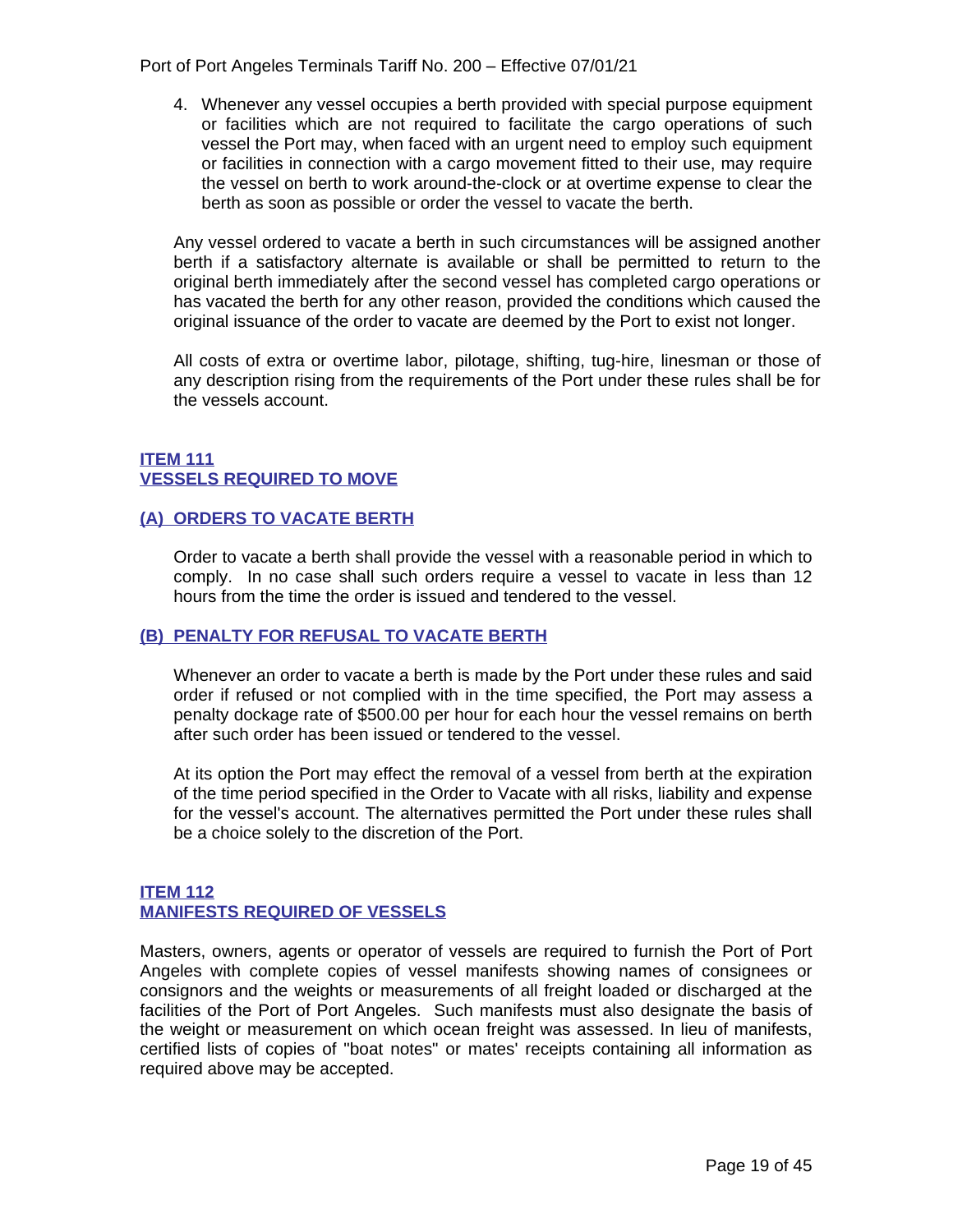## <span id="page-19-1"></span><span id="page-19-0"></span>**ITEM 113 APPLICATION OF RATES**

## <span id="page-19-2"></span>**(A) GENERAL APPLICATION OF RATES**

Unless specifically provided for otherwise, rate names in this tariff are in cents per 1,000 Kilograms or per cubic meter or per 1,000 feet board measure, according to vessel manifest or lading covering shipment when not in connection with vessel.

## <span id="page-19-3"></span>**(B) SPECIFIC COMMODITY RATES PREVAIL**

Unless otherwise excepted, rates provided for specific commodities will prevail over NOS rates or general commodity rates.

# <span id="page-19-5"></span>**ITEM 114 CLASSIFICATION OF TRAFFIC**

<span id="page-19-4"></span>Vessels, the trade routes on which they operate, and the cargo which they handle are classified below for the purpose of applying the provisions of this tariff. Unless otherwise specified, cargo received from a vessel in one trade route and transshipped on a vessel in another trade route shall be subject to the rates, conditions, and exceptions governing the respective trade route classifications whether or not such cargo is moving on through rates and/or through bills of lading:

## <span id="page-19-6"></span>**(A) ALASKA TRAFFIC**

All cargo between Washington ports and ports in Alaska, including Aleutian Islands, whether direct or via British Columbia ports.

#### <span id="page-19-7"></span>**(B) COASTWISE TRAFFIC**

All cargo between points on the Pacific Coast between the Mexican and Canadian boundaries, including cargo via Canadian ports.

#### <span id="page-19-8"></span>**(C) FOREIGN AND NON-CONTIGUOUS TRAFFIC**

All cargo shipped from or destined to any point not within the limits of the contiguous boundaries of the U.S.A.

#### <span id="page-19-9"></span>**(D) INTERCOASTAL TRAFFIC**

All cargo moving between the Pacific Coast and Atlantic or Gulf Coasts of the U.S.A.

#### <span id="page-19-10"></span>**(E) OFFSHORE TRAFFIC**

All cargo not otherwise specifically defined herein.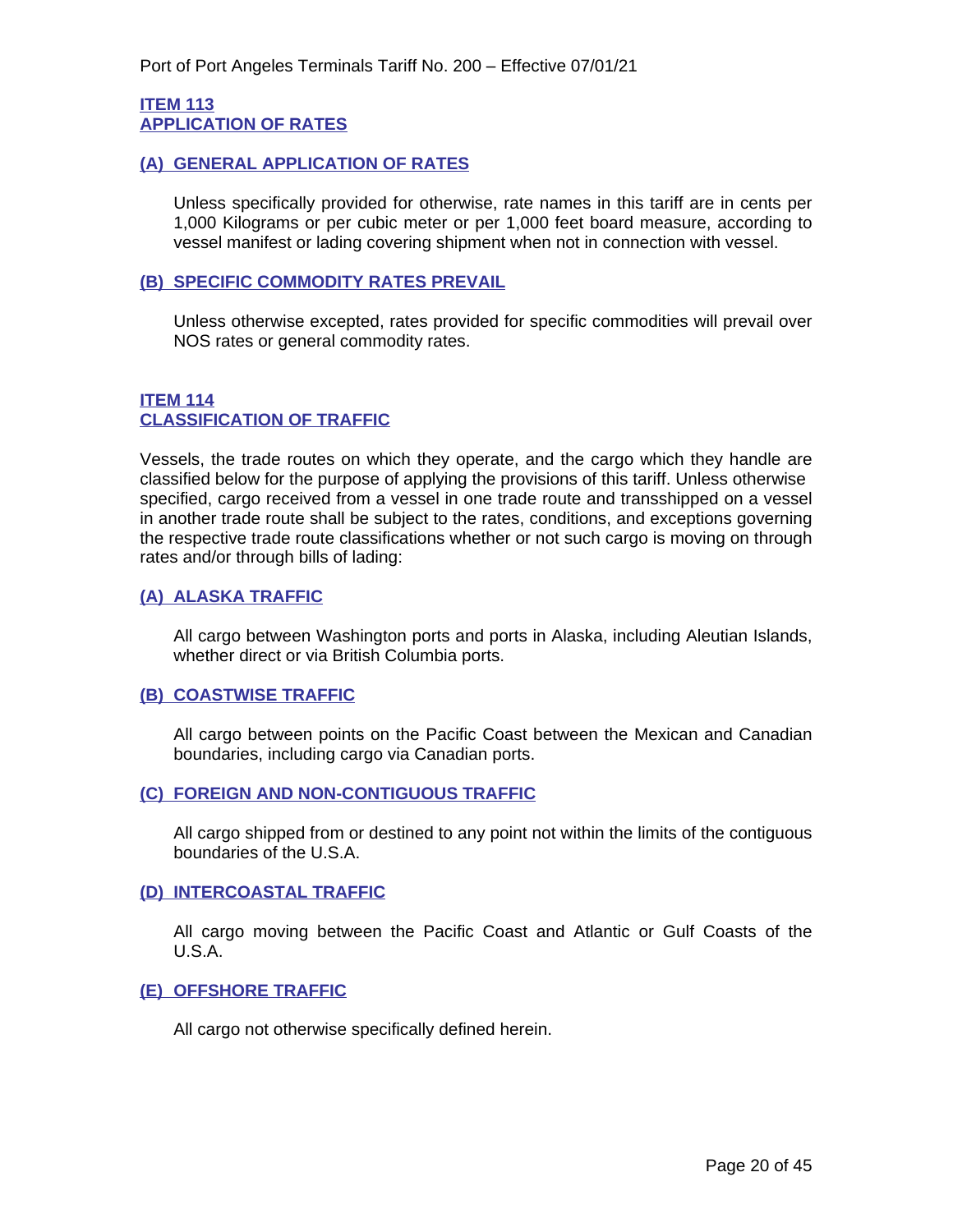## <span id="page-20-1"></span>**ITEM 115 INSURANCE**

<span id="page-20-0"></span>No insurance is included in the rates named in this tariff.

# <span id="page-20-3"></span>**ITEM 116 STEVEDORE ACCESS TO AND OPERATIONS ON PROPERTY OF THE PORT**

#### <span id="page-20-4"></span><span id="page-20-2"></span>**(A) CARE IN THE PERFORMANCE OF OPERATIONS**

The Stevedore shall exercise care in the performance of its operations in order to prevent injury to or death of any person and damage to or destruction or loss of property, whether of the Port, of the Stevedore, of the vessel being stevedored or any other party.

#### <span id="page-20-5"></span>**(B) COMPLIANCE WITH FIRE AND SAFETY PRECAUTIONS**

The Stevedore shall take all necessary safety and fire precautions, and comply with recognized commercial and marine safety practices, procedures and regulations.

## <span id="page-20-6"></span>**(C) STEVEDORE AND PORT INDEPENDENT CONTRACTORS**

In any service relationship the Port and the Stevedore shall be independent contractors, each to the other, and shall not be agents or employees, one for the other, for any purpose.

#### <span id="page-20-7"></span>**(D) STEVEDORE SHALL INSURE EFFICIENT AND EXPEDITIOUS VESSEL WORK**

In order to insure efficient and expeditious loading and discharge of vessels, and the maximum utilization of the full capacity of the port, the Stevedore shall:

- 1. Make use of appropriate facilities and equipment furnished by the Port.
- 2. Have at least one qualified supervisor present at all times while a vessel is loading or unloading.
- 3. Have at least one responsible officer or representative with full power to make all operating decisions concerning the stevedoring of vessels at the Port, available for contact by the Port at all times and keep the Port informed at all times of how and where such officer or representative may be contacted by the Port.
- 4. Cooperate fully with the Port in all respects by (I) advising as far in advance as possible the type of vessel, Master's estimate of the quantity of cargo to be loaded or discharged, estimated time to load or discharge, and any special problems that may exist or arise;(II) determining the equipment needed for the operation; and (III) coordinating sequence and timing of operations for the convenience and efficiency of the Port.
- 5. Promptly restore terminal working areas to a clean, safe and orderly condition on completion of stevedoring operations.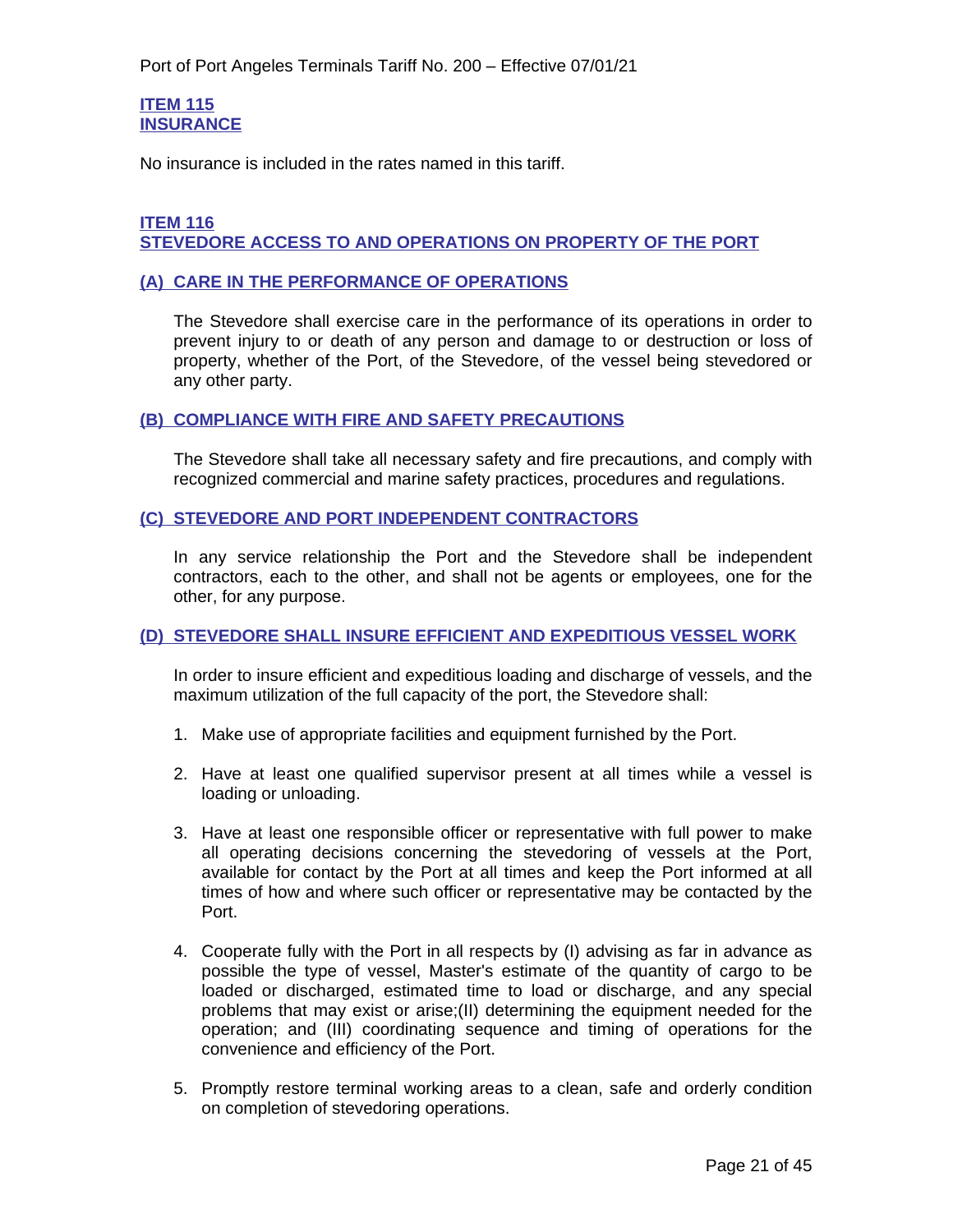### <span id="page-21-0"></span>**(E) PORT SHALL SUPPLY EQUIPMENT, FACILITIES AND SERVICE** (Subject to **Item 100** herein.)

- 1. The Port shall furnish, subject to conditions and charges stipulated elsewhere in this tariff, the following:
	- a. Access, for Stevedore employees, to Port property at the places and in the manner as may be approved by the Port.
	- b. Emergency office and telephone usage.
	- c. Port equipment to the extent it is available, required, and dedicated to stevedore use.
- 2. All Port equipment utilized by the stevedores in performing its work is expressly understood to be under the direction and control of the stevedore and the stevedore is responsible for the operation thereof and assumes all risk for injuries or damages which may arise or grow out of the use or operation of such equipment. It is incumbent upon the stevedore to make a thorough inspection and satisfy himself as to the physical condition and capacity of the equipment, as well as the competency of the operator, there being no representation or warranty by the Port with respect to such matters.
- 3. All such equipment will be properly used by the stevedore and not subjected to abuse or more than normal wear and tear. If there is any such abuse or more than normal wear and tear, the stevedore shall pay for the damage to such equipment.
- 4. Upon termination of the period of use, all such equipment shall be returned to the Port in the same condition as received, normal wear and tear excepted.
- 5. It shall be incumbent on the stevedore to make a reasonable inspection of all accesses permitted to and from a work area and the work areas themselves to satisfy himself that these are safe places for the access and the work to be performed. There is no representation or warranty by the Port with respect to such matters.

# <span id="page-21-1"></span>**(F) STEVEDORE WARRANTY**

As a condition to the right to conduct business or operate on Port property the stevedore shall warrant that all its stevedoring operations shall be conducted at all times with all necessary labor and equipment under competent supervision, with all proper dispatch and in good workmanlike manner, and the conduct of such business or operations on Port property shall be deemed to be an offer of such warranty by the stevedore and its acceptance by the Port.

If any breach of these warranties causes or subjects the Port to any losses, suits, claims, damages or liabilities, the stevedore shall defend, indemnify and save harmless, and reimburse the Port for all such losses, suits, claims, damages, or liabilities to the extent of the stevedore's liability therefore. (Subject to ltem 100 herein.)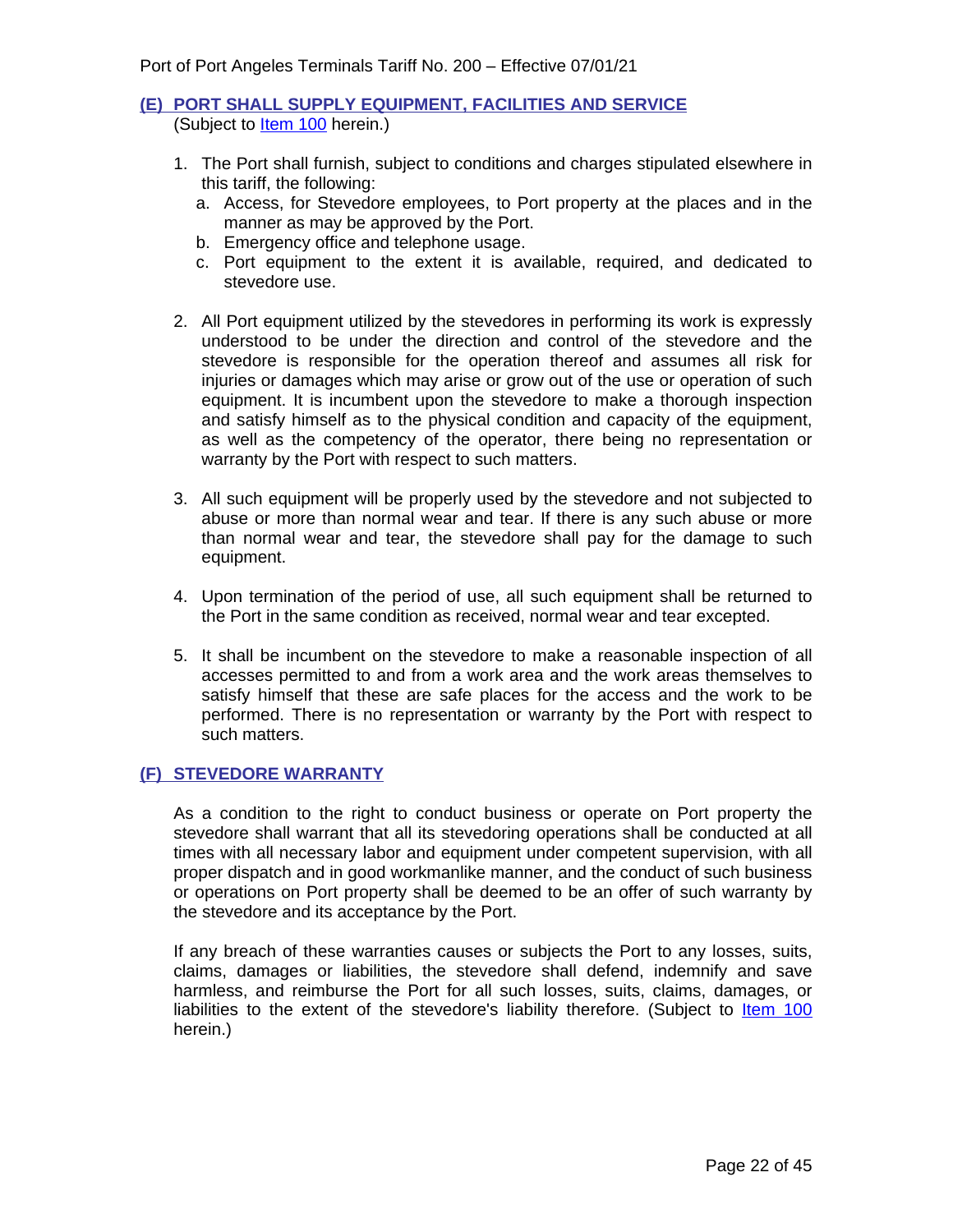## <span id="page-22-0"></span>**(G) INDEMNITY**

(Subject to <u>Item 100</u> herein.) The stevedore shall indemnify and hold harmless the Port, its employees and agents from and against any claims, damages, losses or expenses (including attorney's fees) for the injury to or death of any of the stevedore's employees, agents or invitees, or for damage to or destruction of stevedore's property. The stevedore shall also indemnify and hold harmless the Port, its employees, agents and invitees from and against any claims, damages, losses and expenses (including attorney's fees) for injury to or death of any persons (including employees of the Port),and for damage to or destruction of property (including property of the Port),which is caused in whole or in part by any negligent act or omission or breach of these rules by the stevedore, its employees, agents or anyone else for whose acts the stevedore is or may be liable.

- 1. The indemnification, hold harmless, and non-liability provisions of (G) do not apply to losses, damages, or injuries to the extent such losses, damage, or injuries are occasioned by any acts or omissions of the Port, its employees or agents.
- 2. The stevedore shall execute and deliver to the Port an indemnity agreement substantially in accord with the terms of this tariff.

## <span id="page-22-1"></span>**(H) INSURANCE**

(Subject to **Item 100** herein.) The stevedore shall obtain, and shall maintain, the following insurance coverage.

- 1. Workman's Compensation Insurance (including Longshoremen and Harbor Workers Act Coverage) under all applicable Federal and State statutes and municipal ordinances for all the stevedore's employees performing its work, and Employer's Liability Insurance (including liability under the Jones Act) in the amount of not less than \$1,000,000.
- 2. Comprehensive General Liability (including coverage for automobile liability and property in the insured's care, custody and control) against claims for bodily injury, death or property damage occurring on, in or about the vessels being loaded by the stevedore, or the premises of the Port, and the adjoining areas, with limits to bodily injury or death and property damage of not less than \$5,000,000 for each occurrence.
- 3. The stevedore shall submit to the Port certificates of insurance evidencing the foregoing coverage, and said certificates shall provide that the Port is to be given 15 days prior notice of any alteration or cancellation.

#### <span id="page-22-2"></span>**(I) STEVEDORE RESPONSIBILITY**

It shall be the responsibility of the stevedore, its employees, agents or others for whose acts the stevedore is or may be liable to conduct operations on property of the Port in compliance with Port, Federal, State and Municipal Rules and Regulations. Such rules and regulations shall include but not be limited to speed limits, fire regulations, vehicle access and parking.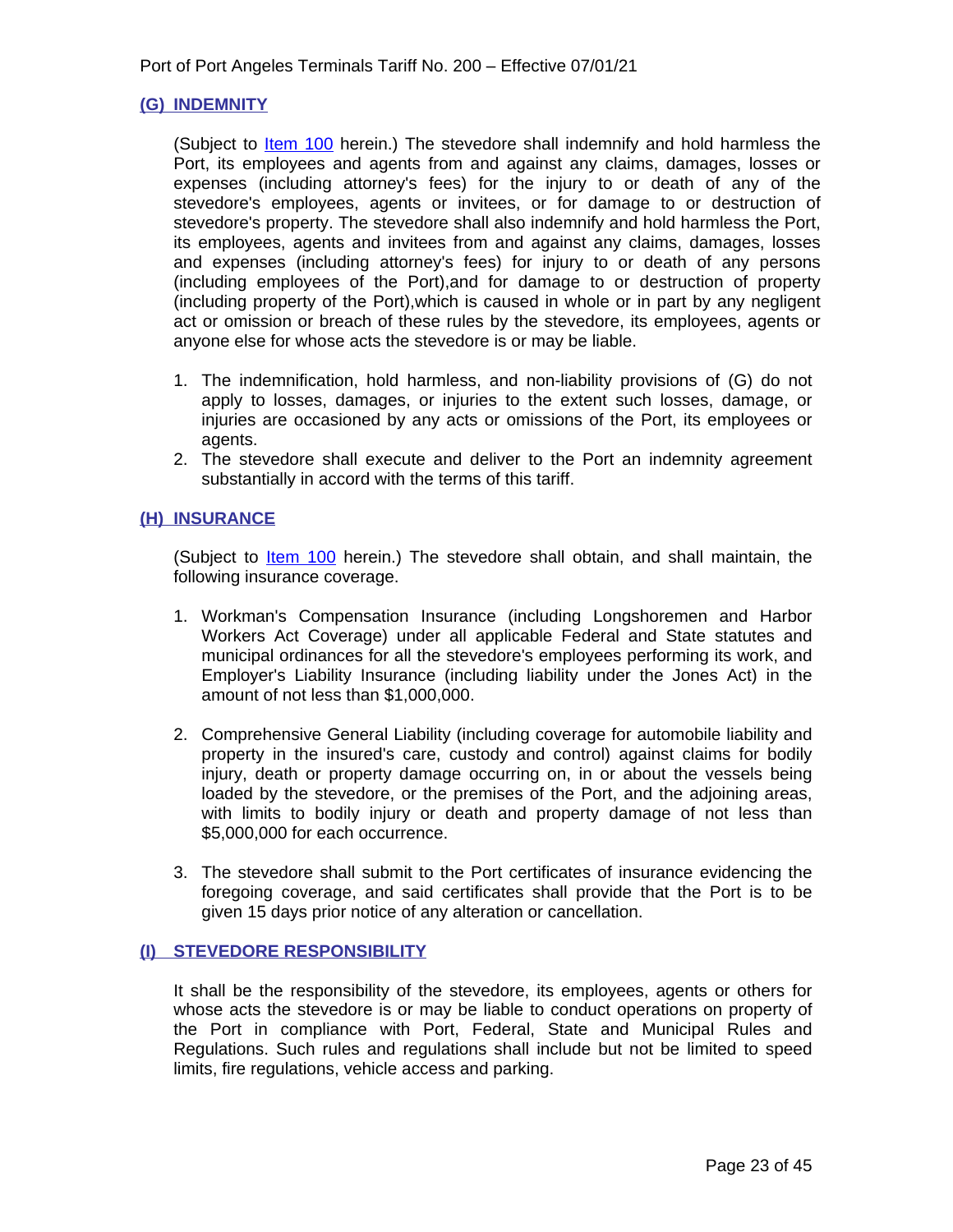## <span id="page-23-1"></span>**ITEM 120 EQUIPMENT RENTED FROM THE PORT**

<span id="page-23-0"></span>Equipment specifically listed in **Item 305**, when available, will be rented at the convenience of the Port.

All equipment supplied under these provisions is expressly understood to be under the direction and control of the Port's customer and the Port's customer is responsible for the operation thereof and assumes all risk for injuries or damages which may arise or grow out of the use or operation of such equipment. It is incumbent upon the Port's customer to make a thorough inspection and satisfy himself as to the physical condition and capacity of the equipment, as well as the competency of the operator, there being no representation or warranty by the Port with respect to such matters.

All equipment supplied under these provisions will be properly used by the Port's customers and not subjected to abuse or more than normal wear and tear. If there is any such abuse or more than normal wear and tear the Port's customer shall pay for the damage to such equipment.

Upon termination of the period of use, all such equipment shall be returned to the Port in the same condition as when received, normal wear and tear excepted.

## <span id="page-23-3"></span>**ITEM 125 VESSEL OILY WASTE OR GARBAGE DISPOSAL**

<span id="page-23-2"></span>Vessels which find it necessary to discharge oily waste or garbage at the Port of Port Angeles shall contact the Port for the name of oily waste or garbage haulers and/or reception facilities in the area which provide equipment to receive, haul and dispose of oily waste or garbage. The vessel shall arrange directly with the oily waste or garbage hauler and/or reception facility for such services and equipment. Payment of charges for the services and equipment provided by the oily waste or garbage hauler and/or reception facility will be made directly to the oily waste or garbage hauler and/or reception facility by the vessel, its agent, owner, charterer, or any other party responsible for such payment of charges by the vessel.

The oily waste or garbage hauler and/or reception facility is not an agent or employee of the Port of Port Angeles, nor shall the Port of Port Angeles be liable for any act, omission or negligence of any such oily waste or garbage hauler and/or reception facility. Rates and charges assessed vessels by the Port of Port Angeles for use of its facilities or services do not include this service nor insurance coverage for any potential liability of any oily waste or garbage hauler and/or reception facility permitted by the Port of Port Angeles. The discharge by a vessel of oily waste or garbage at any terminal at the Port of Port Angeles shall only be in accordance with the terms of this tariff item and applicable federal, state and local laws and regulations.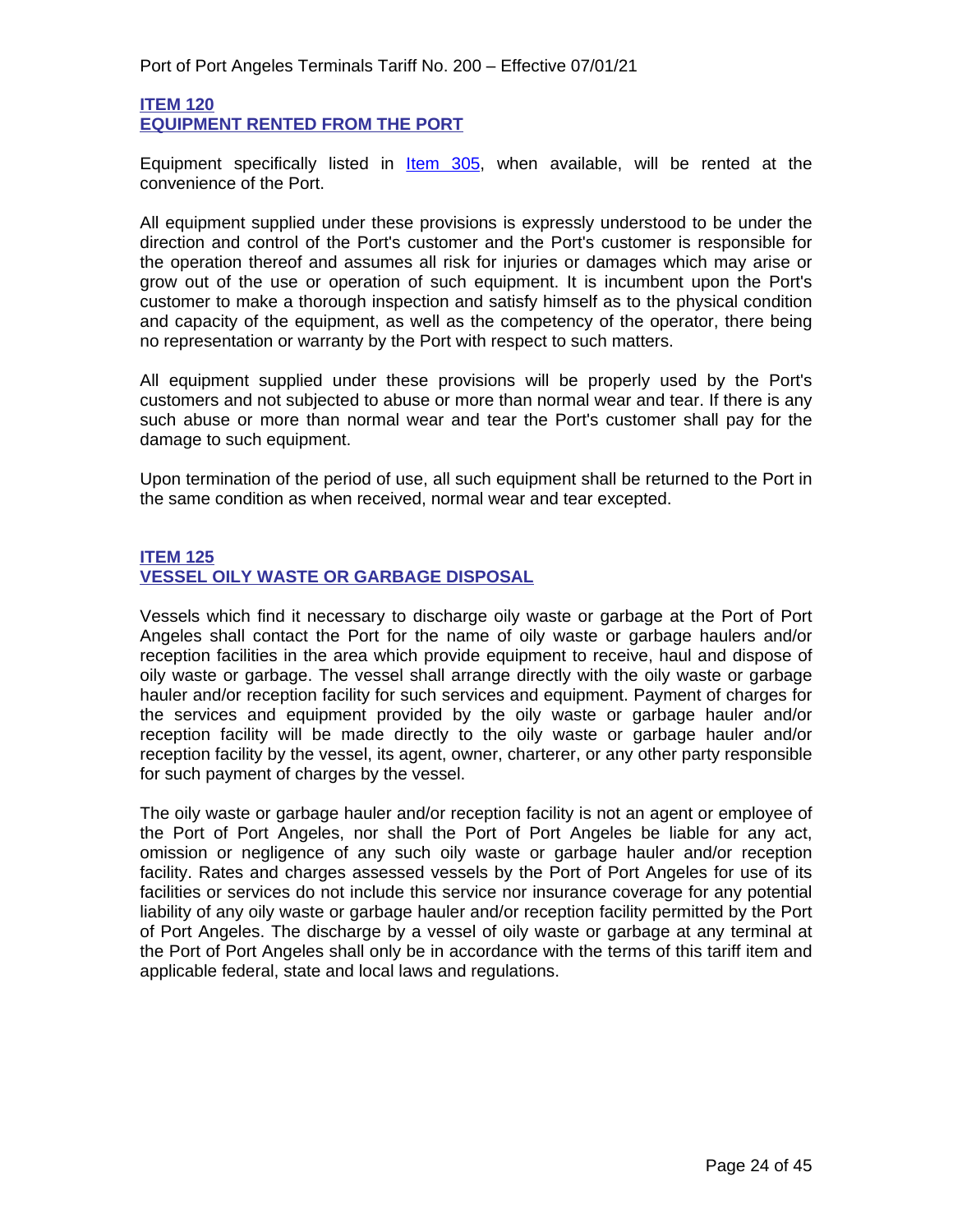# <span id="page-24-1"></span><span id="page-24-0"></span>**ITEM 126 STORAGE, STAGING AND ASSEMBLING OF NON-CARGO EQUIPMENT AND MATERIALS**

The Port of Port Angeles, at its sole discretion, shall determine what constitutes cargo and what constitutes non-cargo equipment, materials and stores.

Staging, storage and assembling of non-cargo equipment, materials and stores on Port terminal facilities will be subject to adherence to directives of the Port's Executive Director or designee. Storage, staging and assembling of materials and equipment as required for vessel repair or alterations, ships stores and other materials not deemed as cargo, will be allotted "Free Time" period of no more than 72 hours prior to the arrival of the vessel and of not more than 72 hours after the departure of the vessel. In recognition of emergency encountered, congestion of facilities, labor disruptions, or other similar factors, free time may be reduced, eliminated or extended at the discretion and directive of the Port's Executive Director or designee.

Free Time is defined as a specified number of days or hours during which materials and equipment may remain on wharf or terminal premises without incurring Port charges (See <u>Item 206A</u>).

Explosives and hazardous inflammable materials may only be handled over, stored on or received on, the facilities of the Port of Port Angeles by special arrangement with, and at the option of the Port of Port Angeles and subject to Federal, State and City rules and regulations.

The Port retains the right to enter into agreements with consignees and their agents concerning rates and services relating to the staging, storage and assembling of equipment materials and stores at the Port's Marine Terminals.

End of section, return to General Index.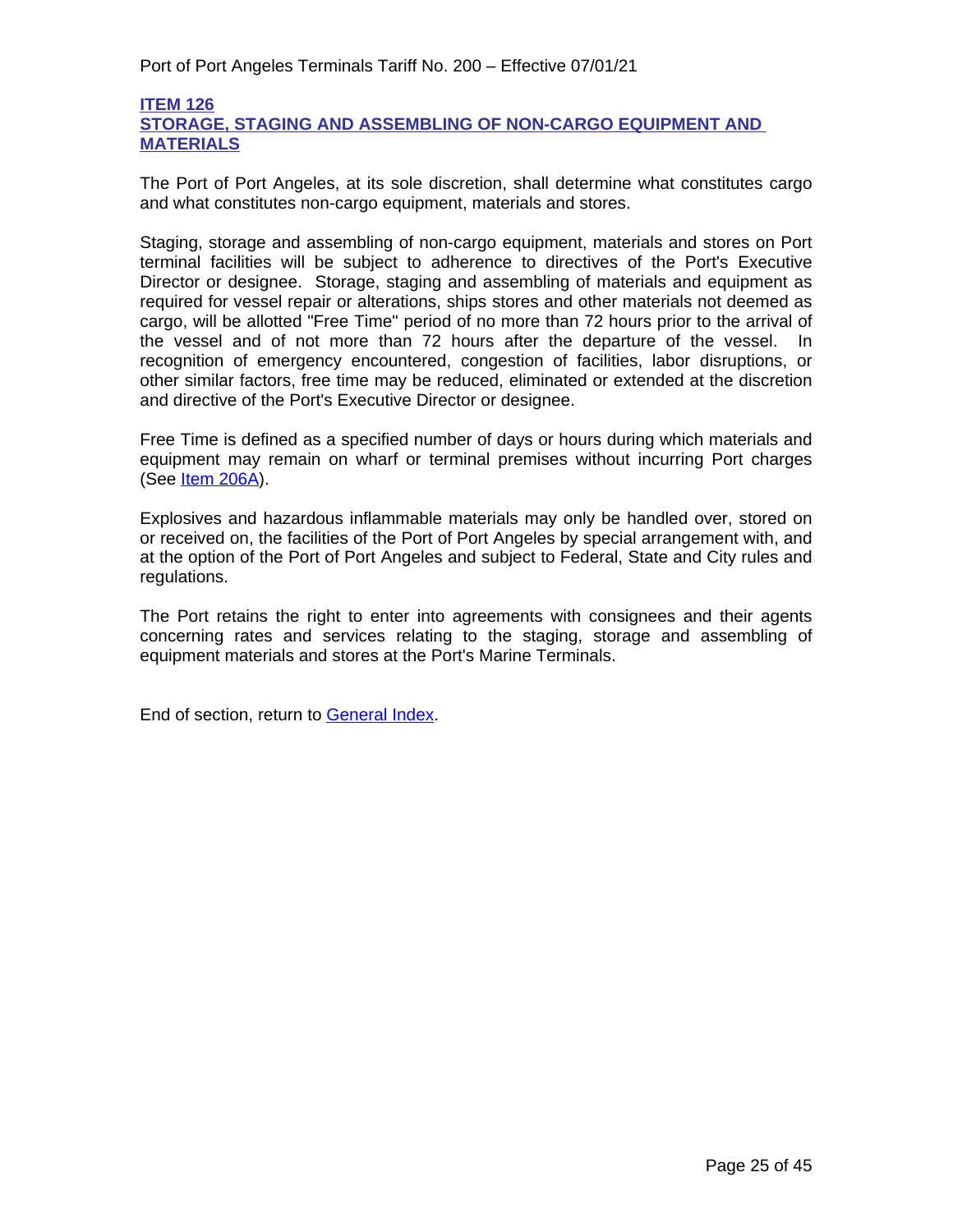#### <span id="page-25-0"></span>**SECTION TWO – COMMODITY RULES, EXPLANATIONS AND RATES**

### <span id="page-25-2"></span>**ITEM 201 WHARFAGE**

## <span id="page-25-3"></span><span id="page-25-1"></span>**(A) WHARFAGE DEFINED**

Wharfage is the charge for the use of the wharf that is assessed on all freight passing or conveyed over, under, through or onto wharf premises or loaded or discharged overside vessels berthed at wharf or moored in wharf slip. No services are covered by this charge. Unless otherwise provided, wharfage shall be considered earned and will be assessed whether or not freight received on wharf or wharf premises from cargo, trucks, drays or water carriers is eventually loaded on vessel.

Note: This wharfage definition takes precedence over, and is a departure from the Federal Maritime Commission definition prescribed in 46 Code of Federal Regulations, Part 525, Marine Terminal Operator Schedules, reading as follows: "Wharfage means a charge assessed against the cargo or vessel on all cargo passing or conveyed over, onto, or under wharves or between vessels (to or from barge, lighter, or water), when berthed at wharf or when moored in slip adjacent to a wharf. Wharfage is solely the charge for use of a wharf and does not include charges for any other service.

#### <span id="page-25-4"></span>**(B) WHARFAGE ON DIRECT TRANSFER FREIGHT**

Unless otherwise specifically excepted, all freight handled direct between transports and vessels will be subject to full wharfage at the regular rates due according to ship's manifest and the respective traffic and commodity classifications of the freight.

#### <span id="page-25-5"></span>**(C) WHARFAGE ON OVERSIDE VESSEL FREIGHT**

Except as otherwise provided under individual items naming specific "overside" rates, all freight discharged or loaded overside from or to a vessel directly to or from another vessel, bare, lighter or raft or to or from the water while vessel is berthed at wharf or moored in wharf slip, will be assessed one-half the regular rates due according to ships manifest and the respective traffic and commodity classification of the freight.

#### <span id="page-25-6"></span>**(D) EXCEPTIONS**

Ship's stores, fuel handled overside vessel and repair materials and supplies, all when intended for vessels' own use, consumption of repairs, will be exempt from assessment of wharfage unless wharf employees are required to receipt for such supplies or stores as may be received or unloaded on wharf.

Note: Ballast (ballast must be handled overside direct between vessel and barges or scows), dunnage lumber or materials ostensibly not for use in storage of freight loaded at the wharves of the Port of Port Angeles, lining lumber (specifically for use in lining vessels for grain or other bulk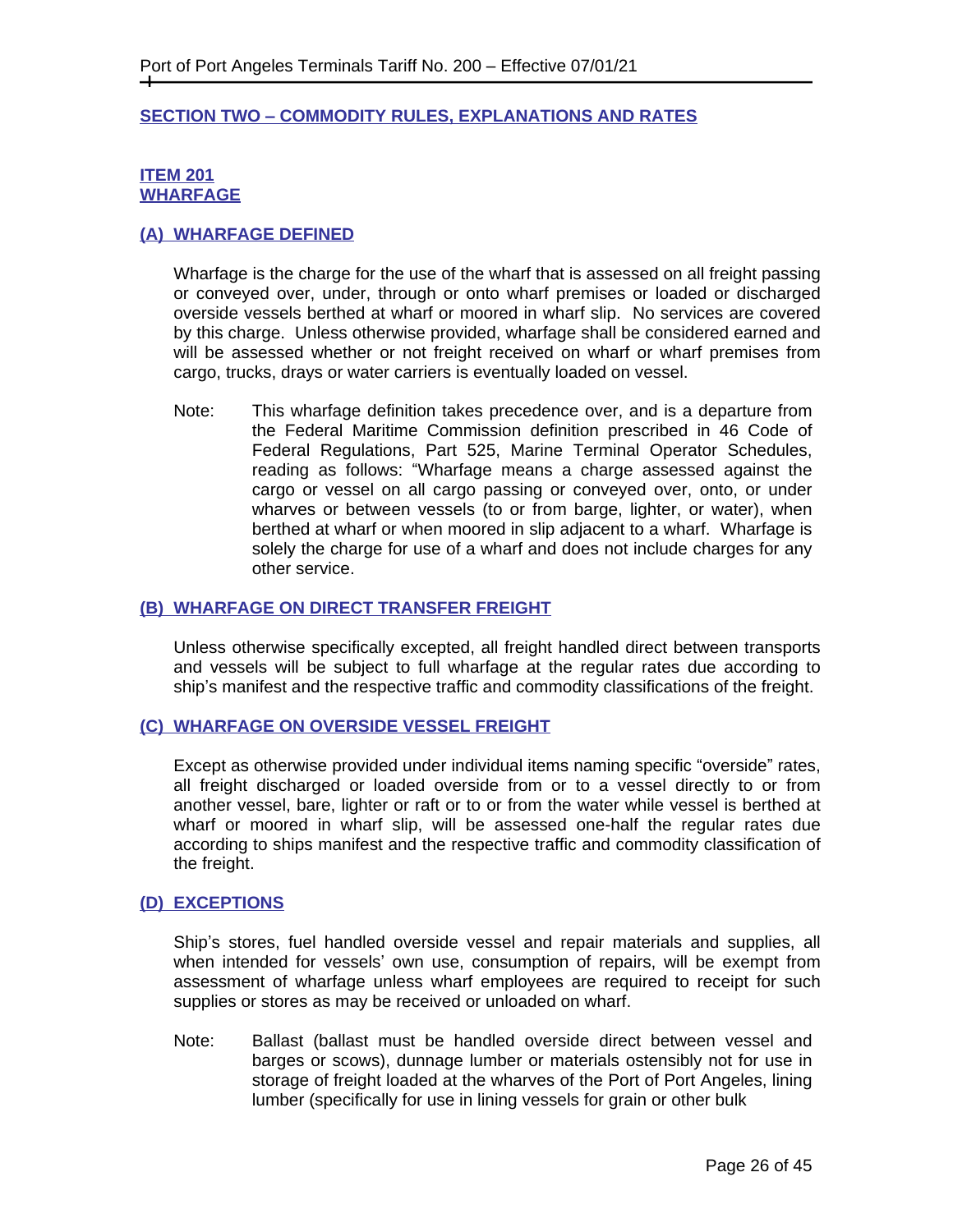Port of Port Angeles Terminals Tariff No. 200 – Effective 07/01/21 commodities as distinguished from dunnage lumber for use in ordinary stowage) and fuel.

#### <span id="page-26-0"></span>**(E) MINIMUM WHARFAGE**

Minimum wharfage charge on any single shipment will be 1205 cents.

# <span id="page-26-2"></span>**ITEM 202 LOADING AND UNLOADING**

#### <span id="page-26-3"></span><span id="page-26-1"></span>**(A) LOADING AND UNLOADING DEFINED**

Loading and Unloading are the respective charges for services performed in loading freight from wharf premises on or into transports or trucks, and unloading freight from transports or trucks onto wharf or premises. The services include ordinary breaking down, sorting and stacking. Loading and unloading charges are assessed against the freight, except in cases where carriers absorb such charge (Subject to Note).

Note: For the purpose of continuing in effect the historic practice of terminals performing the service, this loading and unloading definition takes precedence over, and is a departure from the Federal Maritime Commission definition prescribed in 46 Code of Federal Regulations, Part 525, Marine Terminal Operator Schedules, reading as follows: "The service of loading or unloading cargo between any place on the terminal and railroad cars, trucks, lighters or barges or any other means of conveyance to or from the terminal facility.

#### <span id="page-26-4"></span>**(B) BLOCKING, UNBLOCKING, CLEANING TRANSPORTS**

In addition to loading and unloading, a charge based on actual cost of wages and material plus 40% will be assessed for all stakes, dunnage materials and labor furnished in cleaning, blocking and/or unblocking, preparing for loading or unloading and in blocking and unblocking freight.

#### <span id="page-26-5"></span>**(C) RATES PREDICATED ON STRAIGHT TIME LABOR**

Loading and unloading rates are predicated upon the payment of labor of basic straight time wages and the performance of such services on days or during the hours when the basic straight time scale prevails. In addition to these rates, when it is required to perform services on days or during hours when, under the working rules governing labor, the payment of penalty time, overtime, or penalty overtime wage is necessitated, all wage costs of labor incurred in excess of wage costs at basic straight time scale of pay for the number of hours such labor is engaged will be assessed in accordance with Man-Hour Schedule ([See Item 402\).](#page-43-1)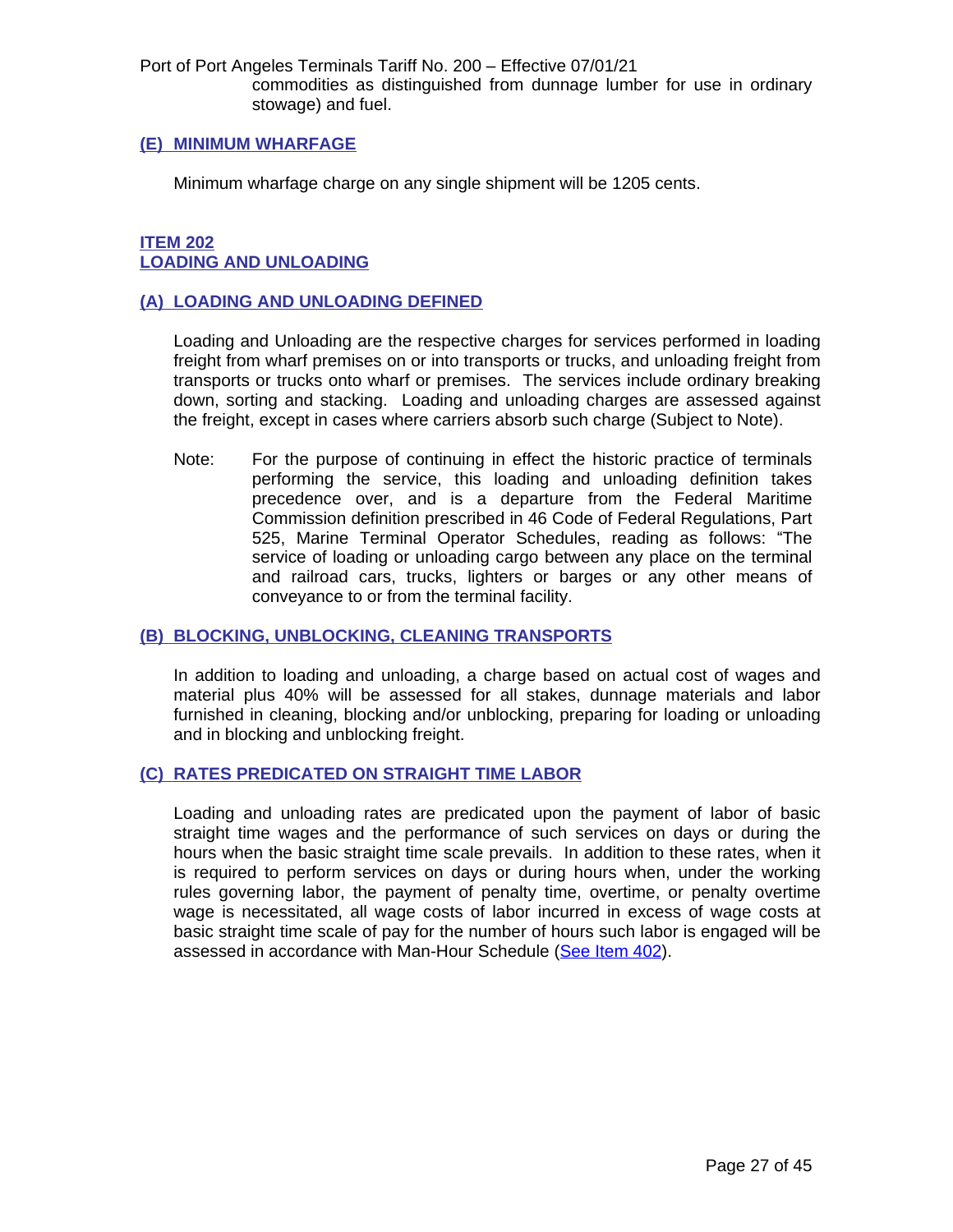# **(D) EXCEPTION-APPLICATION OF MAN-HOUR RATES ON LOADING AND UNLOADING**

When the service of loading and unloading of freight in containers or units of such unusual bulk, size, shape, or weight as to preclude performing services at specified or NOS rates named, or when such services are delayed because of sorting, special checking, tallying, inspection, weighing, conditions of freight or other conditions or causes not ordinarily incidental to the services, the Port of Port Angeles reserves the right to apply Man-Hour rates as named in this tariff on such services after notice has been made to shipper, consignee and/or carrier involved.

## <span id="page-27-0"></span>**(E) MINIMUM CHARGE FOR LOADING AND UNLOADING**

Minimum charge for loading and unloading will be 1205 cents.

## <span id="page-27-2"></span>**ITEM 203 HANDLING**

## <span id="page-27-3"></span><span id="page-27-1"></span>**(A) HANDLING DEFINED (Subject to Note)**

Handling is the charge assessed for moving freight from the end of ship's tackle on the wharf to first place of rest on the wharf, or from first place of rest on the wharf to within reach of ship's tackle on the wharf. It includes ordinary sorting, breaking down, and stacking on wharf. Unless otherwise excepted, the Port of Port Angeles will perform the service of handling.

Note: For the purpose of continuing in effect the historic practice of terminals performing the service, this handling definition takes precedence over, and is a departure from the Federal Maritime Commission definition prescribed in 46 Code of Federal Regulations, Part 525, Marine Terminal Operator Schedules, reading as follows: "The service of physically moving cargo between point of rest and any place on the terminal facility, other than the end of ship's tackle.

# <span id="page-27-4"></span>**(B) RATES PREDICATED ON STRAIGHT TIME LABOR**

Handling rates are predicated upon the payment to labor of basic straight time wages and the performance of such services on days during hours when the basic straight time scale prevails. In addition to these rates, when it is required to perform services on days or during hours when, under the working rules governing labor, the payment of penalty time, overtime, or penalty overtime wage is necessitated, all wage costs of labor incurred in excess of wage costs at basic straight time scale of pay for the number of hours such labor is engaged will be assessed against the vessel, its owner, agent or operator, in accordance with applicable rate shown in Man-Hour Schedule, **Item 402** of this tariff.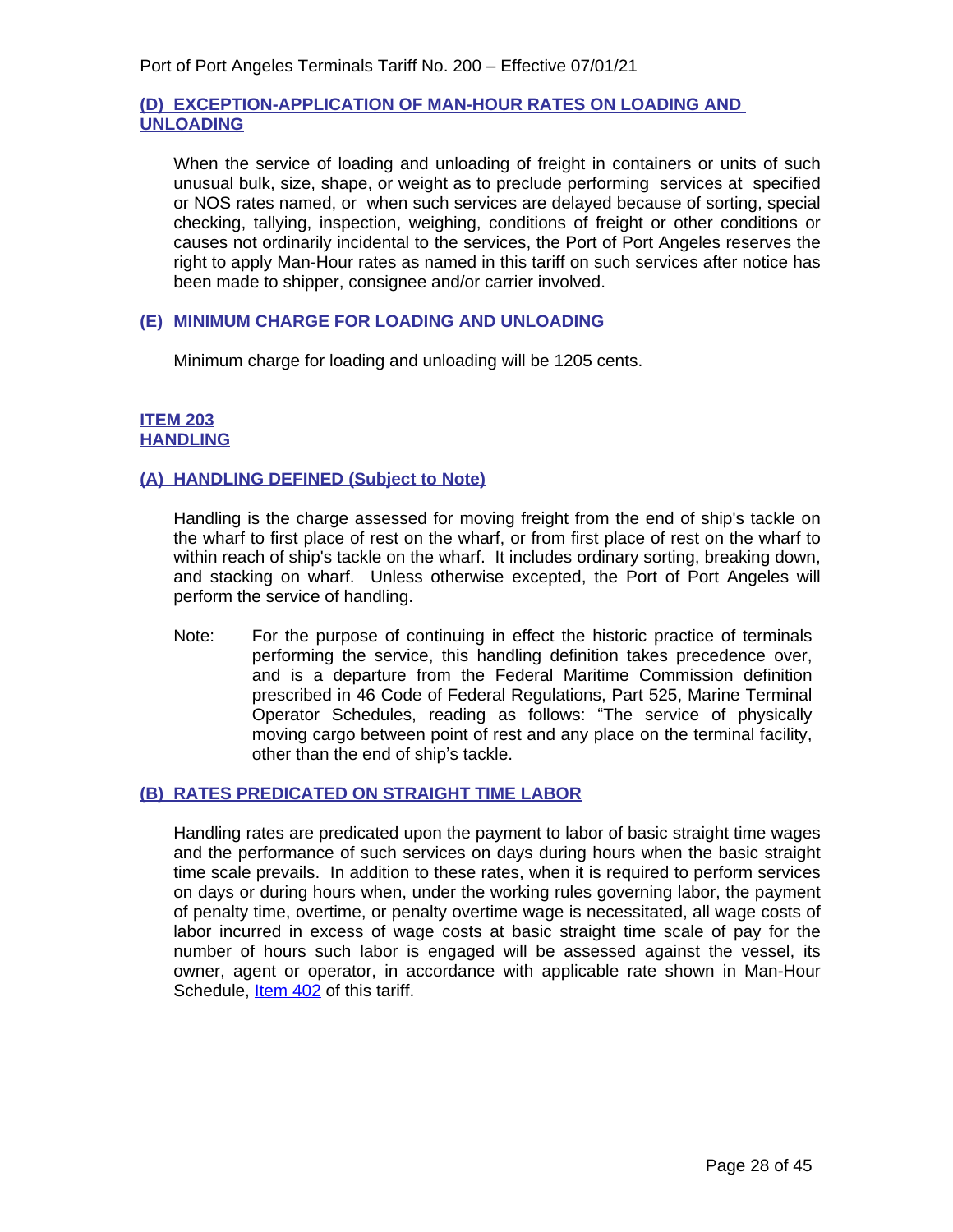## <span id="page-28-0"></span>**(C) DIRECT TRANSFER – BETWEEN TRANSPORTS AND VESSELS**

By Direct Transfer is meant the handling, loading or unloading of freight direct between transports, rafts, barges, trucks and vessel by ship's gear or by mechanical equipment. Unless otherwise specified, freight so handled shall not be subject to assessment of handling, loading or unloading, but (except for such charges as may be requested in checking, cleaning, dunnaging or blocking) shall be subject to assessments of wharfage only. The Port of Port Angeles will not be responsible for overloading or improper loading nor for the freight condition on outturn of freight when loaded by direct transfer.

## **(D) EXCEPTION-APPLICATION OF MAN-HOUR RATES ON HANDLING**

When the services of handling of freight in containers or units of such unusual bulk, size or weight as to preclude performing services at a specified or N.O.S. rates named, or when such services are delayed on account of sorting, special checking, tallying, inspection, weighing, condition of freight or other conditions or causes not ordinarily incidental to the services the Port of Port Angeles reserves the right to apply applicable Man-Hour rates, as named in this tariff, on such services.

#### <span id="page-28-1"></span>**(E) MINIMUM CHARGE FOR HANDLING**

Minimum charge for handling will be 1205 cents.

## <span id="page-28-3"></span>**ITEM 204 WHARF DEMURRAGE**

#### <span id="page-28-4"></span><span id="page-28-2"></span>**(A) WHARF DEMURRAGE DEFINED**

Wharf Demurrage means a charge assessed against cargo remaining in or on terminal facilities after the expiration of free time, unless arrangements have been made for storage. Free time is defined in [Item 206.](#page-29-2)

#### <span id="page-28-5"></span>**(B) COMPUTING WHARF DEMURRAGE**

In computing either wharf demurrage or storage on freight delivered to a vessel, the day or days vessel is loading will not be considered demurrage for storage days. On freight delivered to transports, trucks or drays, the day freight is loaded or delivered will be considered a Demurrage or storage day.

#### <span id="page-28-6"></span>**(C) MINIMUM WHARF DEMURRAGE**

<span id="page-28-7"></span>Minimum wharf demurrage charge will be 1306 cents.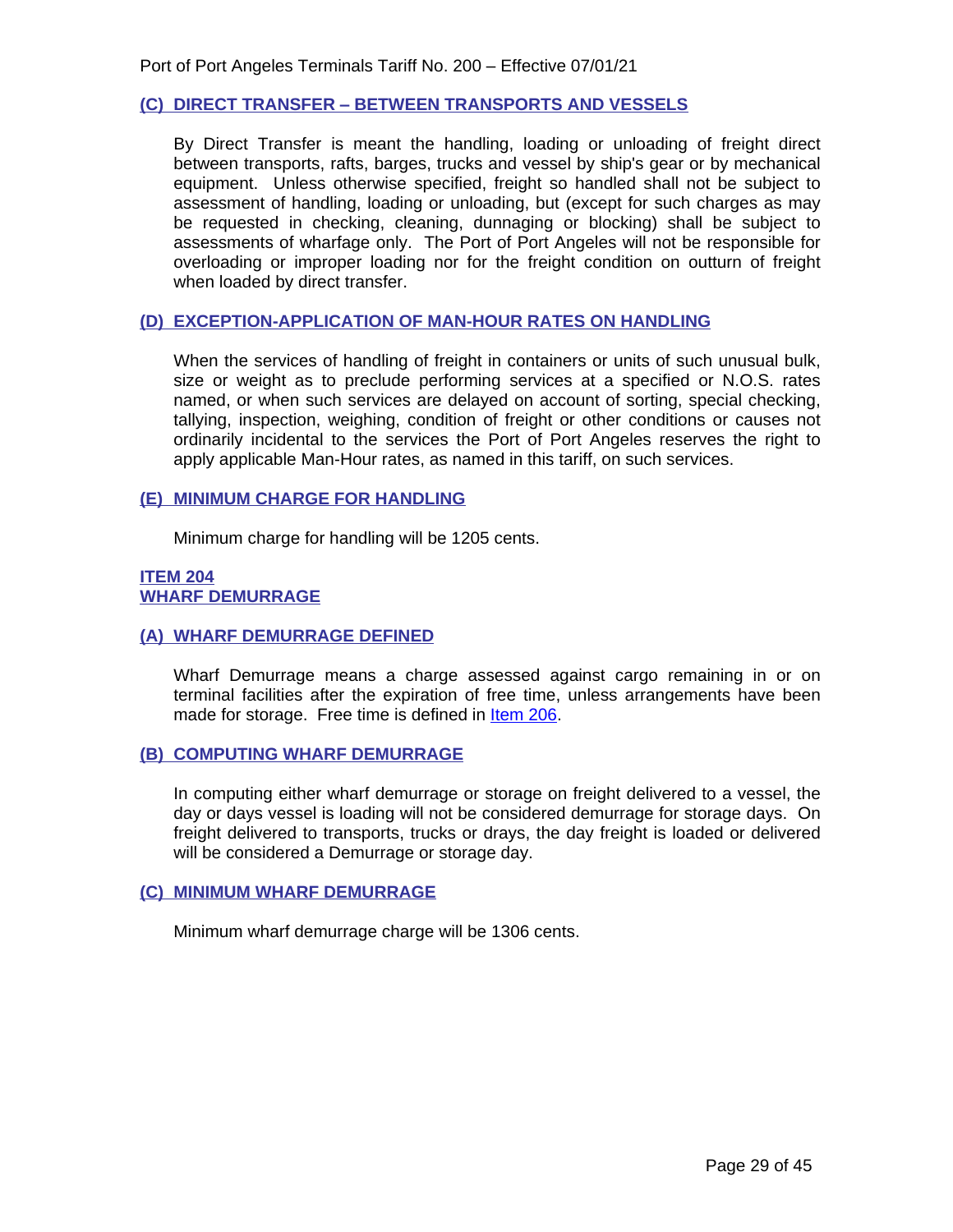#### **ITEM 205 WHARF DEMURRAGE RATES**

<span id="page-29-0"></span>Except as otherwise provided (see notes below), after expiration of Free Time, as defined in [Item 206,](#page-29-2) Wharf Demurrage will be assessed at the following rates:

Per Day – per 1000 Kilograms or per cubic meter as freighted on manifest (see Note 1)

|                            | <b>First 5 Days</b> | After 5 Days |  |
|----------------------------|---------------------|--------------|--|
| All Freight NOS - Inbound  | 12 cents            | 19 cents     |  |
| All Freight NOS - Outbound | 12 cents            | 19 cents     |  |

- Note 1: Weight of Measure Used in Computing Wharf Demurrage When a manifest lists freight both by weight and measure, Wharf Demurrage will be assessed on whichever produces the greater revenue.
- Note 2: Wharf Demurrage on Lumber and Logs NOS Free time will be allowed but not to exceed 20 days when received or unloaded in or on open area and free time of not to exceed 10 days in covered areas. Wharf Demurrage after the expiration of respective stated free times will be assessed at the rate of 2 cents per M. Ft. B.M. per day in or on open areas and at the rate of 4 cents per M. Ft. B.M. in covered areas.
- Note 3: Wharf Demurrage on Vehicles An exception to the general provisions of **[Item 206](#page-29-2)**, (Free Time) all vehicles in Local, Coastwise and Intercoastal Traffic are allowed but 72 hours free time. Wharf Demurrage after expiration of said Free Time will be assessed at the following rates:

| <b>Boxed or Crated</b> | 66 cents per day, each  |
|------------------------|-------------------------|
| Not Boxed or Crated    | 131 cents per day, each |

## <span id="page-29-2"></span>**ITEM 206 FREE TIME**

# <span id="page-29-3"></span><span id="page-29-1"></span>**(A) FREE TIME DEFINED**

Free time means the period specified in the terminal schedule during which cargo may occupy space assigned to it on terminal property, including off-dock facilities, free of wharf demurrage or terminal storage charges immediately prior to the loading or subsequent to the discharge of such cargo on or off the vessel.

#### <span id="page-29-4"></span>**(B) COMPUTING FREE TIME EXCLUSIONS**

Except where limited under individual items not to exceed a specified number of days, free time is exclusive of Saturdays, Sundays and legal holidays and, unless otherwise specified, is computed from the first 7 a.m. occurring after freight is received or unloaded on wharf or wharf premises or, in case of freight from vessel, from the first 7 a.m. occurring after a vessel completes discharge.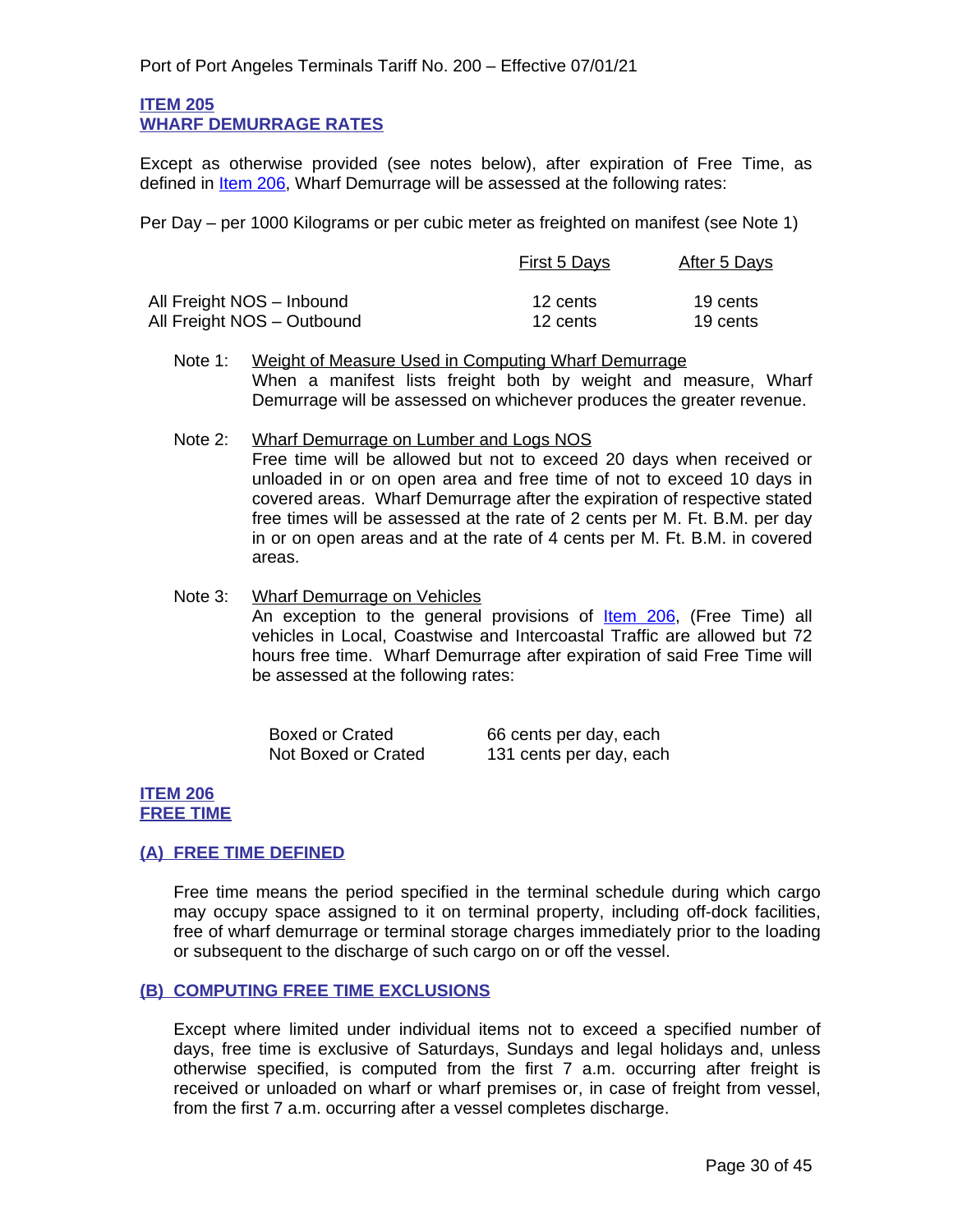# <span id="page-30-0"></span>**(C) EXTENT OF FREE TIME BY TRAFFIC CLASSIFICATIONS**

Unless otherwise provided under individual items, Free Time will be allowed freight according to traffic classifications, as follows:

| <b>Free Time Allowed</b> |
|--------------------------|
|                          |
| Ten (10) days            |
| Ten (10) days            |
| Ten (10) days            |
| Ten (10) days            |
| Ten (10) days            |
| Ten (10) days            |
|                          |

#### <span id="page-30-1"></span>**(D) COMMODITIES ALLOWED NO FREE TIME**

- (1)Explosives, Inflammables, Hazardous Commodities
- (2)Salvaged Freight, Offensive Freight, when either are so designated

# <span id="page-30-2"></span>**(E) ASSEMBLING TIME**

At option of Port of Port Angeles, assembling time up to 10 days beyond the regular Free Time allowance may be granted shippers for assembling lots of 200 Metric Tons or more for a particular vessel or shipment.

#### <span id="page-30-4"></span><span id="page-30-3"></span>**ITEM 209 WHARFAGE AND HANDLING RATES**

Rates in this section apply on traffic moving in Alaskan, Coastwise, Foreign, Intercoastal and Offshore Trade Routes, (see  $Item 114$ ). Rates in this section also apply on traffic</u> moving to or from the State of Alaska for account of the U. S. Government when unloaded from or loaded to transports at Port of Port Angeles.

Except as otherwise provided, rates apply to 1,000 Kilograms or per cubic meters as manifested by vessel for revenue purposes. When no specific commodity rate is named in this tariff, freight manifested by vessel on a per package basis will be assessed applicable NOS rate of 1,000 Kilograms or cubic meter whichever creates greater revenue. Subject to the following limitations:

- Note 1: Wharfage charge not to exceed four times the rate named per 1,000 Kilograms.
- Note 2: When charges for truck loading or unloading and handling are assessed per cubic meter, the charge will not exceed double the rate per 1,000 Kilograms.

# **ITEM 210 ENVIROMENTAL STORMWATER FACILITY CHARGE**

A charge for the collection and treatment of stormwater impacted by in transit cargoes (including debris collection and disposal) assessed against all bulk and break bulk cargoes, the following rates will apply:

- A. Logs: 70 Cents/MBF
- B. Bulk & Break-Bulk: 10 Cents/1000 Kilograms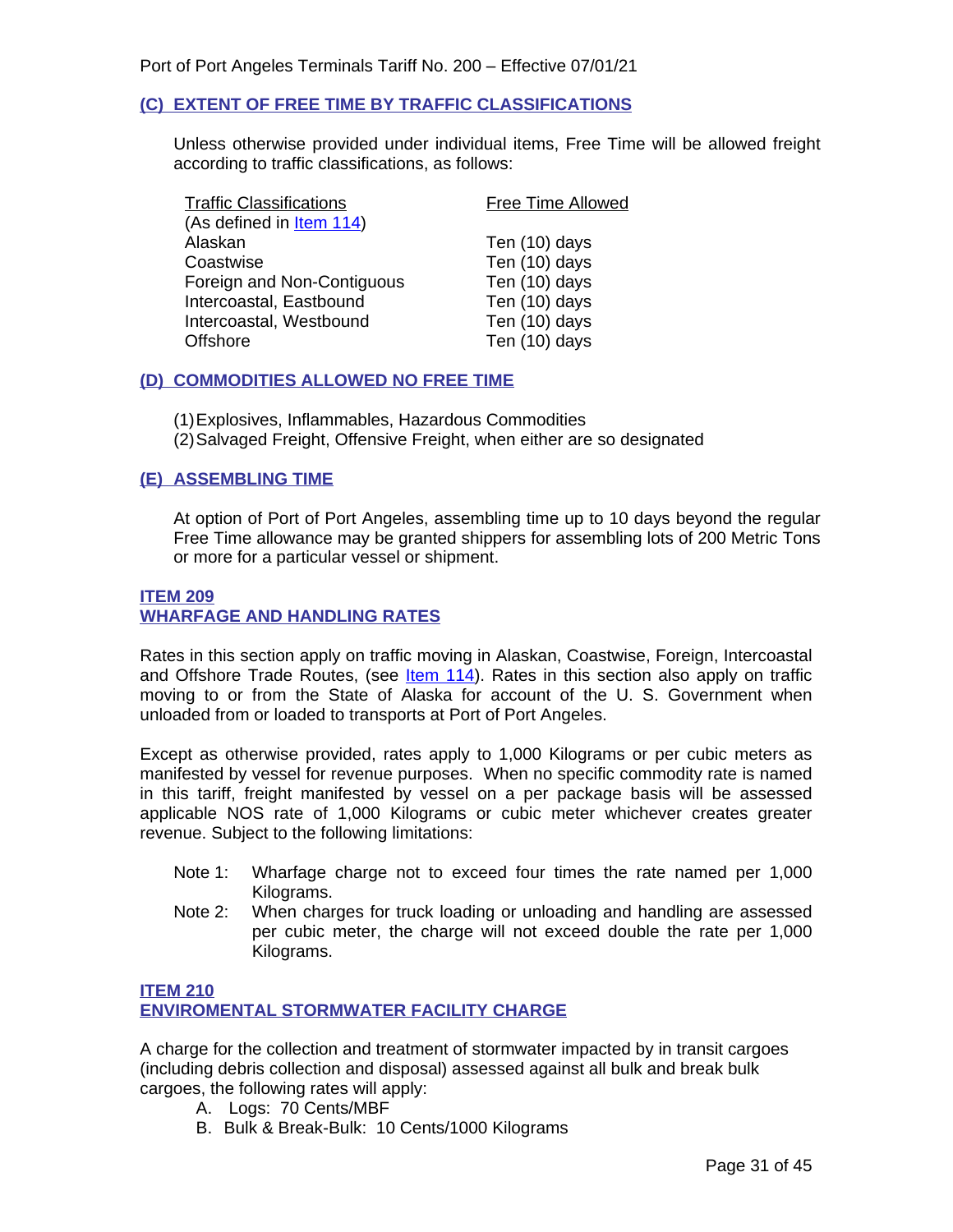<span id="page-31-15"></span><span id="page-31-14"></span><span id="page-31-13"></span><span id="page-31-12"></span><span id="page-31-11"></span><span id="page-31-10"></span><span id="page-31-9"></span><span id="page-31-8"></span><span id="page-31-7"></span><span id="page-31-6"></span><span id="page-31-5"></span><span id="page-31-4"></span><span id="page-31-3"></span><span id="page-31-2"></span><span id="page-31-1"></span><span id="page-31-0"></span>

|                 | <b>COMMODITY</b>                                                                                                                                                   | <b>WHARFAGE</b>   | <b>HANDLING</b>             |
|-----------------|--------------------------------------------------------------------------------------------------------------------------------------------------------------------|-------------------|-----------------------------|
|                 | Except as otherwise provided, rates<br>are in cents per 1,000 Kilogram or per<br>cubic meter as manifested by vessel<br>for revenue purposes.                      |                   |                             |
|                 | <b>ITEM 215 ALL FREIGHT, NOS</b>                                                                                                                                   |                   |                             |
|                 |                                                                                                                                                                    | 1199<br>950       | 4676                        |
| <b>ITEM 216</b> | <b>BARK, VIZ:</b><br>Cascara or Cassia, Cassia Quilla,<br>Cinnamon or Chinchome in bags or<br>bales, per 1000 Kilograms                                            | 1729              | 9278                        |
| <b>ITEM 230</b> | <b>EXPLOSIVE, INFLAMMABLES, VIZ:</b><br>In containers, Benzine, Distillate,<br>Gasoline, Napths, Turpentine, Thinner,<br>Solvents, Lighter Fluid, Liquid Petroleum | 1498              | 4676                        |
| <b>ITEM 235</b> | <b>FISH AND SEAFOODS, VIZ:</b><br>Crabs - Fresh per dozen                                                                                                          | 46<br>1785        | Apply <b>Item 402</b>       |
| <b>ITEM 240</b> | LOGS, BOLTS, CANTS, PEELERS,<br><b>SOFTWOOD</b><br>Per 1,000 Ft. BM Scribner                                                                                       | 1205              | Apply <b>Item 402</b>       |
| <b>ITEM 242</b> | <b>WOOD CHIPS, SAWDUST AND WOOD</b><br><b>BIOMASS (GREEN)</b>                                                                                                      | 118               | Apply <b>Item 402</b>       |
| <b>ITEM 245</b> | <b>LUMBER, SOFTWOOD, ROUGH OR</b><br><b>SURFACED NOS</b><br>Per 1,000 Ft. BM Scribner<br>Lath in Bundles per 1,000                                                 | 572<br>107        | Apply <b>Item 402</b>       |
| <b>ITEM 250</b> | <b>METAL, SCRAPS, NOS</b><br>In Bales or Containers<br>Scrap Heavy Iron or Steel Plates, in<br>Scrap Rails, Car Wheels or Axles, in                                | 764<br>764<br>764 | 4217<br>829<br>3374<br>3374 |
| <b>ITEM 255</b> | <b>OIL, IN CONTAINERS, VIZ:</b>                                                                                                                                    | 764               |                             |
|                 | Fuel Oil, Stove Oil, Diesel Oil, Kerosene.                                                                                                                         | 1057              | 4676                        |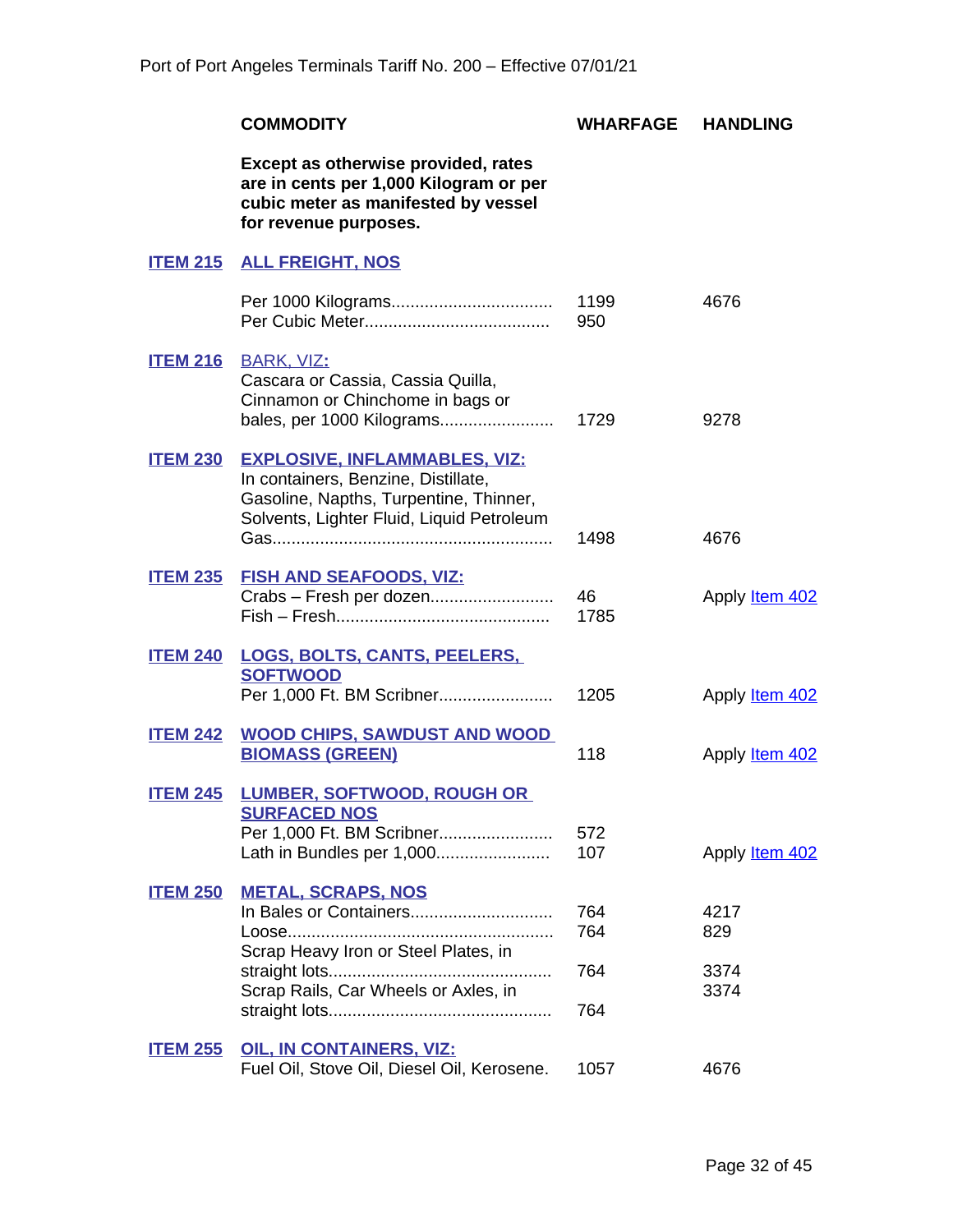# **COMMODITY WHARFAGE HANDLING**

**Except as otherwise provided, rates are in cents per 1,000 Kilogram or per cubic meter as manifested by vessel for revenue purposes.**

## <span id="page-32-1"></span><span id="page-32-0"></span>**ITEM 266 LIGHTWEIGHT PAPER PRODUCTS OR ARTICLES OR LIGHTWEIGHT PAPER, PAPERBOARD, OR CELLULOSE, VIZ:**

|                 | Bottles, Boxes, Cans, Cartons, Buckets,                                                                                   | 1734         | 5226                  |
|-----------------|---------------------------------------------------------------------------------------------------------------------------|--------------|-----------------------|
|                 | Paperboard, Boxboard, Kraftboard,<br>Cardboard, Strawboard, Chipboard,<br>Fibreboard, Wastepaperboard,<br>Woodpulpboard   |              |                       |
|                 | In bundles, packages, or rolls,                                                                                           |              |                       |
|                 |                                                                                                                           | 1651<br>866  | 5512<br>4014          |
|                 | Paperboard and Paper Products or<br>Articles, Viz:                                                                        |              |                       |
|                 | Paperboard, Fibreboard, viz:<br>Boxes or Cartons, K.D. Flat or folded flat.                                               | 1148         | 4014                  |
|                 |                                                                                                                           | 1148         | 4014                  |
|                 |                                                                                                                           | 1148         | 3770                  |
| <b>ITEM 270</b> | PILING, POLES, POSTS                                                                                                      |              |                       |
|                 | Per 1,000 BM Ft. Brereton                                                                                                 | 960          | Apply <b>Item 402</b> |
| <b>ITEM 275</b> | <b>PLYWOOD</b><br>Veneered and Wood Hardboard<br>Applies only when service can be<br>performed with mechanical equipment. |              |                       |
|                 |                                                                                                                           | 1006<br>1006 | 3303<br>2723          |
| <b>ITEM 280</b> | <b>PULP, PAPER OR WOOD</b><br>Except wet laps, tailings or screenings                                                     | 438          | 1958                  |
| <b>ITEM 285</b> | <b>SHINGLES, WOOD,</b><br>Not exceeding 18' in length and Shakes,                                                         |              |                       |
|                 | in bundles - per bundle<br>Over 18' in length and Shakes, in bundles                                                      | 33           | 86                    |
|                 |                                                                                                                           | 35           | 127                   |

<span id="page-32-9"></span><span id="page-32-8"></span><span id="page-32-7"></span><span id="page-32-6"></span><span id="page-32-5"></span><span id="page-32-4"></span><span id="page-32-3"></span><span id="page-32-2"></span>End of section, return to General Index.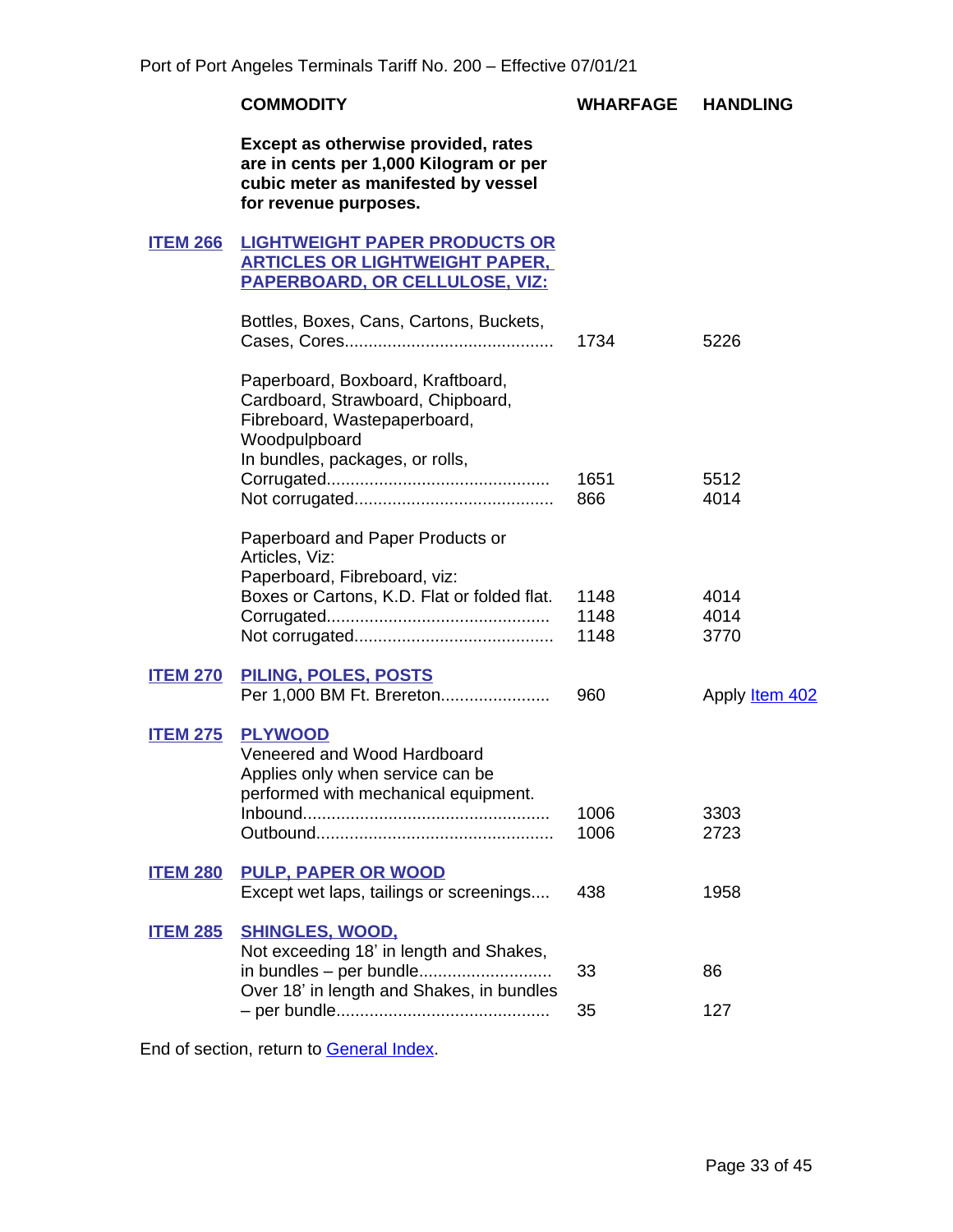#### <span id="page-33-0"></span>**SECTION THREE – MISCELLANEOUS CHARGES**

#### <span id="page-33-2"></span><span id="page-33-1"></span>**ITEM 301 DOCKAGE RULES**

#### <span id="page-33-3"></span>**(A) DOCKAGE DEFINED**

Dockage means the charge assessed against a vessel for berthing at a wharf, pier bulkhead structure, or bank or for mooring to a vessel so berthed.

#### <span id="page-33-4"></span>**(B) DOCKAGE PERIOD - HOW CALCULATED**

The period of time which dockage will be assessed shall commence when the vessel is made fast to a wharf, or when a vessel is made fast to a vessel so berthed, or when a vessel comes within or moors within a slip; and shall continue until such vessel is completely free from and has vacated such berth or slip.

#### <span id="page-33-5"></span>**(C) BASIS FOR COMPUTING CHARGES**

Dockage charges will be based upon the overall length of the vessel as published in the most current edition of Lloyd's Register of Shipping at the time the vessel is berthed. Should length figures not be available from the sources, the Port may accept information from the vessel's official papers or measure the vessel.

#### <span id="page-33-6"></span>**(D) CONTROL OF VESSELS NOT LOADING OR DISCHARGING**

Vessels not engaged in loading or unloading cargo will be docked at a wharf, pier, or seawall structure, or moored to a vessel so docked, or permitted within a slip at the discretion of the Port of Port Angeles and then only with the expressed understanding that vessels shall move their position from such a place at the discretion of the Port of Port Angeles when the wharf, pier or seawall structure, or slip is required for a vessel to load or discharge cargo. Any vessel upon notice to move which refuses or fails to move may be shifted by tug or otherwise by wharf agent and any expenses, damages to vessel or other vessels, or wharf, pier or seawall structure during such removal shall be charged to the vessel so moved.

#### <span id="page-33-7"></span>**(E) VESSELS ON LAY STATUS**

At the Port of Port Angeles' discretion, vessels may be placed on lay status, which may include vessels waiting to discharge and/or load cargo. These vessels may be permitted to moor at a vacant berth, when such berth is available. Charges for vessels on lay status shall be 25% of the applicable dockage rates published in this tariff per 24 hour period or portion thereof. Minimum dockage for vessels on lay status \$125.00.

At the Port of Port Angeles's discretion, vessels not actively working, not undergoing repairs, alterations or cleaning, requesting extended lay status of (10) ten consecutive days or more may be granted a special lay status at an idle berth when such berths are available. Such vessels will be charged at a rate of \$1.96 per foot in length overall (LOA) per 24 hour period or portion thereof.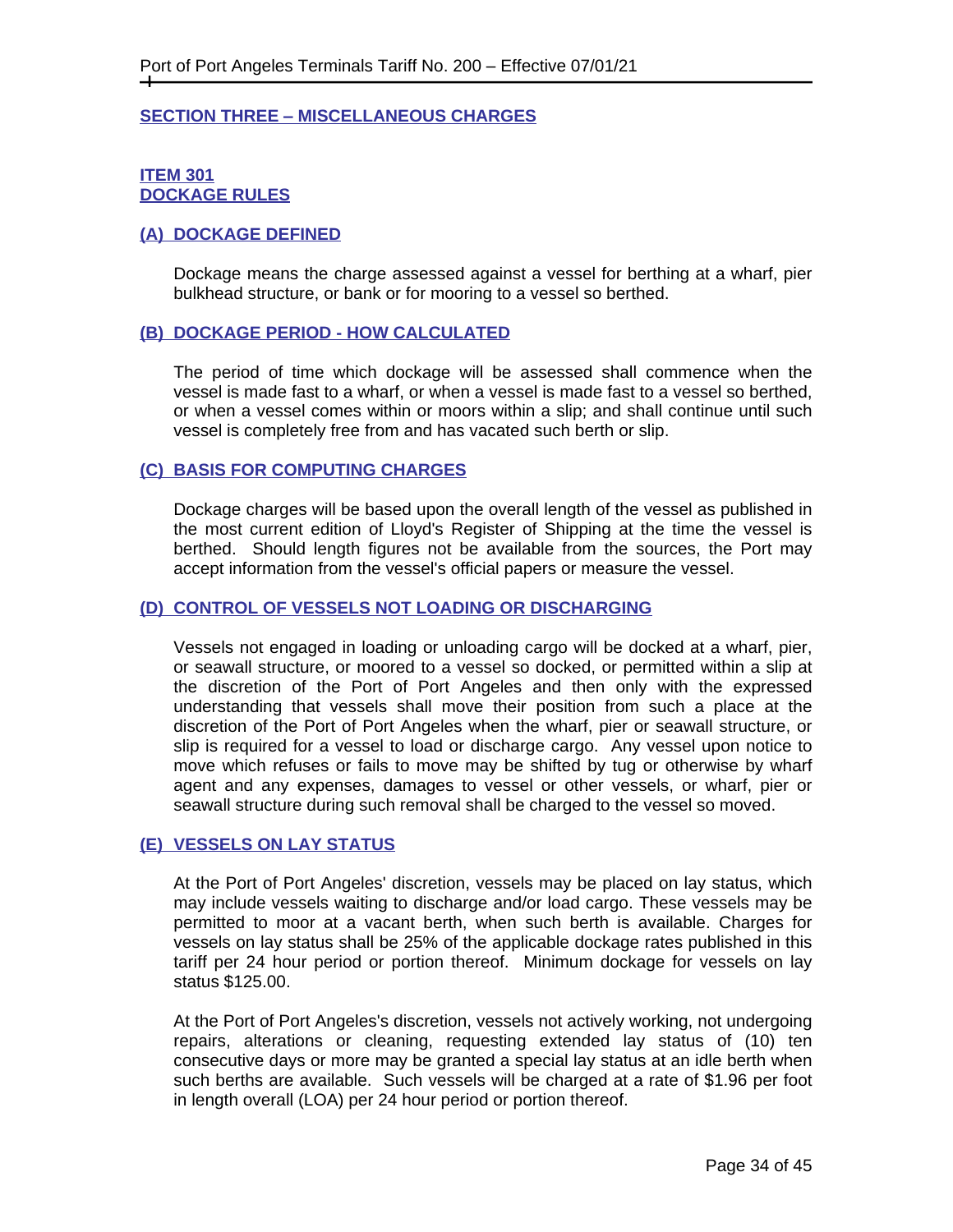### <span id="page-34-0"></span>**(F) VESSELS MAKING REPAIR OR ALTERATIONS**

Vessels at berth over 375 feet in length overall (LOA), making alterations or repairs, shall pay dockage of \$4.16 per foot in length overall (LOA) per day. After the first 24 hours at berth, vessels will be charged at one-half (½) the applicable rate per 12 hour period or portion thereof.

Vessels and barges at berth 375 feet in length overall (LOA) or less, making alterations or repairs, shall pay dockage of a minimum of \$206.00 per day or \$2.08 per foot in length overall (LOA) per day, whichever is greater.

## <span id="page-34-1"></span>**(G) FREE DOCKAGE**

<span id="page-34-2"></span>Dockage charges will not be assessed against the following vessels not actively working, not undergoing repairs, alterations, or cleaning: Combat, combat auxiliary or training vessels of the United States of America.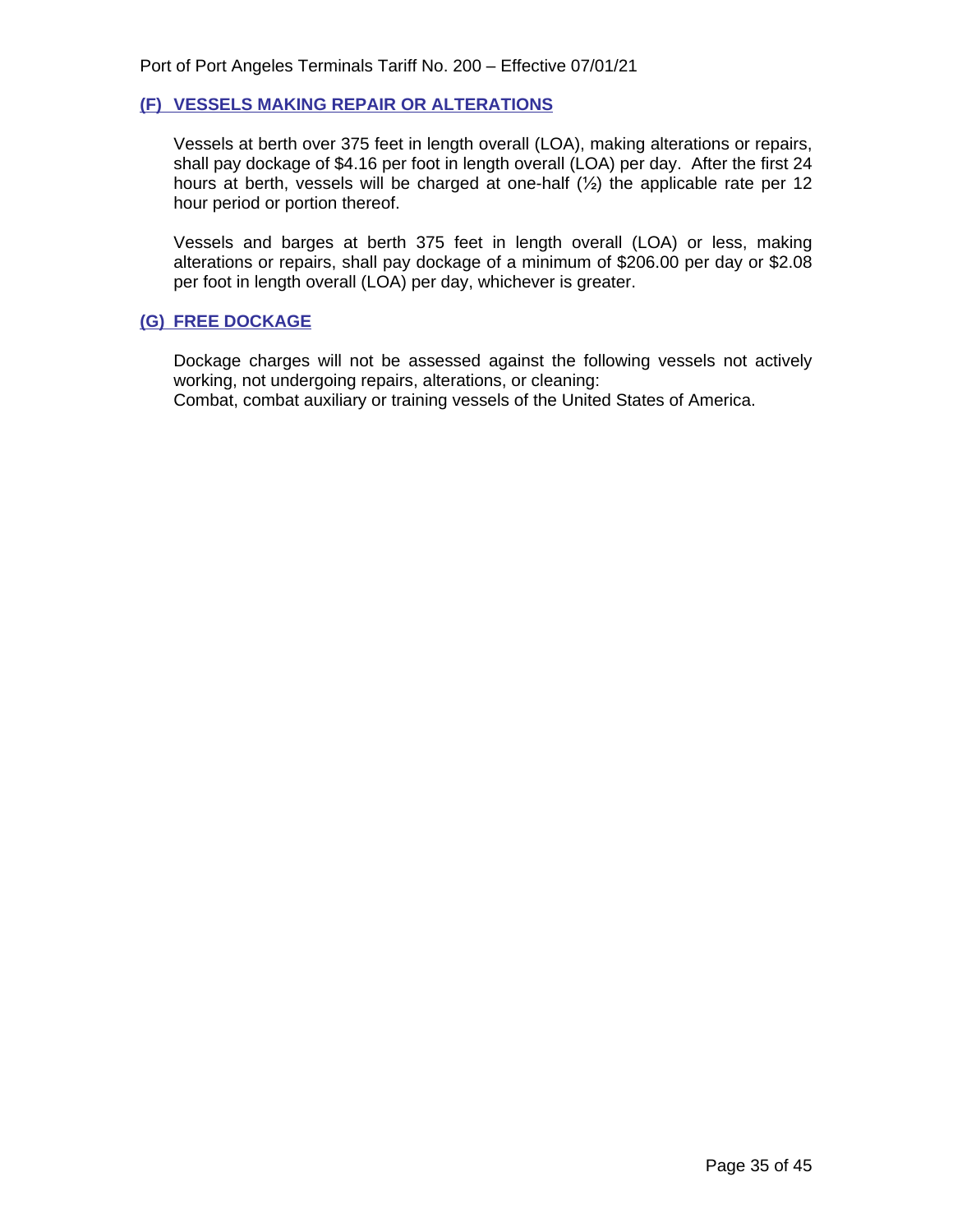## **ITEM 302 DOCKAGE AND BARGE MOORING RATES**

# <span id="page-35-1"></span><span id="page-35-0"></span>**(A) DOCKAGE RATES**

Dockage charges will be assessed on the length-over-all of the vessel. Length-overall shall be construed to mean the linear distance, expressed in feet (meters), from the most forward point on the stem of the vessel to the after-most part of the stern of the vessel, measured parallel to the baseline of the vessel.

For dockage billing purposes, length-over-all of the vessel as published in "Lloyd's Register of Shipping" will be used. If no such figure appears in "Lloyd's Register", the Port reserves the right to: (a) obtain the length-over-all from the vessels register, or (b) measure the vessel.

Dockage rates will be assessed as follows unless otherwise specified in this tariff. Rates in dollars per 24-hour period or portion thereof.

| Length-over-all |              | Length-over-all |                     | Charge per 24-hour Day     |  |
|-----------------|--------------|-----------------|---------------------|----------------------------|--|
| In Feet         |              | In Meters       |                     | <b>Or Fraction Thereof</b> |  |
| <b>Over</b>     | But not over | Over            | <b>But not over</b> |                            |  |
| 0               | 100          | 0               | 30.48               | \$281                      |  |
| 100             | 150          | 30.48           | 45.72               | \$391                      |  |
| 150             | 200          | 45.72           | 60.96               | \$527                      |  |
| 200             | 300          | 60.96           | 91.44               | \$1,259                    |  |
| 300             | 350          | 91.44           | 106.68              | \$1,801                    |  |
| 350             | 375          | 106.68          | 114.30              | \$2,236                    |  |
| 375             | 400          | 114.30          | 121.92              | \$2,465                    |  |
| 400             | 425          | 121.92          | 129.54              | \$2,733                    |  |
| 425             | 450          | 129.54          | 137.16              | \$3,027                    |  |
| 450             | 475          | 137.16          | 144.78              | \$3,266                    |  |
| 475             | 500          | 144.78          | 152.40              | \$3,583                    |  |
| 500             | 525          | 152.40          | 160.02              | \$4,069                    |  |
| 525             | 550          | 160.02          | 167.64              | \$4,374                    |  |
| 550             | 575          | 167.64          | 175.26              | \$4,746                    |  |
| 575             | 600          | 175.26          | 182.88              | \$5,275                    |  |
| 600             | 625          | 182.88          | 190.50              | \$6,011                    |  |
| 625             | 650          | 190.50          | 198.12              | \$6,990                    |  |
| 650             | 675          | 198.12          | 205.74              | \$7,956                    |  |
| 675             | 700          | 205.74          | 213.36              | \$8,977                    |  |
| 700             | 725          | 213.36          | 220.98              | \$10,811                   |  |
| 725             | 750          | 220.98          | 228.60              | \$11,900                   |  |
| 750             | 775          | 228.60          | 236.22              | \$13,503                   |  |
| 775             | 800          | 236.22          | 243.84              | \$15,161                   |  |
| 800             | 850          | 243.84          | 259.08              | \$17,410                   |  |
| 850             | 900          | 259.08          | 274.32              | \$19,813                   |  |
| 900             |              | 274.32          |                     | (1)                        |  |

(1) Dockage charges for vessels over 900 ft. (274.32 Meters) in overall length shall be \$26.78 per day for each foot of overall length (or fraction thereof) in excess of 900 feet (274.32 Meters), in addition to the above rate of \$19,813. Dockage rates are charged per 24 hour period.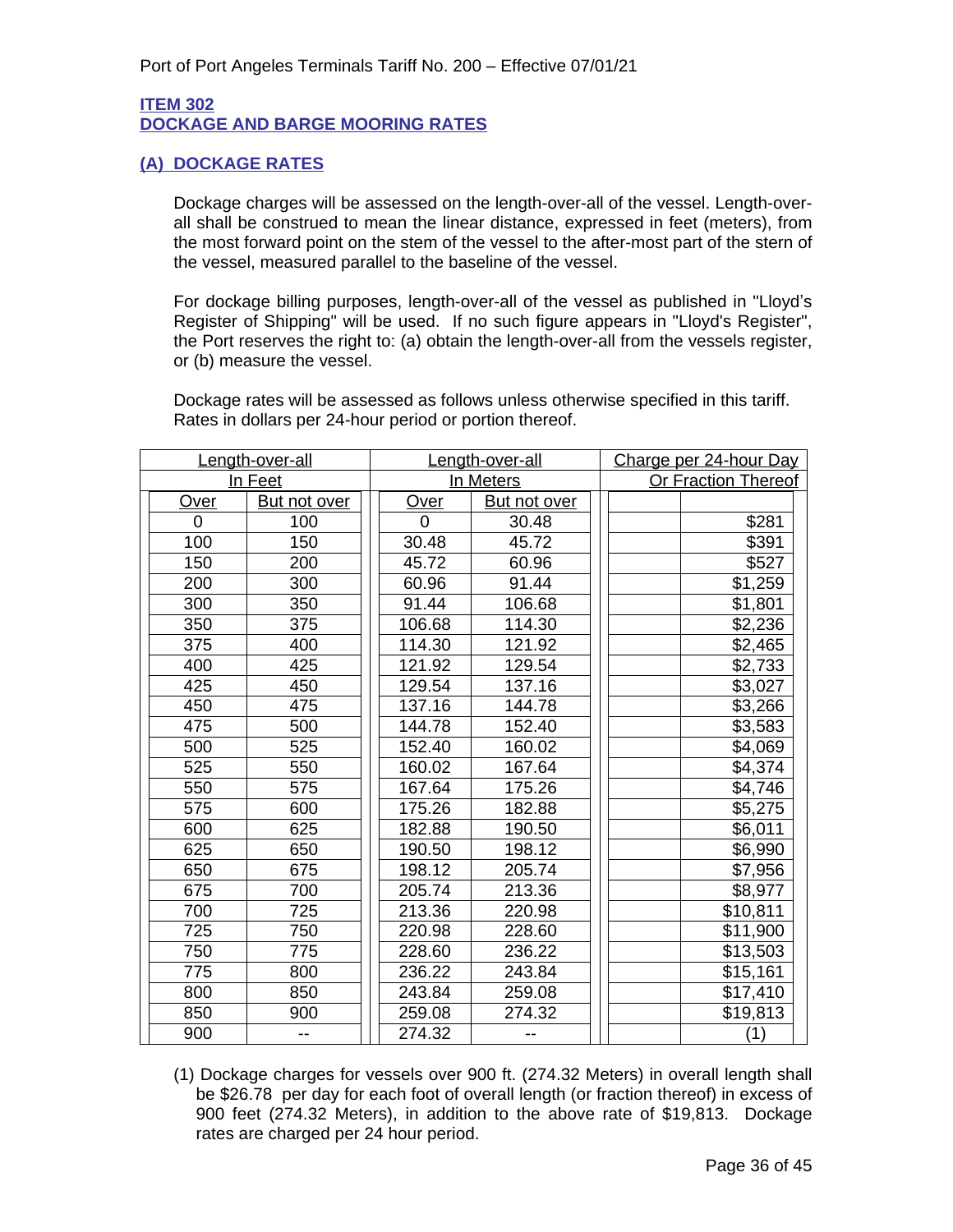### <span id="page-36-0"></span>**(B) BARGE MOORING RATES**

Dockage charges will be assessed all barges on overall length at the same rate as published for vessel dockage except when actually tied along side a vessel and engaged in loading operations.

#### <span id="page-36-2"></span>**ITEM 303 SERVICE AND FACILITIES CHARGE DEFINED**

<span id="page-36-1"></span>Service and Facilities Charge is the charge assessed against ocean vessels, their owners, agents or operators (See *Item 107)*, which load or discharge cargo at the terminals for the use of terminal working area in the receipt and delivery of cargo to and from vessel and for the services in connection with the receipt, delivery, checking, care, custody, and control of cargo required in the transfer of cargo (Subject to Note 1):

- A. From vessel to consignees, their agents or connecting carrier, or;
- B. From shippers, their agents or connecting carriers, to vessels.

The foregoing does not include any services or facilities the charge for which is included in wharfage, dockage, wharf demurrage, wharf storage or other individual charges. No person other than the terminal shall be permitted to perform the services covered by this definition.

Note 1: Service and Facilities charge does not include any cargo handling, loading nor unloading operations, nor any labor other than that which is essential to performing the services.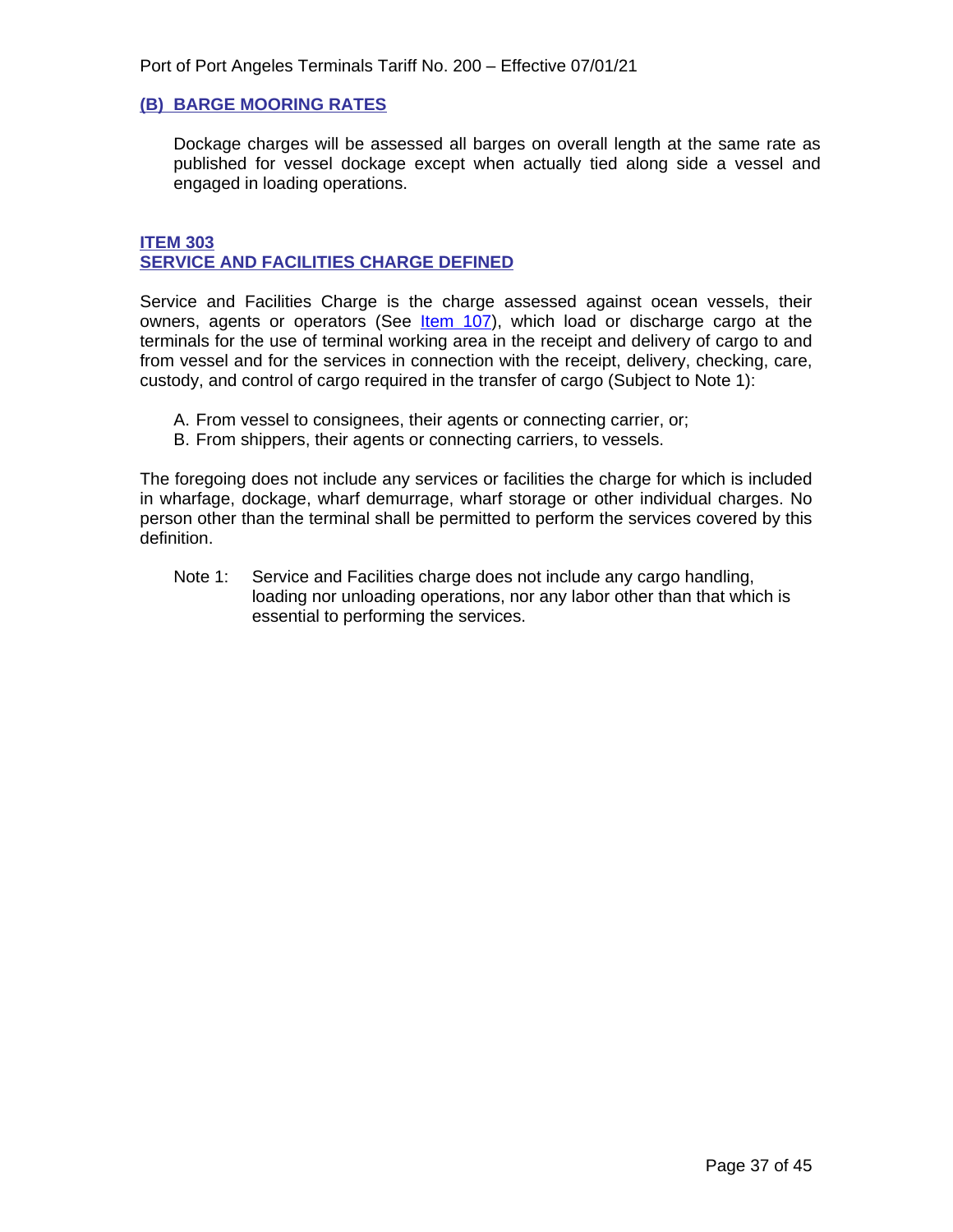# <span id="page-37-1"></span>**ITEM 304 SERVICE AND FACILITIES CHARGE**

<span id="page-37-4"></span><span id="page-37-3"></span><span id="page-37-2"></span><span id="page-37-0"></span>

| <b>COMMODITY</b>                                                                                                                                                                                           | <b>INBOUND</b>     | <b>OUTBOUND</b>    |
|------------------------------------------------------------------------------------------------------------------------------------------------------------------------------------------------------------|--------------------|--------------------|
| <b>Service and Facilities Charge rates as</b><br>shown herein beside classification of<br>freight moving trade routes specified<br>will be assessed in cents per each<br>1,000 Kilograms or 1,000 Ft. B.M. |                    |                    |
| <b>ALL FREIGHT, NOS</b><br><b>All Trade Routes</b><br>Rates are in cents per 1,000 Kilograms or                                                                                                            | 2234               | 1370               |
| <b>PULP</b>                                                                                                                                                                                                | 868                | 736                |
| <b>LUMBER AND LUMBER PRODUCTS</b><br>Including plywood veneers, shake and<br>shingles (except Coastwise and                                                                                                | 1102<br>324<br>172 | 610<br>324<br>172  |
| <b>SOFTWOOD LOGS, PILING AND</b><br><b>POLES</b>                                                                                                                                                           | 2143<br>682<br>435 | 1088<br>664<br>436 |
| <b>MINIMUM SERVICE AND FACILITIES</b><br><b>CHARGE</b><br>Minimum Service and Facilities Charge<br>will be 1489 cents.                                                                                     |                    |                    |
| <b>WOODCHIPS, SAWDUST AND WOOD</b><br><b>BIOMASS (GREEN)</b>                                                                                                                                               | 67                 | 67                 |
|                                                                                                                                                                                                            |                    |                    |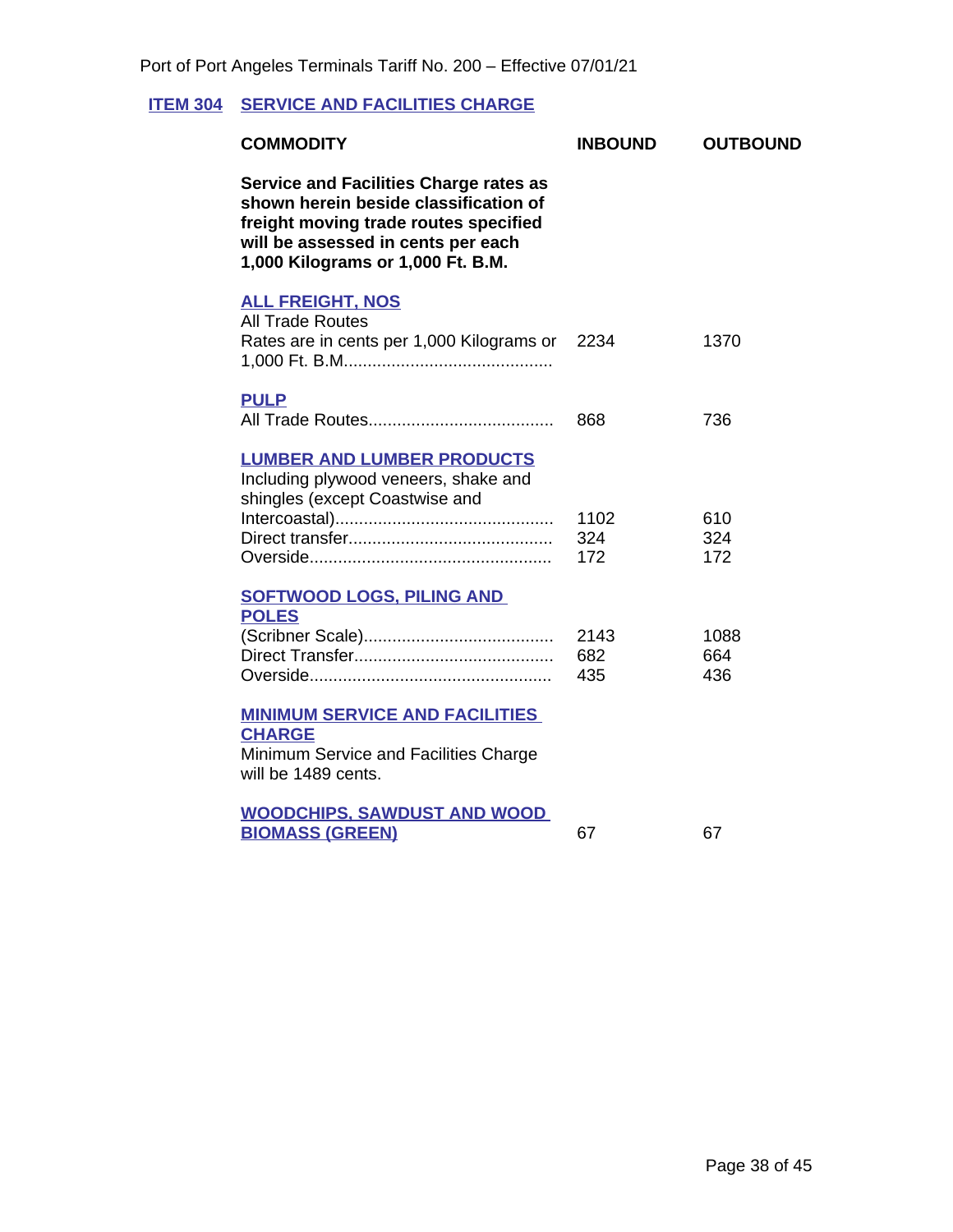#### <span id="page-38-1"></span>**ITEM 305 EQUIPMENT RENTAL**

#### <span id="page-38-0"></span>Rental of Equipment Conditional

Equipment listed below, when available, will be rented at the convenience of the Port of Port Angeles. The renter of such equipment shall be responsible for loss or damage to equipment and for personnel injuries in the operation thereof.

Except as otherwise provided, rates are in cents each and apply per hour or fraction thereof unless otherwise shown and do not include operators for mechanical equipment.

At the option of the Port of Port Angeles, operators and other labor required will be furnished at the applicable man-hour rate shown in [Item 402.](#page-43-1)

When equipment is furnished without operator, liability for loss or damage to property or persons shall rest with the renter as indicated in Item 103 of this tariff.

| (Operators extra) |  |
|-------------------|--|

## <span id="page-38-3"></span>**ITEM 308 FRESH WATER FOR VESSELS**

<span id="page-38-2"></span>Hookup, includes first 100 Cubic Feet........................... \$140.00 Each additional 100 Cubic Feet (per 100 Cu. Ft.)......... \$2.04

(Compute 7 ½ gallons per Cu. Ft., or 36 Cu. Ft. per long ton. Compute 8 ½ lbs. per gallon or 52.4 Cu. Ft.)

#### <span id="page-38-5"></span>**ITEM 309 ELECTRICAL POWER**

<span id="page-38-4"></span>Unless otherwise specified, electrical power will be furnished at actual cost, including, applicable Demand (KVA), Usage (KWH) and Daily Base charges. In addition, such labor and materials as may be required for installation, connection or disconnection of service will be assessed on basis of actual cost of such item plus 40%.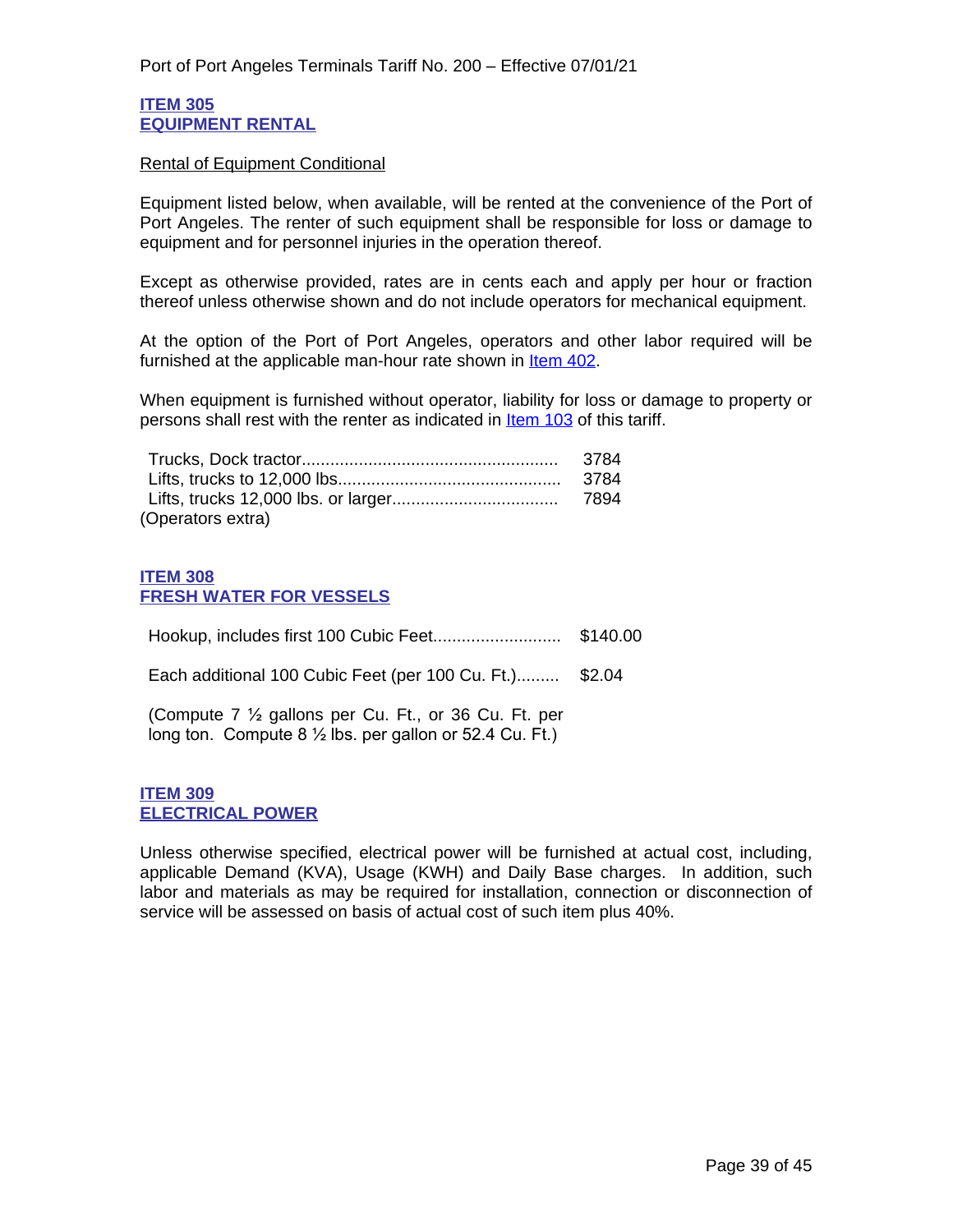## <span id="page-39-1"></span>**ITEM 310 SEGREGATION CHARGES**

- <span id="page-39-0"></span>A. When no request is made for segregation by commodities, submarks, kinds, sizes, brands, grades, other identification or unit, delivery will be made only as one lot or in accordance with one general mark. Consignee, however, is not required to take delivery of an entire shipment in whole or part as one lot or by one general mark.
- B. Upon request, segregation by commodities, submarks, kinds, sizes, brands, grades, other identification or unit, will be made and delivery to consignee will be made in one lot or in part lots in accordance with written instruction.
- C. Charges, in addition to applicable terminal charges, for segregation as provided in paragraph (B) will be as follows:

When request for segregation is received before close of business of last business day before arrival of vessel – 36 cents per 100 lbs. on total weight of entire shipment.

When request for segregation before close of business day before vessel arrives -58 cents per 100 lbs. on total weight of entire shipment.

## <span id="page-39-3"></span>**ITEM 311 STRAPPERS AND RECONDITIONERS**

<span id="page-39-2"></span>Strappers and reconditioners using terminal space must comply with the following rules and regulations:

- A. No strapping or reconditioning privileges will be granted without a written permit from the Port of Port Angeles.
- B. Permit for strapping and reconditioning goods is subject to summary revocation on written notice by the Port of Port Angeles.
- C. Electricity furnished for machines at rates shown in Item 309.
- D. Box shooks, cartons, labels, strapping, and other materials used solely for the reconditioning, labeling, or strapping of packaged goods stored on Port of Port Angeles property, shall not be assessed a space or storage charge but shall be assessed the regular terminal charges if and when such merchandise is handled by the Port of Port Angeles.
- E. All litter, dunnage, and refuse of all kinds must be cleaned up and disposed of by strappers or reconditioners at the end of each day and freight must be repiled as found, otherwise the work will be performed by the terminal operator and the cost of labor charged against the reconditioners.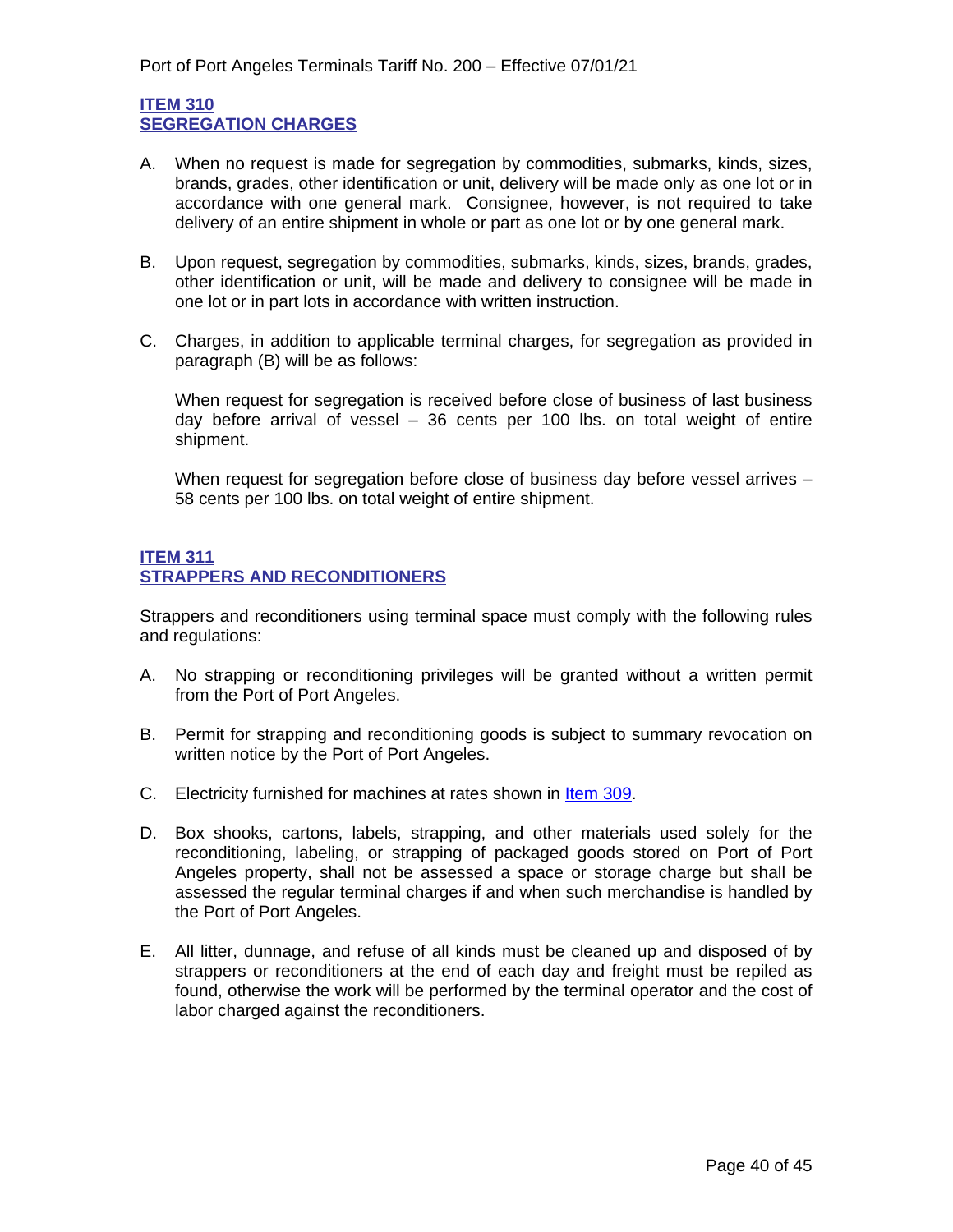#### <span id="page-40-1"></span>**ITEM 313 TELEPHONE SERVICE**

<span id="page-40-0"></span>Upon request the Port of Port Angeles will provide a temporary telephone. The party requesting the telephone will be held responsible for all long distance charges incurred during the time the telephone is connected.

## <span id="page-40-3"></span>**ITEM 317 REPAIRS OF DAMAGES AND ALTERATIONS**

<span id="page-40-2"></span>The Port of Port Angeles will make repairs to its properties of damages caused by companies or persons using its facilities or make repairs or alterations to leased facilities at the request of lessee, subject to the following schedule:

Damage repairs or alterations:

| Up to \$500.00      | <b>Actual Cost Plus 15%</b> |
|---------------------|-----------------------------|
| \$501.00 to \$5,000 | <b>Actual Cost Plus 10%</b> |
| Exceeding \$5,000   | <b>Actual Cost Plus 5%</b>  |

Such repairs or alterations will be performed by the Port of Port Angeles, or its agents, except that when necessary repairs or desired alterations are extensive, private contractors may be employed subject to the provision that work performed by private contractors must be accomplished in a manner acceptable to the Port of Port Angeles. (Subject to ltem 100 herein.)

## <span id="page-40-5"></span>**ITEM 320 PASSENGER TRAFFIC FEE**

<span id="page-40-4"></span>In addition to other tariff provisions, the terms and conditions of this item apply and charges are assessed to passenger vessels and cruise ships.

Port of call/Repositioning call – each vessel

| In transit per passenger fee:      | \$9.85 each |
|------------------------------------|-------------|
| Embarking and/or disembarking fee: | \$9.85 each |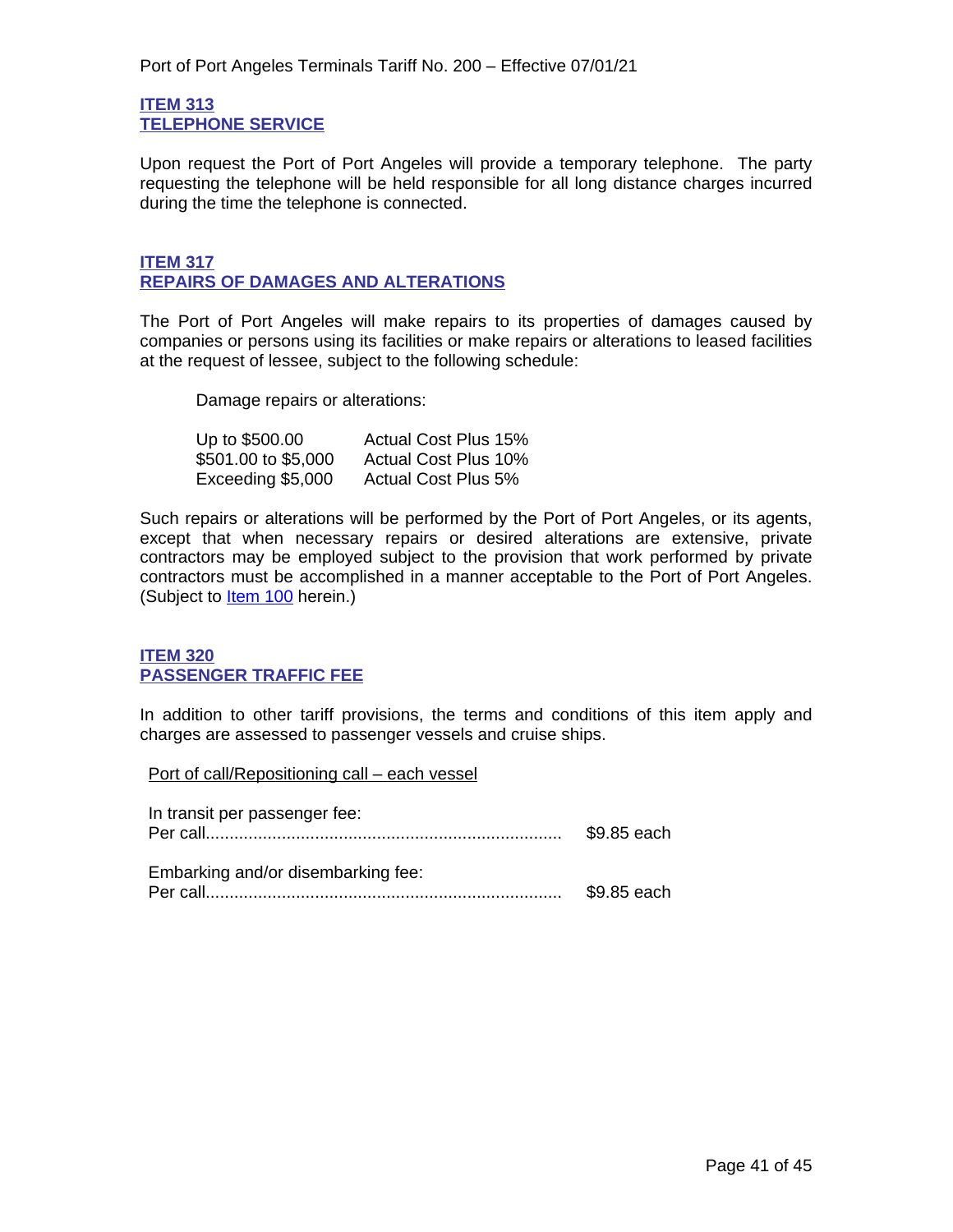## <span id="page-41-1"></span>**ITEM 325 SECURITY FEE**

<span id="page-41-0"></span>In order to fulfill the responsibility for security, including but not limited to responsibilities mandated under Maritime Transportation Safety Act of 2002 and the US Coast Guard regulation 33CFR105, the Port of Port Angeles will assess against and collect from ocean going vessels subject to SOLAS and US Coast Guard regulation 33CFR104, their owners, or operators for the terminal working area a Port Security Fee. Such fee, in the amounts set forth in the tariff, shall be in addition to all other fees and charges due under the tariff.

SECURITY FEE:

\$267.00 per vessel, per 8 hour period or portion thereof.

At the Port's sole discretion, charges may be assessed to cargo and/or vessels for additional Security costs associated with an increase in MARSEC Level mandated by the US Department of Homeland Security.

## **ITEM 326 FUEL FLOWAGE FEE**

**Vessels at berth taking on fuel or lube oil shall be assessed a Fuel Flowage Fee in the amount of \$.04 per gallon or a minimum charge of \$160.00 whichever is greater. The Fuel Flowage Fee applies for all fuels and lubes transferred via truck delivery.**

End of section, return to General Index.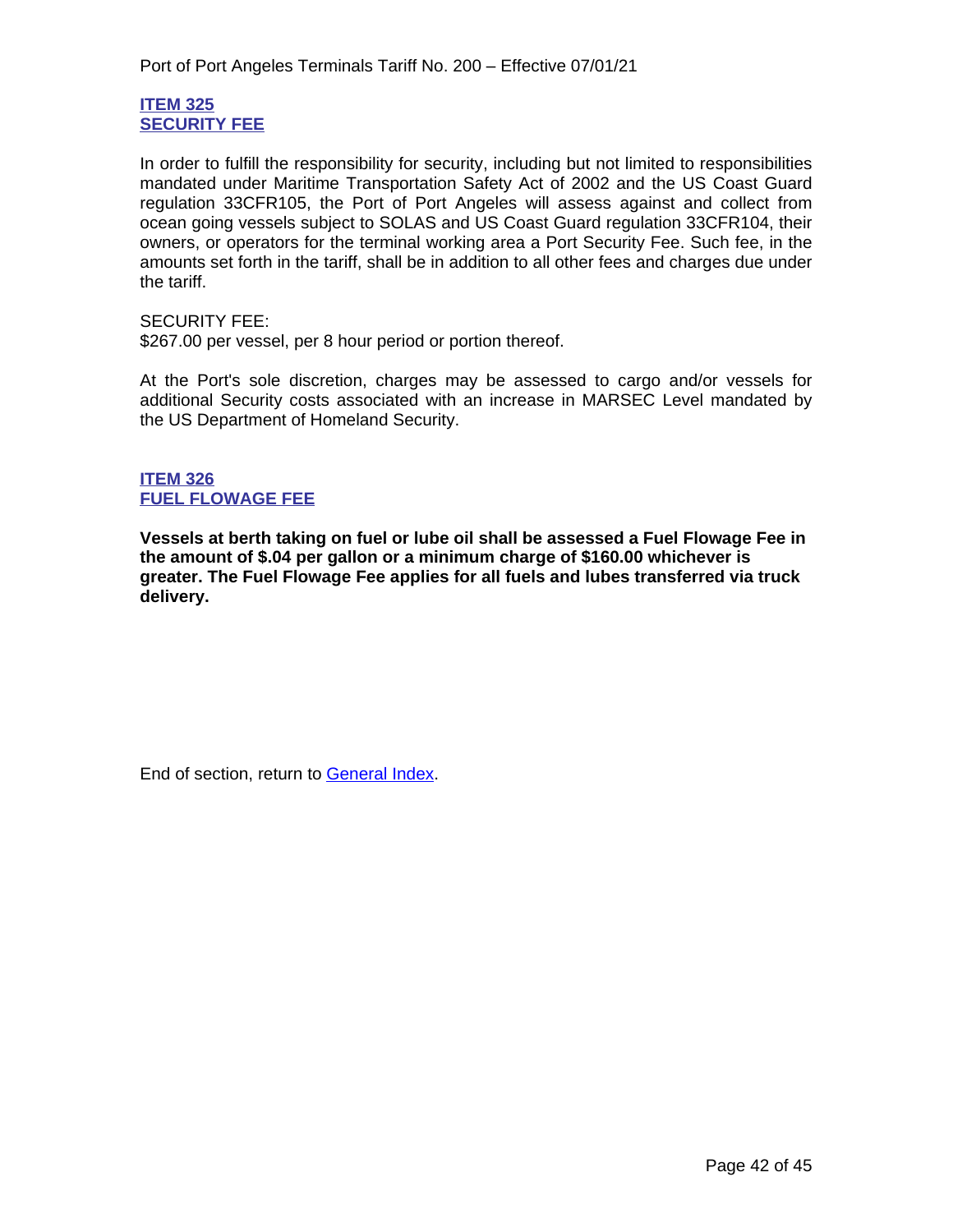# <span id="page-42-0"></span>**SECTION FOUR – MAN-HOUR SCHEDULE, RULES AND RATES**

## <span id="page-42-1"></span>**ITEM 401 MAN-HOUR RULES**

# <span id="page-42-2"></span>**(A) COMPUTATION OF WAGE DIFFERENTIALS**

To obtain an overtime wage differential or penalty wage differential use the Schedule of Man-Hour as shown in **[Item 402](#page-43-1)** by determining the difference between applicable columns.

## <span id="page-42-3"></span>**(B) STANDBY OR WAITING TIME**

When labor is for a specified time and is on the job ready for work, or having started work is delayed for period exceeding 15 consecutive minutes at any time during that work, such delays being caused through no inability or fault of the terminals operators, standby or waiting time for men will be charged at actual wages paid labor, plus 65% against the party causing such delay.

#### <span id="page-42-4"></span>**(C) SERVICES REQUIRING LABOR FOR A MINIMUM NUMBER OF HOURS**

When terminal is required to furnish labor for a specific service, and such service is completed before the expiration of the minimum time allowed under the labor's working agreements and awards, the parties authorizing such work shall be assessed for the time of such labor which accrues after the specific service is completed and until the end of the minimum time allowed, at actual wages paid labor plus 65%.

#### **(D) WHEN MAN-HOUR RATES APPLY**

Unless otherwise provided, man-hour rates, plus charges for equipment rental (Item 305) will be charged for:

- 1. All services not specifically described in the tariff.
- 2. Services of loading, unloading, handling or transferring freight for which no specific commodity rates are provided and which cannot be performed at the rates named under NOS.
- 3. Services of loading, unloading, handling or transferring freight in packages or units of such unusual bulk, size, shape or weight as to preclude performing such services at rates named under individual items of the tariff.
- 4. Service of loading, unloading or handing freight for which specific commodity rates are named in the tariff but which because of unusual conditions of shipping or requirements of shippers not normally incidental to such services preclude the performance of such services at rates named.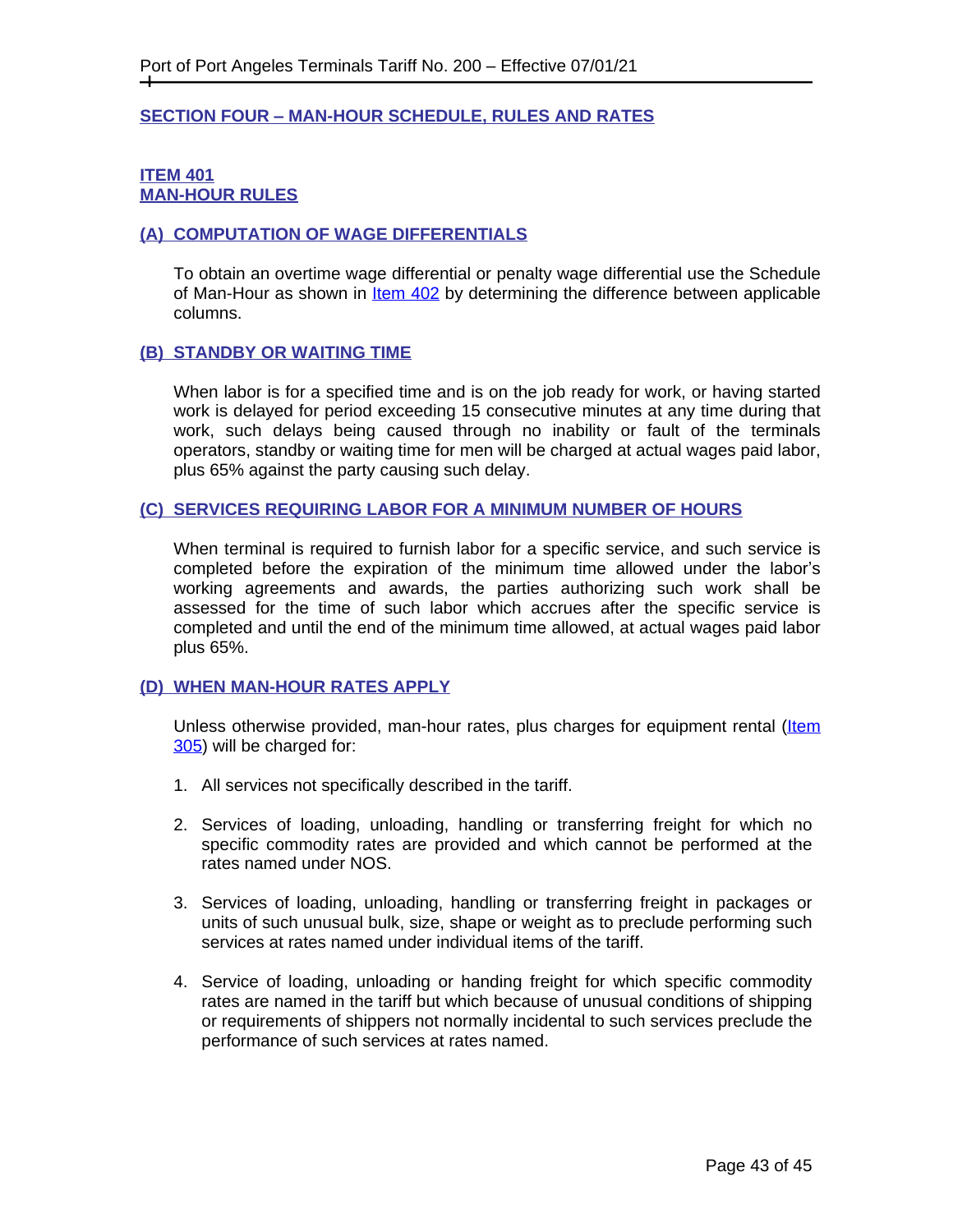Port of Port Angeles Terminals Tariff No. 200 – Effective 07/01/21

- 5. Services of extra sorting, special checking, inspection, or for any operation delayed on account thereof.
- 6. Services of cleaning or preparing care of loading.
- 7. Services of installing or moving special equipment at the request of or for the use or convenience of parties other than the terminal operator.
- 8. Recoupering or reconditioning freight.
- 9. Except as otherwise provided in individual items, labor and equipment to load or unload trucks will be furnished by the Port of Port Angeles at its option and upon request. Charges for such services will be made against the party or parties requesting the service.

# <span id="page-43-0"></span>**(E) EXCEPT AS OTHERWISE PROVIDED**

Except as otherwise provided in individual items, charges for materials furnished in connection with said services will be assessed at actual cost, plus 10%.

# <span id="page-43-1"></span>**ITEM 402 SCHEDULE OF MAN-HOUR RATES**

Note: When base scale of wage is a fraction of a cent over those shown, use the rate next highest to the fraction.

|             |         |          | 1st Shift<br>2nd Shift |          | 3rd Shift |          |          |
|-------------|---------|----------|------------------------|----------|-----------|----------|----------|
|             | When    |          |                        |          |           |          |          |
| Occupation  | Base    | $S.T.*$  | $0.7.*$                | $S.T.*$  | $O.T.**$  | $S.T.*$  | $O.T.**$ |
| Code        | Wage    | (1.0)    | (1.5)                  | (1.3333) | (1.5)     | (1.6)    | (1.8)    |
|             | is      |          |                        |          |           |          |          |
| 005         | \$46.23 | \$123.73 | \$156.10               | \$145.31 | \$156.10  | \$162.57 | \$175.50 |
| 029         | \$48.63 | \$127.09 | \$161.14               | \$149.79 | \$161.14  | \$167.94 | \$181.55 |
| 036         | \$48.63 | \$127.09 | \$161.14               | \$149.79 | \$161.14  | \$167.94 | \$181.55 |
| 092         | \$50.90 | \$130.27 | \$165.90               | \$154.03 | \$165.90  | \$173.03 | \$187.28 |
| 101 Checker | \$46.23 | \$123.73 | \$156.10               | \$145.31 | \$156.10  | \$162.57 | \$175.50 |
| 129Foreman  | \$65.16 | \$162.46 | \$208.07               | \$192.86 | \$208.07  | \$217.20 | \$235.44 |

\*S.T. = Straight Time Rate of Pay

\*\*O.T. = Overtime Rate of Pay

Rates named in this man-hour schedule are based on labor performed at straight time hours and overtime. If service are performed when payment of penalty overtime or third shift differential is necessary, the difference between straight time and wages paid labor, plus 40% will be assessed against the party or parties requesting the services.